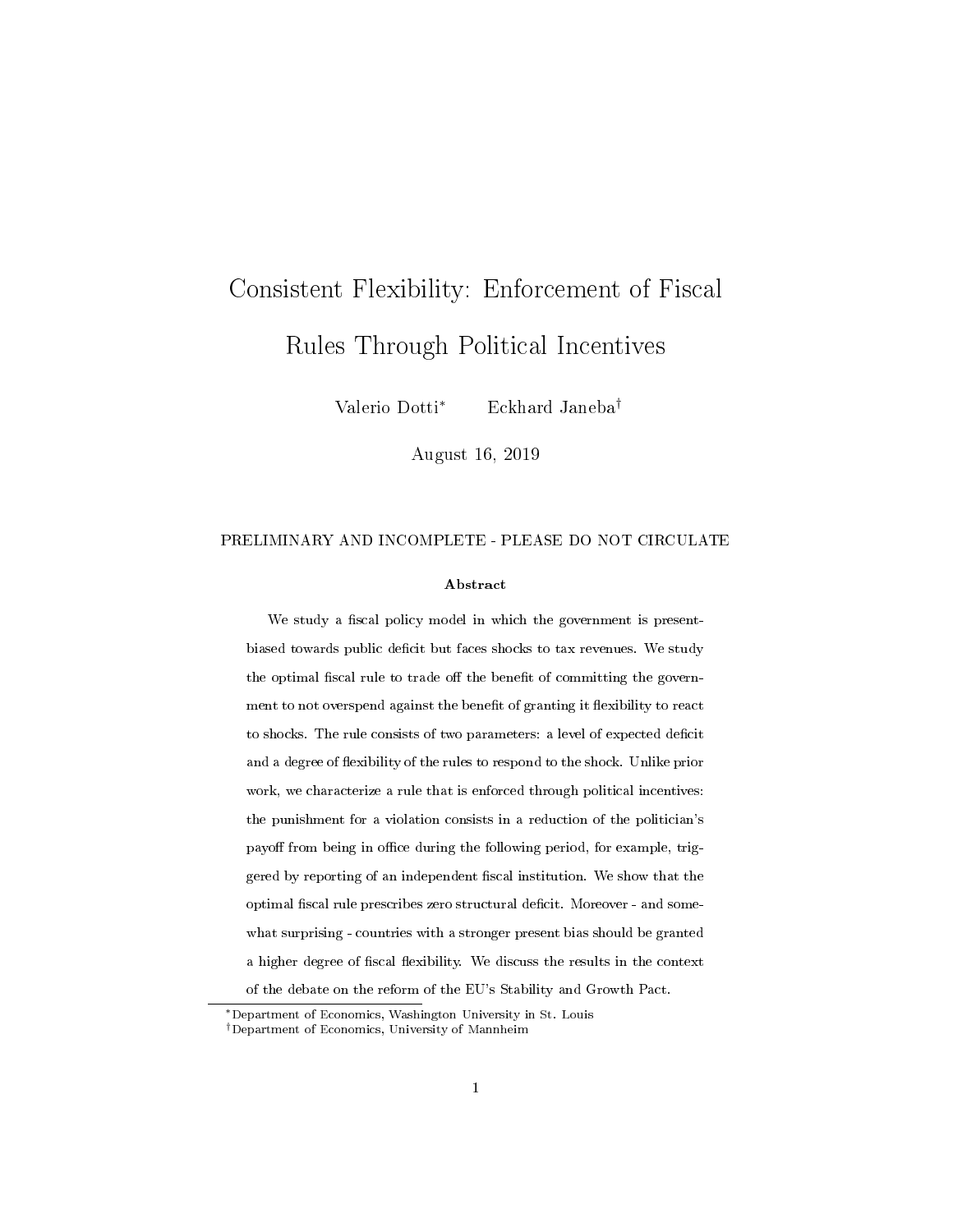# 1 Introduction

Fiscal rules are widely used to constrain a government's fiscal policy and aim for moderate levels of budget deficits, debt or expenditure levels. They have become increasingly prevalent, in place in 97 countries in 2013, compared to only seven countries in 1990<sup>1</sup>. Governments however do not always respect these rules. For example, in 2003, the governments of France and Germany violated the terms of the European Union's Stability and Growth Pact by running deficits above the allowed limit, without facing any formal sanction (see Schuknecht et al. 2011). Out of 28 EU countries 25 have been subject to an Excessive Deficit Procedure  $(EDP)$  at some point in the past, an indication that compliance with fiscal rules in the EU cannot been taken for granted. Credible enforcement mechanisms are critical to the institution of fiscal rules, for governments only abide to rules if the ensuing penalties for breaching them are severe enough. Nevertheless, a monetary punishment is often politically unfeasible, as the case of the European Union's Stability and Growth Pact illustrates.<sup>2</sup>

In this paper we ask how an optimal fiscal rule should look like when the political process leads to a decit bias and monetary punishment mechanisms are absent. More specifically, we ask how restrictive in terms of a maximum deficit limit and how flexible in terms of accommodating shocks to public finances a fiscal rule should be. We are not the first to discuss the optimal design of fiscal rules. Our approach differs in some important elements from the previous literature, however, and has the following three key features.

i) A shock to tax revenues makes compliance with a fiscal rule uncertain. Uncertainty about government revenues and expenditures is a central feature

<sup>&</sup>lt;sup>1</sup>See IMF Fiscal Rules Data Set, 2013 and Budina et al. (2012).

 $^2$ In the preventive arm of the Stability and Growth Pact a deposit of 0.2% of GDP for Euro area countries is mandated in case of violation, but it has never been implemented, despite of multiple and repeated violations occurred in several EU member countries. In addition, in the corrective arm financial sanctions regarding in the European Structural and Investment Fund are foreseen. For details see European Commission (2018).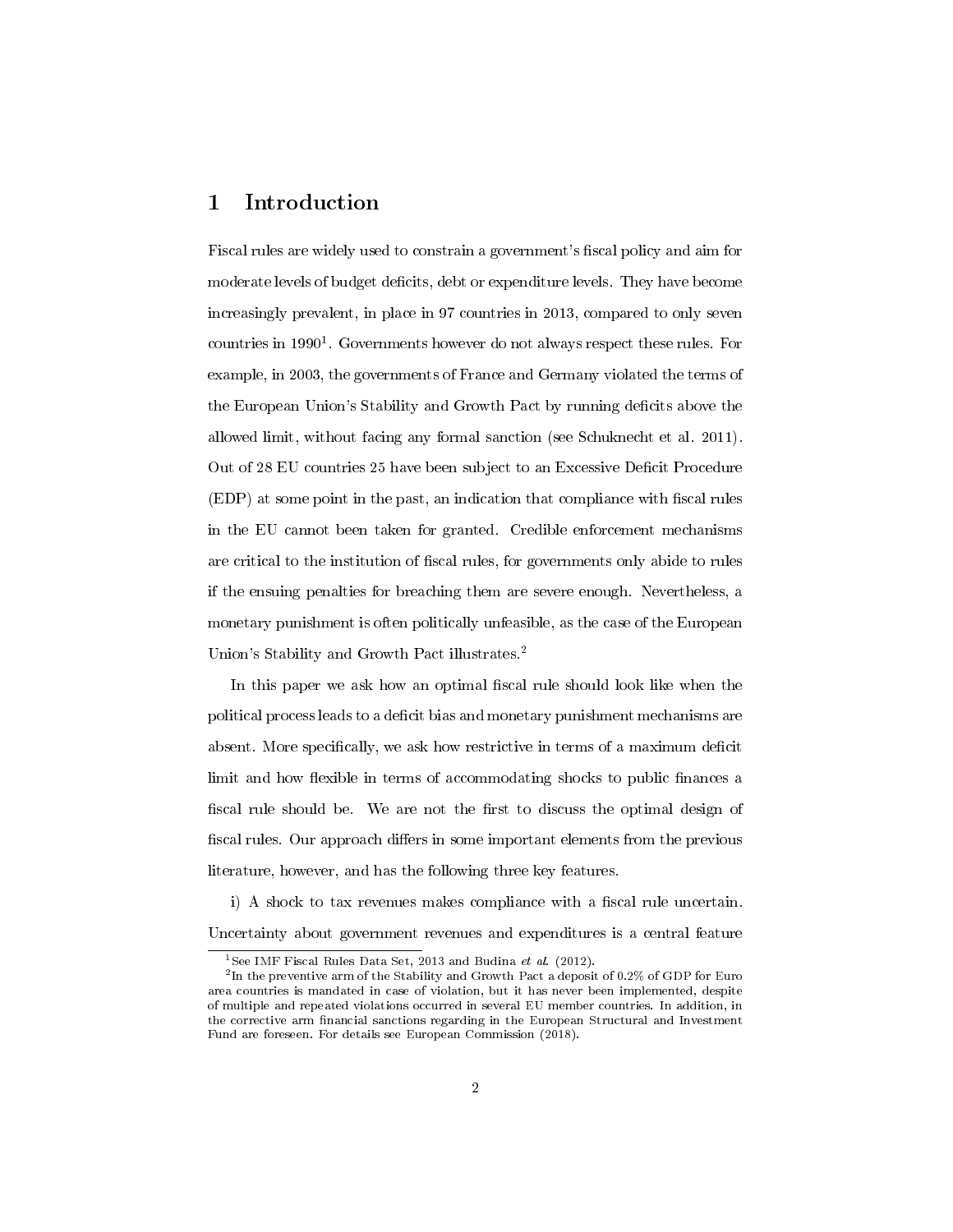of budgetary planning and forecasting. We assume that the realization of the shock is observable to policy makers and households. We believe that the latter assumption is a reasonable approximation in many countries in which independent fiscal institutions ("fiscal watchdogs") either need to endorse government budget projections or do their own projections, and in addition assess compliance with fiscal objectives ex post (Beetsma and Debrun, 2018, Horvath, 2017). Often there are also other institutions that provide forecasts like central banks, which together limit the private information of governments. Our assumption is in contrast to Halac and Yared (2014, 2017, 2018) who assume that a shock to the value of public spending is observable to the government but not to the public and any mechanism to limit the decit bias must obey this information asymmetry. Our approach does not negate the importance of private information, but rather we believe that even when there is no asymmetric information an interesting issue arises due to the next two features of our setup.

ii) A fiscal rule consists of two parameters: the level of the maximum (structural) deficit, that is, the highest deficit level allowed under the rule if the tax shock takes its expected value of zero, and secondly, the degree to which the tax shock modifies the maximum deficit level. The latter captures the degree to which fiscal rules should accommodate macroeconomic circumstances, one offs and other temporary measures. While the first generation fiscal rules like the Maastricht criteria (inter alia: headline deficit no more than  $3\%$  of GDP) did not account for these circumstances, second generation rules like the Fiscal Compact do exactly this (medium term objective for structural deficit 0.5% of GDP, see European Commission, 2018), and are more flexible. Our focus on a fiscal rule with two parameters is admittedly restrictive, but the main insights of this analysis hold true in even if this assumption is relaxed.

Halac and Yared (2014) have shown that under persistent shocks optimal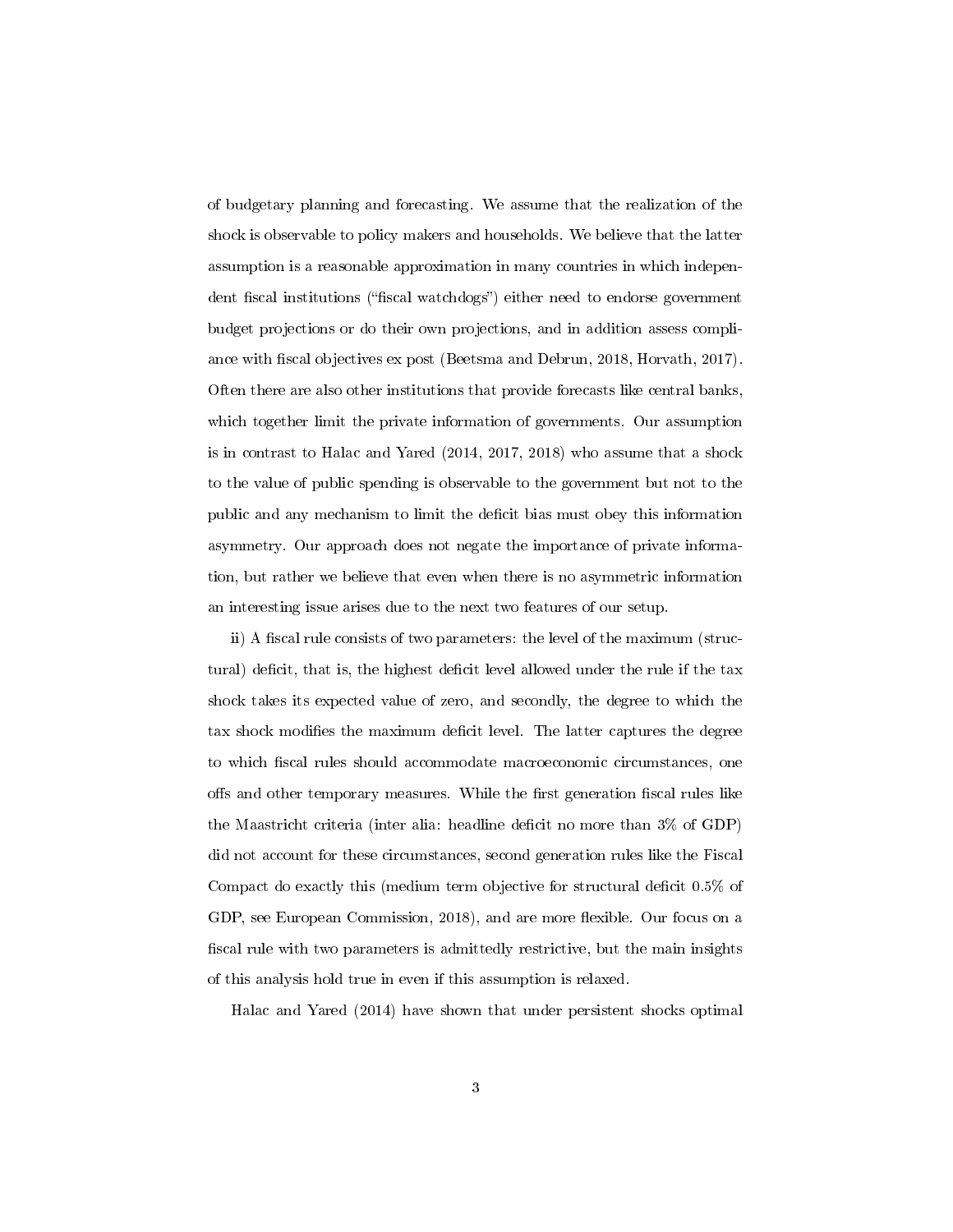mechanisms depend not only on payoff relevant variables of that period but also on the entire history of shocks. Our assumption is guided by the relative simplistic nature of fiscal rules in practice. Even the second generation fiscal rules that take call for cyclical adjustments for the target variable are sometimes considered too complex . Various forms of balanced budget rules are also used among US states, see Bohn and Inman (1996) for a classic treatment. Our approach is more in line with Azzimonti et al.  $(2016)$  who consider the effects of a balanced budget rule that is not adjusted for shocks.

iii) Monetary punishments to rule violations are absent, perhaps because they are not credible, or because politically they are not enforceable.For instance, the violation of a deficit rule is typically more likely during a recession. Thus, a monetary punishment tends to have pro-cyclical effects on the government budget, and to reduce in turn the ability of policy-makers of smoothing public consumption over time. This may generate credibility issues, because the fiscal authority may step back on the commitment to punish violations during a recession. This means that a monetary punishment may not be ex-post incentive compatible for an independent fiscal authority with a welfare-improving target.

Instead we assume that the violation of a fiscal rule leads to a loss in the rent of holding office in the next period, which (partially) disciplines politicians. Such enforcement mechanism has the advantage - relative to the one based on monetary punishments - that the problem of the credibility of commitment to punish is typically less severe, at least as long as the fiscal authority is independent of the government Moreover, because the punishment affects politicians rather than citizens, this mechanism is less prone to induce disruptive or normatively worrying consequences, e.g. it does not have direct pro-cyclical fiscal effects.<sup>3</sup> Of course, if a violation of a fiscal rule is considered a plus in the view

 $3$ See Beetsma et al. 2017, Horvath 2017. Reputation effects are also likely to play a role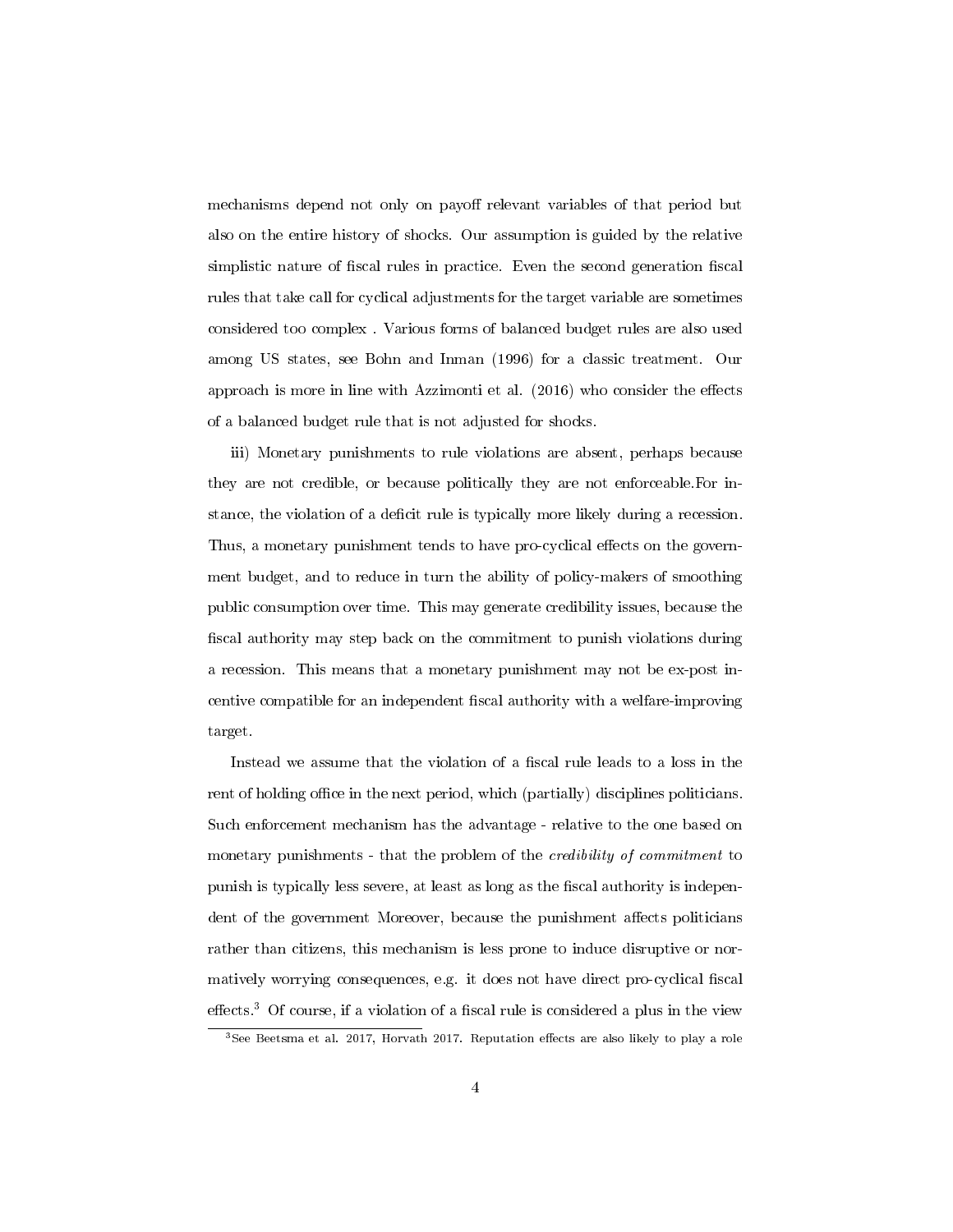of voters, as may have been the case in the recent struggle between the Italian government and the European Commission, then fiscal rules may become ineffective in disciplining politicians. In such a case compliance with fiscal rules may be impossible to achieve. In that sense our assumption is crucial.

The loss in the rent of holding office may be in the form of negative reputation effects when "neutral" institutions like fiscal councils or the European Commission assess non-compliance. Compliance with a fiscal rule is a stochastic outcome, as the government sets fiscal policy that includes a planned debt/deficit level, but the actual deficit/debt level emerges only after the shock is realized. Unlike most of the existing literature that either assumes perfect enforcement of fiscal rules or self-enforcing rules, our setup allows for occasional violation, which seems better in line with the evidence reported above.

Our setup contributes to the political debate regarding the design of fiscal rules in the European Union, which has centered on the *degree of flexibility* of such rules with respect to macroeconomic shocks. On one hand, there is support among academics and policy makers for the claim that fiscal rules should be more flexible in order to ensure smooth provision of governmental services and to avoid welfare losses in case of large negative shocks. For example, the European Commission has introduced more flexible interpretations in the handling of the Stability and Growth Pact (European Commission, 2015). A prominent group of French and German economists (Benassy-Quere et al. 2018) has also advocated more flexibility. On the other hand, others are concerned that more flexible rules would be less effective in disciplining politicians that are biased towards excessive spending, resulting in larger sovereign debt and high risks of default. Critical positions are often found in Northern European countries such as Germany, see for instance Burret and Schnellenbach (2013) and Deutsche

in the context of the Greek fiscal crisis. The enforcement of a delegation of EU, ECB, and IMF experts - the so-called Troika - to verify the implementation of certain reforms in Greece starting in 2010 can be seen as an example of non-monetary punishment.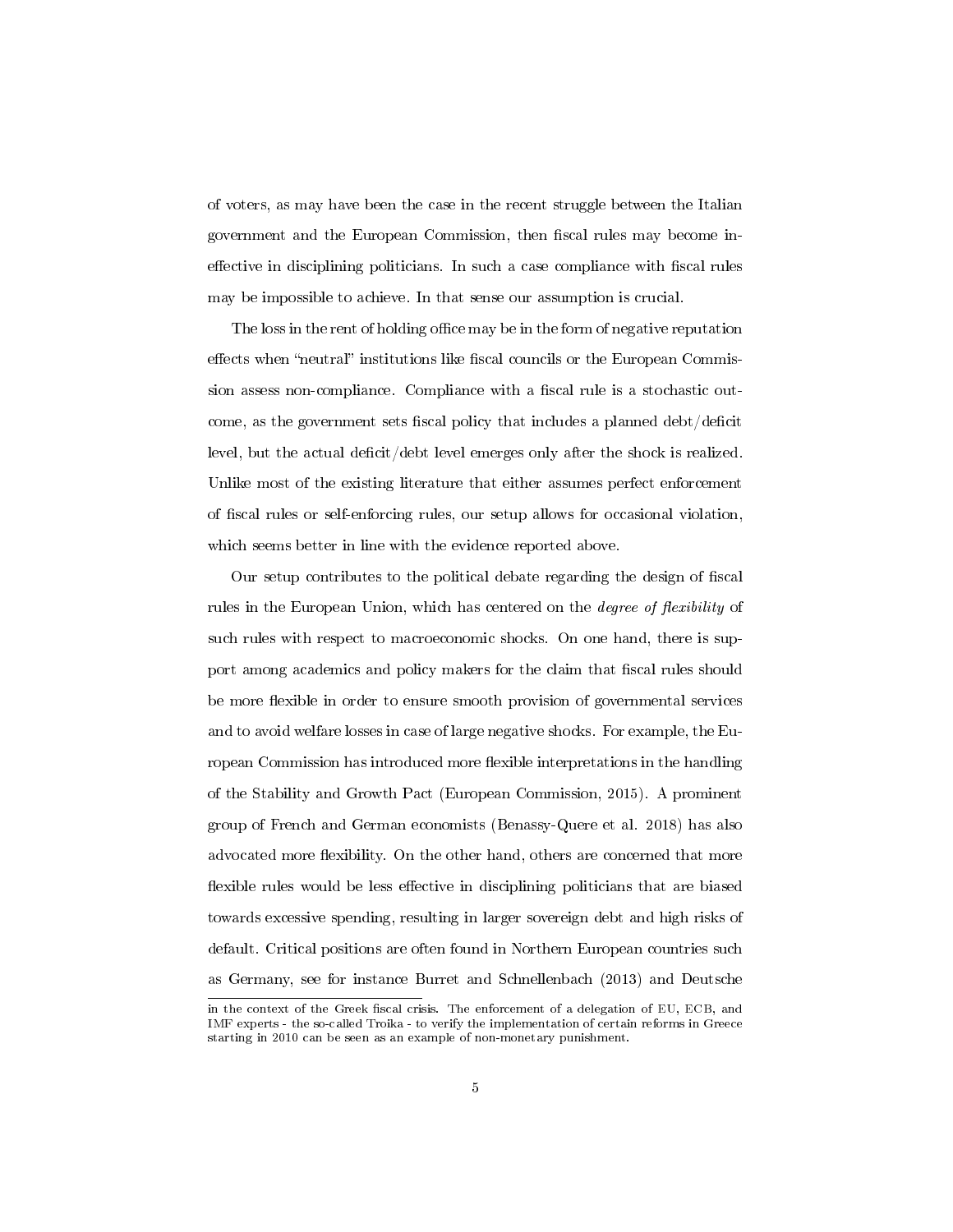Bundesbank (2017). In this paper we show that there is not necessarily a trade off between fiscal discipline and flexibility.

To derive the optimal design of the fiscal rule, we consider an environment in which the government is present-biased towards public spending. Current generations of voters do not fully internalize the harm that public debt imposes on future generations. This preference structure results naturally from the aggregation of heterogeneous, time-consistent citizen's preferences in an overlappinggeneration setting. At the beginning of each period, a politician is chosen in a two-candidate contest. Politicians are purely office seekers and voting is probabilistic. The government in office chooses in each period a linear tax rate on labor income, the level of expected public debt, and in period 2 default on public debt. Together these policies jointly determine the amount of public spending on a public good. An i.i.d. shock affecting the tax revenue is observed in period 1 after the policy choice and is public information. A social planner chooses the parameters of a fiscal rule to trade off the benefit of committing a government to not run excessive debt against the benefit of granting it flexibility to react to shocks. Violation of a fiscal rule is costly to the policymaker in office in the next period.

We derive the following main results. First, the benchmark policy of the social planner can be implemented via an optimally designed fiscal rule if the tax shock and the taste shock of voters over candidates have enough variance. The implementation of the benchmark policy is possible if the politician's cost of violating the rule is large enough. This is ensured if the distribution of the voters' taste shock has enough variance. The distribution of the shock on tax revenues must also have enough variance, which ensures that the politician is not induced to choose a suboptimally low level of expected deficit.

Second, if the above conditions are satisfied, we characterize the parameters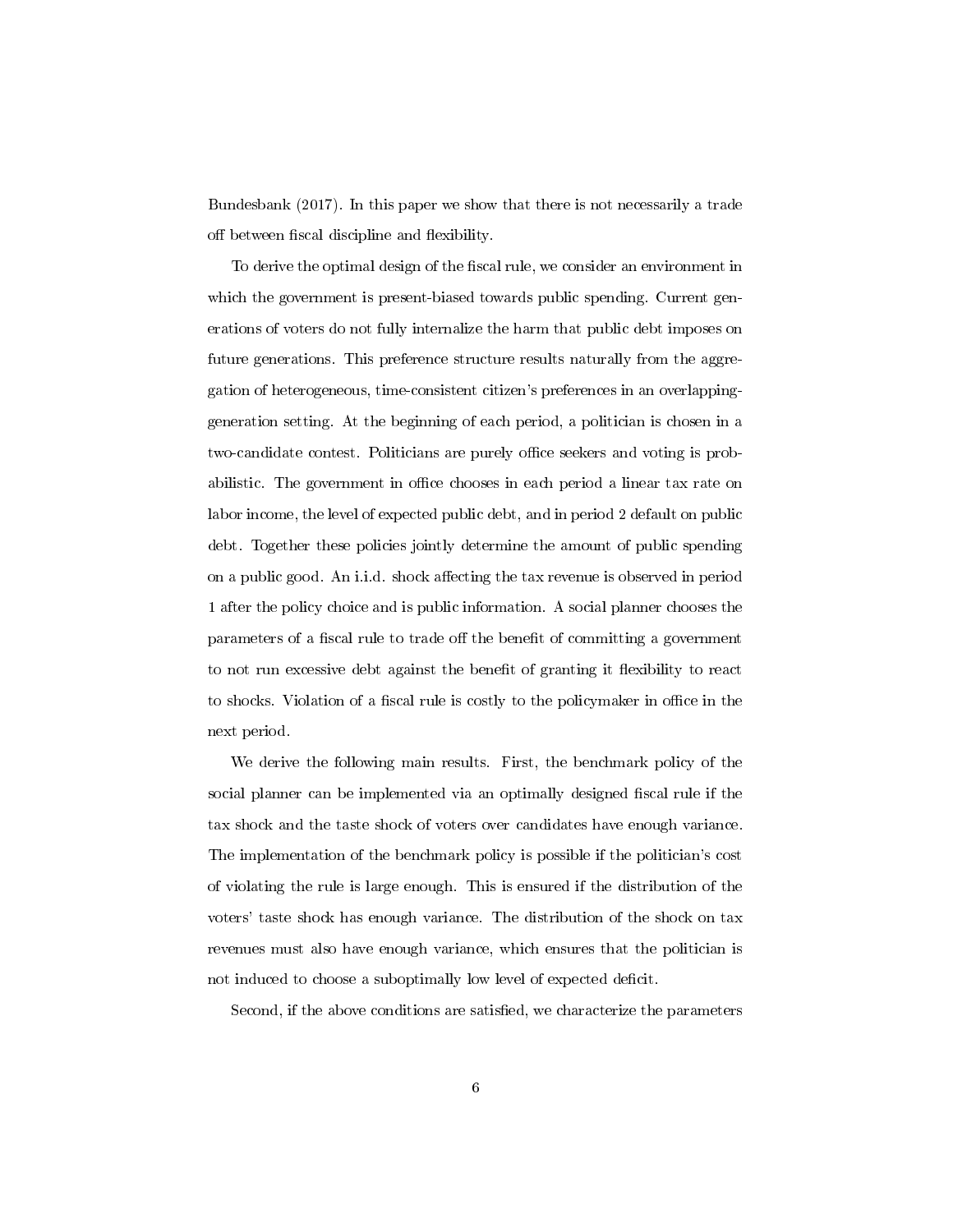of the fiscal rule that implements the benchmark. Interestingly, the optimal rule prescribes a zero structural deficit, which is close to the requirement of a balanced or surplus structural deficit laid down in Art.  $3(1)$  of the Fiscal Compact, as well as the requirements in the German and Swiss debt brakes. The intuition that underpins this result is simple. Politicians' tax choices affect output by distorting labor supply decisions. The fiscal rule is in the form of a threshold on the deficit/output ratio. This implies that the maximum level of deficit allowed by the rule is increasing in output, at a rate equal to the value of the threshold itself. Thus, if the latter is set to zero, then there is no impact of output on the probability that a violation of the rule occurs, and therefore imposing zero structural deficit is sufficient to ensure that tax choices are not distorted. Moreover, we show that typically the optimal rule accounts only partially for the tax shock, that is, the maximum deficit under the rule is the target level minus a fraction less than one of the tax shock (relative to GDP). A full consideration of tax shocks under the target of a balanced structural budget is typically not optimal because the marginal cost of increasing public debt in terms of expected cost of rule violationmay becometoo large and hence induce a debt level that is too small.

Third, the optimal fiscal rule prescribes more flexibility to countries that have - ceteris paribus - stronger incentives to run excessive deficit in the first period. The intuition is the following: Because the shock is not observed in the moment in which the fiscal policy is chosen in the first period, the policy maker faces a probability of being punished in the next period (if he gets to be reelected). The more flexible the rule is, the larger is the marginal effect of increasing the planned deficit on the probability of being punished. In other words, a more flexible rule is more effective in disciplining the politician because it implies a stronger link between current fiscal policies and probability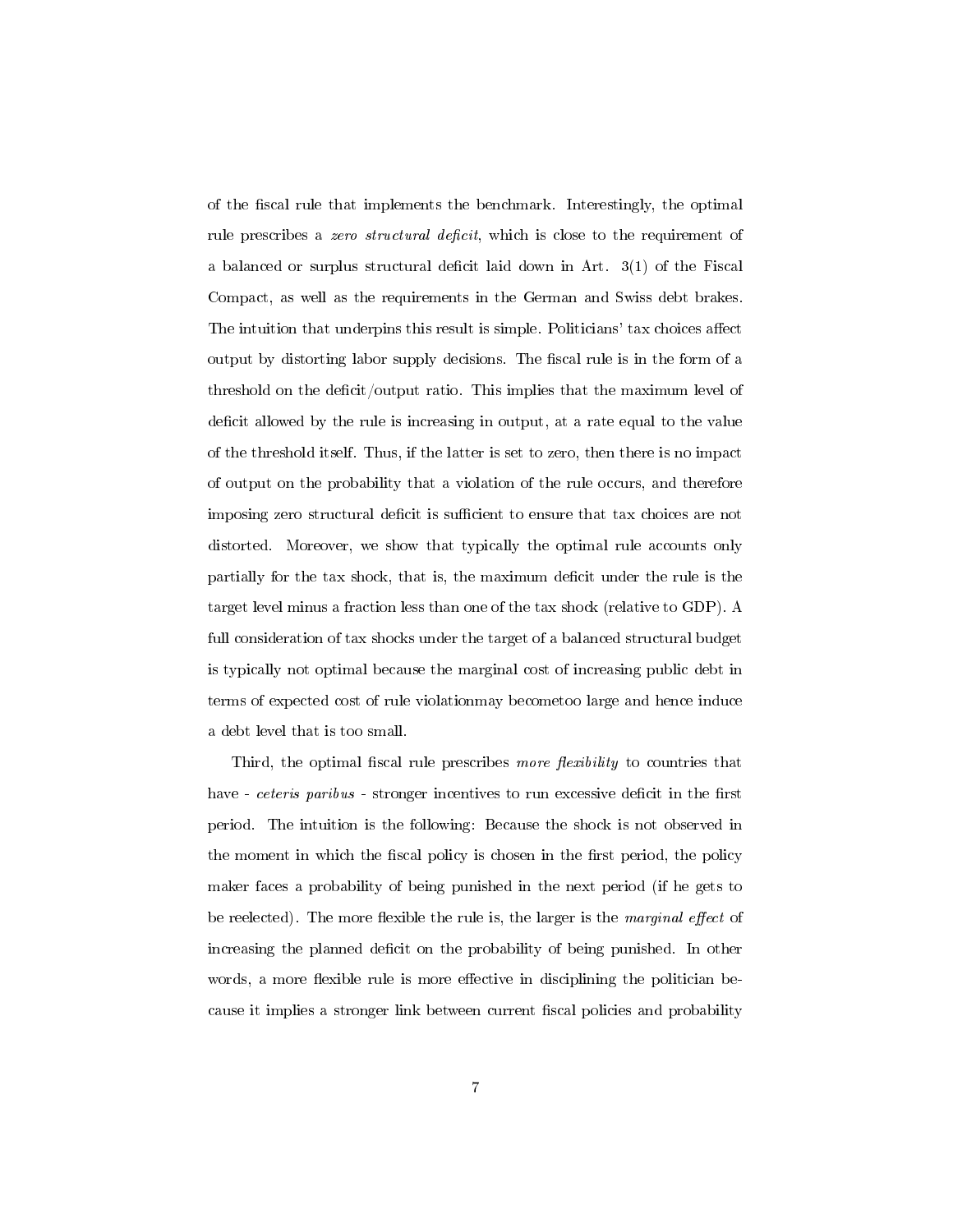of a future punishment. At the extreme opposite of the spectrum, under a very inflexible rule the *marginal effect* of increasing expected deficit on the probability of being punished is very small, because the probability of being punished depends heavily on the realization of the macroeconomic shock, i.e. on luck rather than on the chosen fiscal policies.

Fourth, we characterize the optimal fiscal rule when the benchmark policy is not implementable, that is at least one of the variance conditions is not satisfied. In particular, we show that a positive structural decit target is optimalif the tax shock has too little variance relative to the expected deficit.. This may be the case, for instance, if the current output level is very low relatively to the one expected in the future, e.g. if the country is facing a recession.

Our analysis of fiscal rules shares several similarities with the approach used in Amador, Werning, and Angeletos (2006) and Halac and Yared (2014), in particular the role of a government that is present-biased towards public spending because of the overlapping-generation nature of the voter's problem. Jackson and Yariv (2015, 2014) propose a model that exhibits similar properties. Other papers obtain an analogue result as a consequence of political turnover (e.g., Aguiar and Amador,  $2011$ .<sup>4</sup> We depart from prior work by relaxing the assumption that rules can be perfectly enforced, or that rules are enforced through monetary punishments (as in Halac and Yared 2017). We posit that fiscal rules must be self-enforcing: the politician in office must prefer to comply with the rule rather than face the punishment that follows a breach. Such punishment must also be self-enforcing, meaning that the independent fiscal authority must not have strict incentives to step back on the commitment to punish violations. Punishment may come also from reputation effects, for example, when independent fiscal institutions, often referred to as fiscal watchdog, assess government's

<sup>4</sup>See also Persson and Svensson (1989), Alesina and Tabellini (1990), Alesina and Perotti (1995), Lizzeri (1999), Tornell and Lane (1999), Battaglini and Coate (2008), and Caballero and Yared (2010).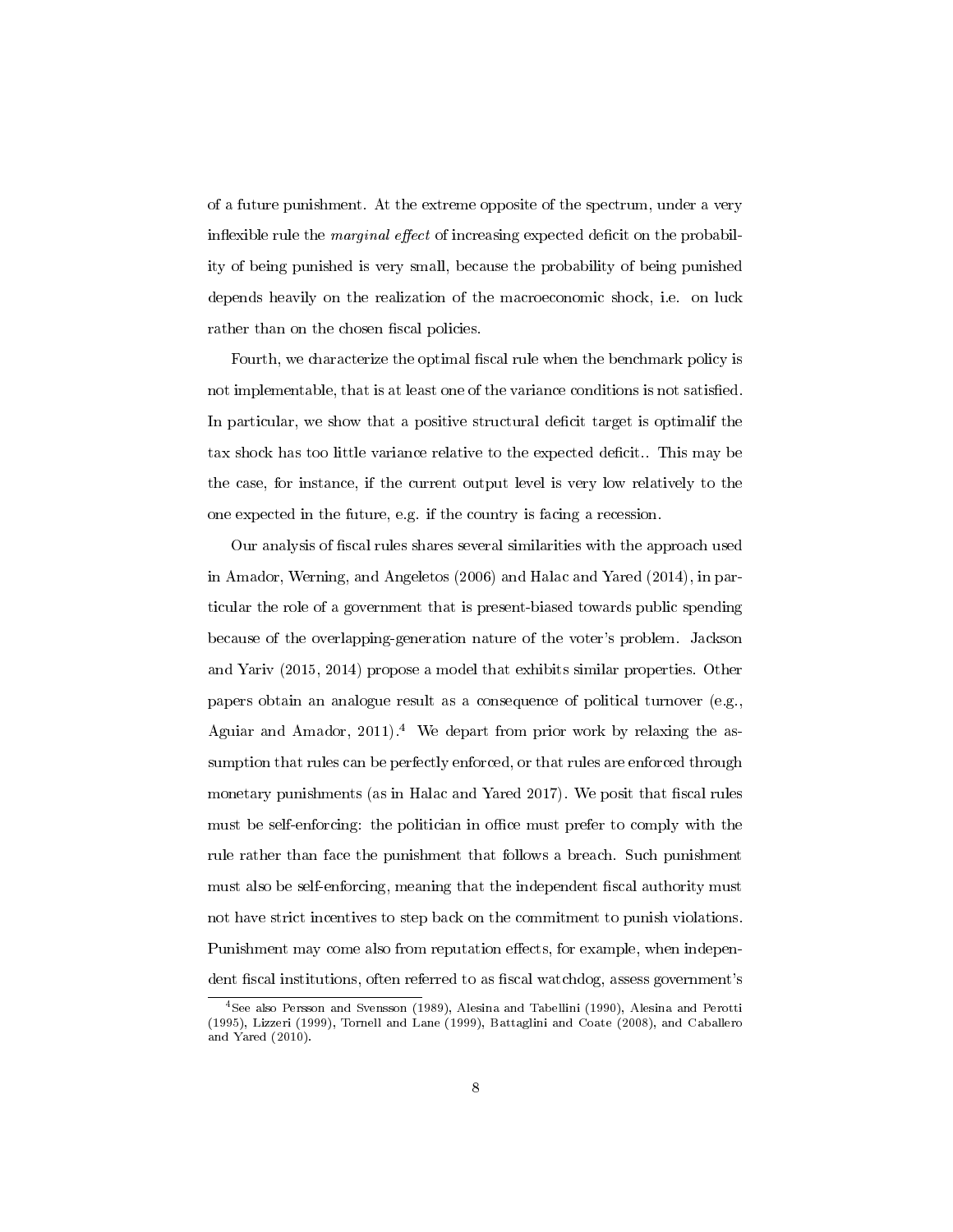(non-)compliance with fiscal rules. Independent fiscal institutions have been mandated by the Fiscal Compact and have spread widely in recent years also in many countries around the world (Beetsma and Debrun, 2016).

The remainder of the paper is organized as follows. In section 2 we describe the model and solve for the first best rule in the absence of political economy considerations. In section 3 we then introduce voting over candidates which leads to a present bias in government spending. We solve for the optimal fiscal rule in this environment and compare it to the first best. We discuss our results and consider several extensions in section 4. Section 5 concludes.

# 2 Model

We begin with a short overview of the model. We study a small open economy that lasts for two periods  $b = 1, 2$ . The population of consumers-voters is a continuum of size 1 in each period. A share  $\theta_1$  of the population is of type  $T = Y$  and cares both about the current period and about the next period, while a share  $(1 - \theta_1)$  is of type  $T = O$  and only cares about the current period. One can think about the two types to be "young" vs. "old" voters (an alternative interpretation could be "forward looking" and "myopic" voters). A young voter survives to period 2 with probability equal to  $\pi$ . Thus, a share  $\pi\theta_1$ of the population lives for two periods. The individuals born at the beginning of period 2 represent a share  $\theta_2 = 1 - \pi \theta_1$  of the total population in that period.

All individuals work and consume a consumption good in both periods. There are no savings.<sup>5</sup> The government collects taxes on labor income and provides public goods in periods 1 and 2. Tax revenues are stochastic in period 1.

At the beginning of period  $b = 1$  two candidates run for elections. Each of

 $^5\!$ In an extension we show that all the results qualitatively hold for an economy with savings.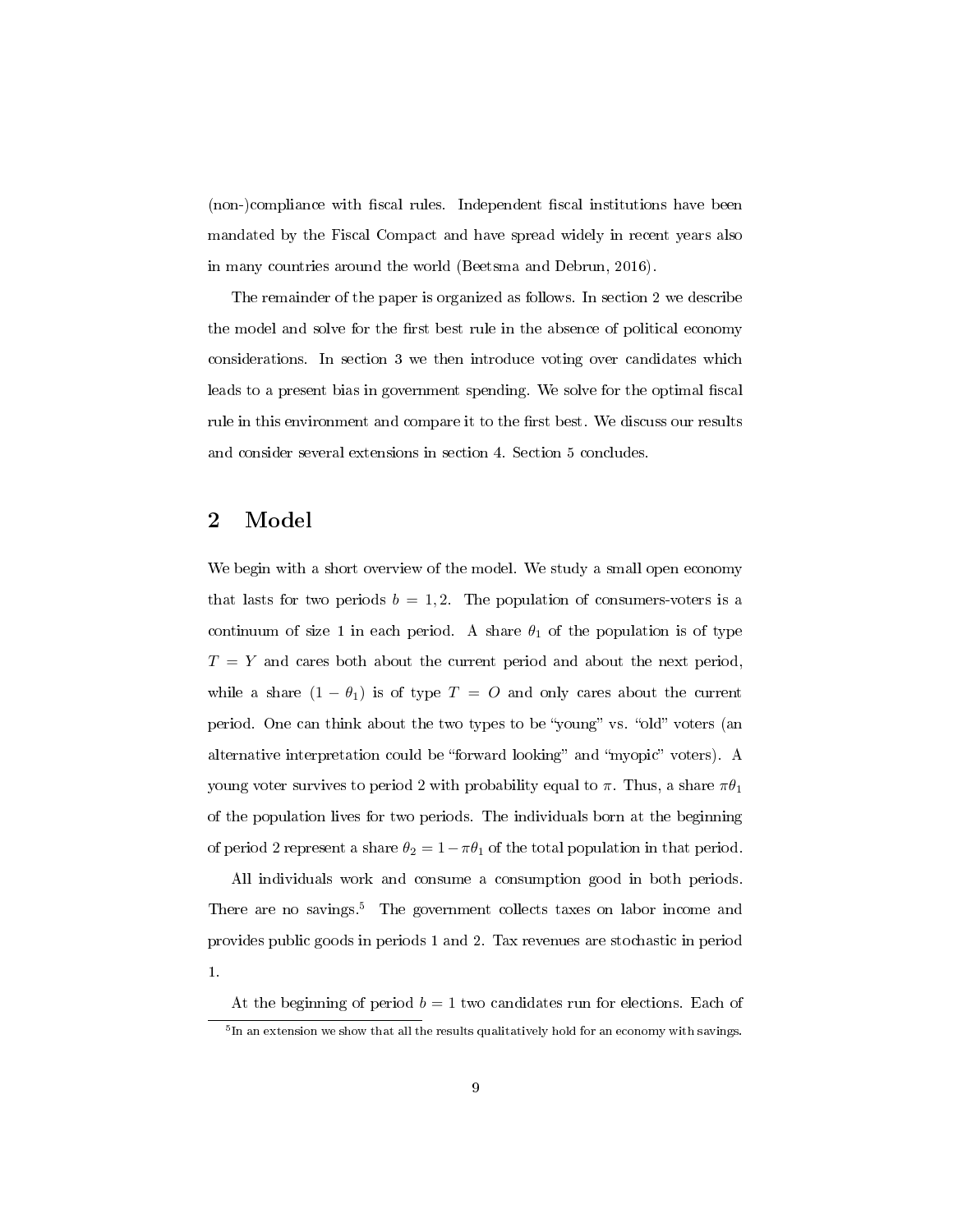them fully commits to a policy platform consisting of a linear income tax rate on labor income and a level of planned debt. At the beginning of period  $b = 2$ the same two candidates run for elections. Each of them fully commits to a policy platform consisting of a linear income tax rate on labor income. There is no default, thus all debt must be repaid in period  $2<sup>6</sup>$  An elected candidate always implements the platform he/she proposes before the elections.

A common deficit rule for all countries can be imposed in period 1, whose violation carries cost for the government in period 2. The stochastic nature of tax revenues makes compliance with the deficit rule uncertain ex ante.

#### 2.1 Private sector

Consumers in each period  $b \in \{1,2\}$  derive utility from consumption of a private good  $c_b$  and of a public good  $g_b$ . In each period  $b \in \{1,2\}$  individuals supply labor  $l_b \in [0, \bar{l}]$  and are compensated at wage rate  $w_b$  (equal to their productivity). They face a stictly covex cost of labor  $v(l_b)$ . The wage at time 2 is assumed to be  $w_2 \ge v'(\bar{l})$ , which implies that the labor supply in period 2 is fully inelastic.

Income is taxed at a linear rate  $t_b$ , such that  $c_b = (1 - t_b)w_b l_b$ . Thus, the within-period utility of any type of consumer for  $b \in \{1,2\}$  is given by  $U(c_b, l_b, g_b) = c_b - v(l_b) + u(g_b)$ , where u is strictly concave. The lifetime utility of a young household born in period 1 is therefore

$$
U(c_1, l_1, g_1) + \beta \pi E \left[ U(c_2, l_2, g_2) \right], \tag{1}
$$

where  $\beta$  is the discount factor. Individuals born in period 2 live for one period only. Thus, the young generation born in period 2 enjoys utility  $U(c_2, l_2, g_2) =$ 

 $6$ These simplifying assumptions about public finances are imposed only for ease of exposition. All the results go through in a closed economy with endogenous interest rate and default.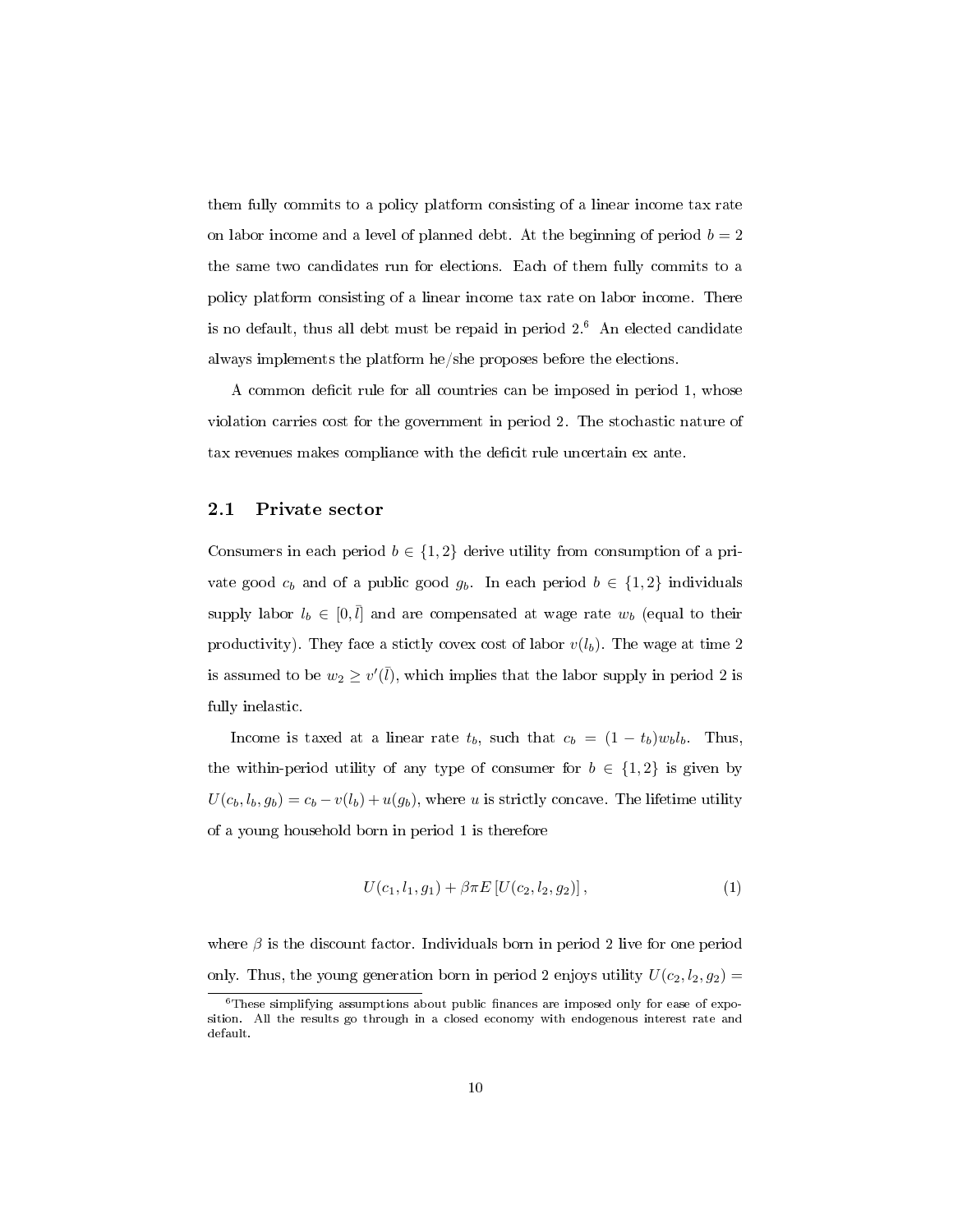$c_2 - v(l_2) + u(g_2)$ .

Notice that the wage rate  $w_b$  and the cost of labor  $v(\cdot)$  are identical across young and old citizens in any given period. Thus, the two types face the same trade-off between utility consumption and cost of labor. As a result, the optimal labor supply is the same across types. Because of that, for ease of notation we denote with  $l_b$  the labour supply of a citizen of any type in period  $b$ .

#### 2.2 Government sector

The government faces different decisions over time. In period 1 tax revenue has two components:

$$
T_1 = t_1 w_1 l_1 + \epsilon,\tag{2}
$$

where  $t_1$  is the tax rate,  $w_1$  is the wage rate, and  $l_1$  is the (endogenous) labor supply. The second component  $\epsilon$  is the realization of a i.i.d. shock with support  $\epsilon \in [-a, a]$ , and such that  $E[\epsilon] = 0$ . The shock  $\epsilon$  is distributed continuously with c.d.f. F and p.d.f. f. Specifically, we assume that the shock on tax revenues  $\epsilon$ is distributed as a two-sided symmetrically truncated normal, i.e. it possesses c.d.f. F as follows.

$$
F(\epsilon) = \begin{cases} 0 & \epsilon < -a \\ \Phi\left(\frac{\epsilon}{\sigma_{\epsilon}^{2}}\right) / \left[\Phi\left(\frac{a}{\sigma_{\epsilon}^{2}}\right) - \Phi\left(-\frac{a}{\sigma_{\epsilon}^{2}}\right)\right] & -a \leq \epsilon \leq a \\ 1 & \epsilon > a \end{cases}
$$
(3)

where  $\Phi(\cdot)$  is the c.d.f. of the standard normal distribution,  $a > 0$  is a threshold.<sup>7</sup>

The government can borrow from abroad at a fixed interest rate  $r$ . Let  $D_1^{act}$ denote the stock of debt at the end of period 1, after the tax shock has realized.

 $^7$ One could assume  $\sigma_\epsilon=\sigma_\nu\lambda y_1$  where  $y_1=w_1\bar{l}_1$  is the expected output calculated at the optimal tax rate  $t_1$ .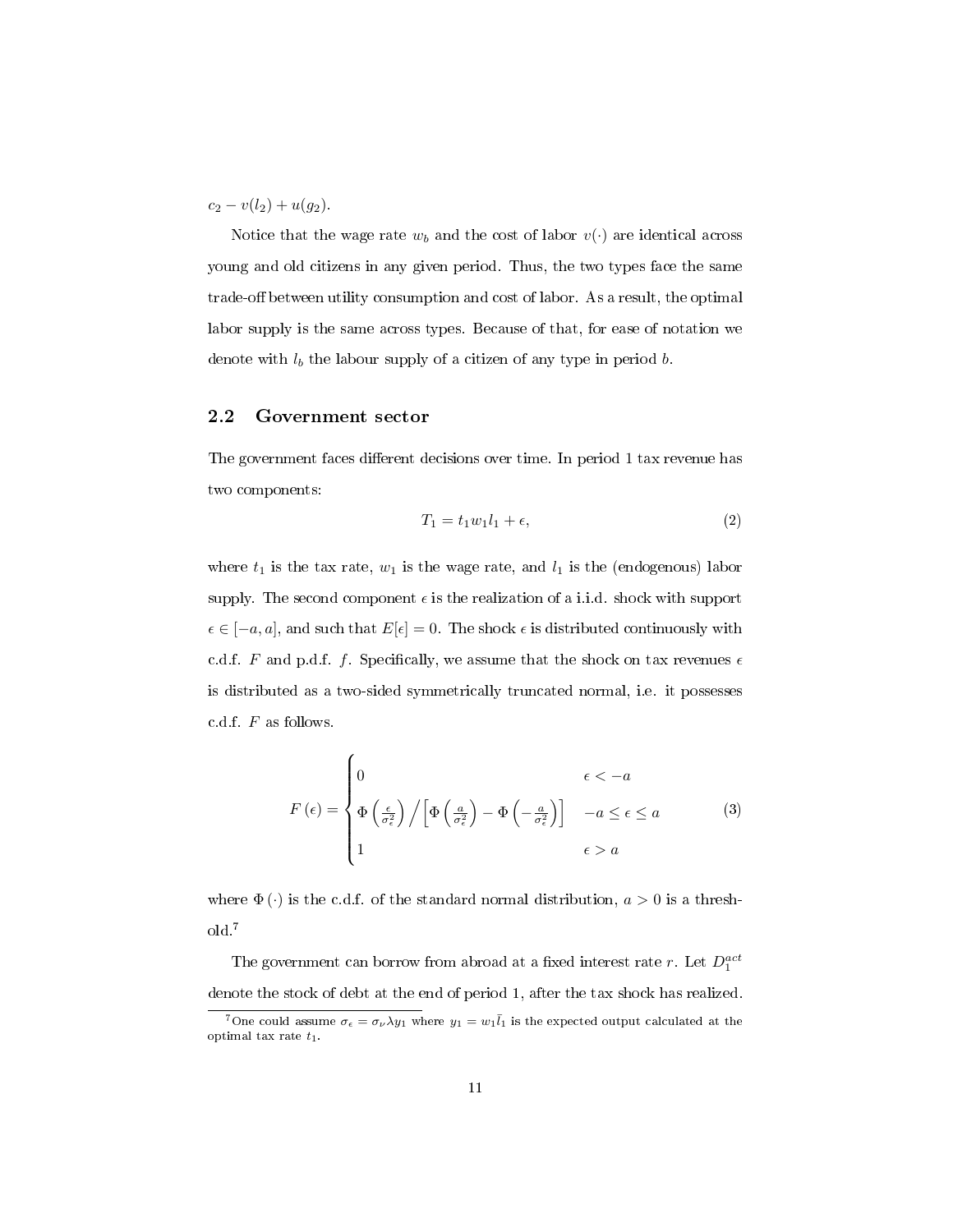The intended debt level  $D_1$  is the one planned prior to the realization of the tax shock. Thus,  $D_1 = D_1^{act} - \epsilon$ . In period 1, by assumption the government repays its existing debt inherited from the past. The government budget constraint in period 1 is therefore

$$
g_1 \le t_1 w_1 l_1 + \epsilon - D_0 (1+r) + D_1^{act} = t_1 w_1 l_1 - D_0 (1+r) + D_1.
$$
 (4)

We assume in the following that the budget constraint holds with equality and write public consumption good as function of tax and intended debt level  $g_1(t_1, D_1)$ .

The government budget constraint in period 2 has formula:

$$
g_2 \le t_2 w_2 l_2 - (D_1 - \epsilon)(1+r) \tag{5}
$$

Similarly to period 1, we construct  $g_2(t_2, \epsilon)$ , using the budget constraint in period 2.

We assume that the values of productivity  $w_2$  is large enough to ensure that the repayment of debt in period 2 can be always fully satisfied. Specifically, we impose  $\overline{D}_1 < w_2 \overline{l}(1+r) - a$ , where  $\overline{D}_1$  represents the maximum values of the intended debt in period 1. Moreover, we assume that the choice of planned debt level  $D_1$  lies in the range  $[D_0, \bar{D}_1]$ , i.e. in expectation a government chooses a level of deficit that is weakly positive. Lastly, the upper bound  $\overline{D}_1$  satisfies  $u'(\overline{D}_1 - D_0(1+r)) \leq \beta(1+r).$ <sup>8</sup>.

## 2.3 Normative Benchmark: Social Planner's Problem

For this analysis we introduce a benevolent social planner who can set  $D_1$  and  $t_1$  optimally in period 1, from which the public good level in period 1 follows

 $8$ This assumption ensures that the socially optimal planned debt level in period 1 is an interior solution.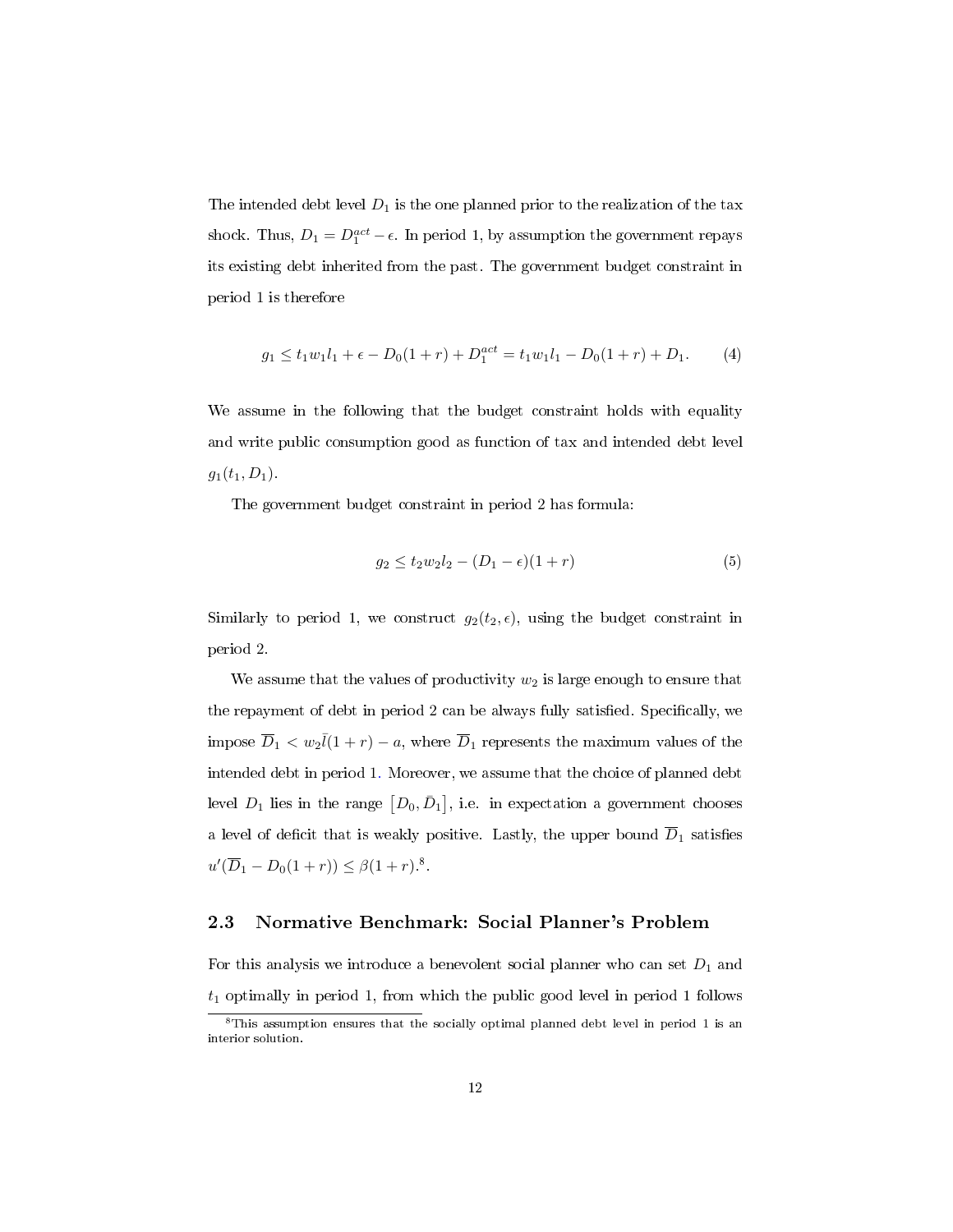immediately from (4). Thus, the planner in period 1chooses a policy  $(t_1, D_1) \in$ X with  $X = [0,1] \times [D_0, \bar{D}_1]$ . In period 2, based on the actual debt level of period 1, the planner chooses the labor tax  $t_2 \in [0,1]$ . The public good level follows from budget constraint (2).

Denote with  $u^{Y}(t_1, D_1)$  the indirect expected lifetime utility enjoyed by a young voter in period 1 under policy  $(t_1, D_1)$ , and with  $u^O(t_1, D_1)$  the one enjoyed by a old voter. The former writes:

$$
u_1^Y(t_1, D_1) = \begin{cases} (1 - t_1)w_1l_1(t_1) - v(l_1(t_1^i)) + u(g_1(t_1, D_1)) \\ + \beta \pi E\left[ (1 - t_2)w_2l_2 - v(l_2) + u(g_2(t_2, \epsilon) \mid t_1, D_1 \right] \end{cases} \tag{6}
$$

where expectation are rational given history. The latter is given by:

$$
u_1^O(t_1, D_1) = (1 - t_1)w_1l_1(t_1) - v(l_1(t_1)) + u(g_1(t_1, D_1))
$$
\n<sup>(7)</sup>

Lastly, the indirect utility of a young or old individual individual in period 2 writes:<sup>9</sup>

$$
u_2^Y(t_2, \epsilon) = u_2^O(t_2, \epsilon) = (1 - t_2)w_2l_2 - v(l_2) + u(g_2(t_2, \epsilon))
$$
\n(8)

The social planner maximizes the sum of the utilities of all individials over both periods. He/she discounts the utility of the future generation at rate  $\beta$ .<sup>10</sup> Thus, her objective function writes

$$
\theta_1 u_1^Y(t_1^i, D_1) + (1 - \theta_1) u_1^O(t_1, D_1) + \beta \theta_2 E \left[ u_2^Y(t_2, \epsilon) \mid t_1, D_1 \right] \tag{9}
$$

It is easy to show that the social planner's objective function is strictly concave. Substituting the formulas from (6)-(8) for  $u^Y(t_1, D_1)$ ,  $u^Y(t_1, D_1)$ , and  $u^Y_2(t_2, \epsilon)$ 

 $9$ Notice that the indirect utility of a young individual in period 2 is identical to the one of an old individual in the same period.

<sup>10</sup>Alternatively, one could assume that the social planner discounts utility of future generation at a different rate relative to the ones of young individuals in period 1.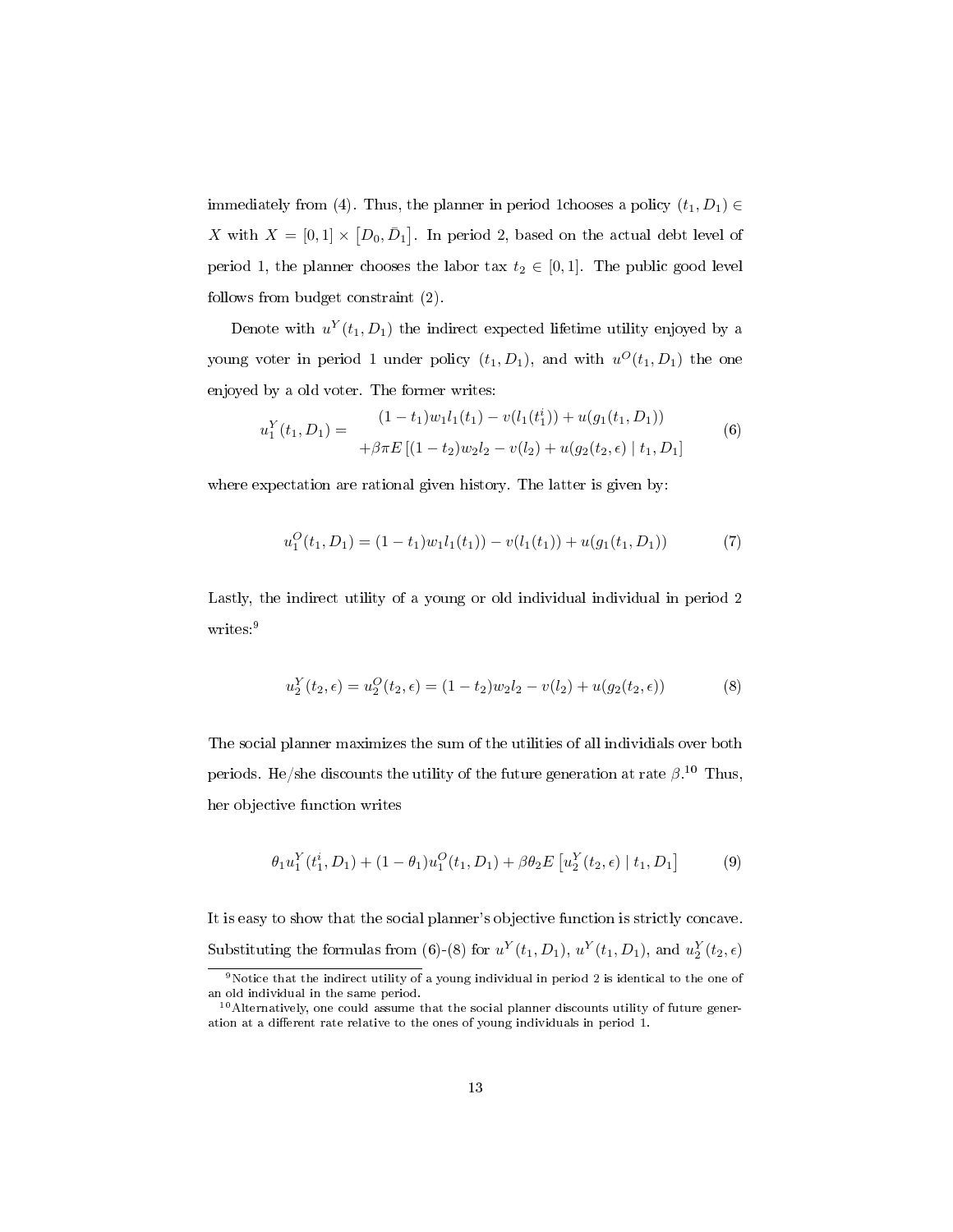into the above, we derive the planner's problem

$$
(1-t_1)w_1l_1(t_1) - v(l_1) + u(g_1(t_1, D_1)) +
$$
  
\n
$$
\max_{(t_1, D_1) \in X} + \beta E \left[ (1-t_2^*)w_2l_2(t_2^*) - v(l_2) + u(g_2(t_2, \epsilon)) \mid t_1, D_1 \right]
$$
\n
$$
(10)
$$

The solution  $(t_1^*, D_1^*)$  is called the *optimal policy*. Notice that the social planner's objective function is independent of  $\theta_1$ ,  $\theta_2$ , and  $\pi$ . Rational expectations imply that in period  $t_2$  is chosen optimally given  $D_1$  and  $\epsilon$ . Thus, the first order conditions are:

$$
[t_1] := w_1 l_1(t_1) [u' (g_1(t_1, D_1^*)) (1 + \eta_1(t_1)) - 1] = 0
$$
\n(11)

$$
[D_1] := u' (g_1(t_1, D_1^*)) - \beta (1+r) = 0
$$
\n(12)

where  $\eta_1(t_1)$  is the tax elasticity of labor supply at tax rate  $t_1$ .<sup>11</sup>

## 2.4 Deficit rule

In section 3 we will assume that fiscal policy in any given period is not chosen by a social planner but by a policymaker who won the election in that period. Because policymakers focus on current voters, the well-being of future generations is ignored. This generates a present bias and leads to excessive deficit, against which a deficit rule may be put in place. In the remainder of section 2 we describe the structure of the fiscal rule that will be considered in section 3.

A deficit rule is in place consisting in two parameters:  $k \in [0, \bar{k}]$  and  $\delta \in$  $[0,\bar{\delta}]$  with  $\bar{\delta}$  < 1. The parameter k is the maximum level of the deficit-to-output ratio that is allowed at the end of period 1 if  $\epsilon = 0$ , and describes the *tightness* of the rule. The parameter  $\delta$  represents the degree of *flexibility* of the rule relative to the magnitude of the shock on tax revenues as a share of output. Flexibility

<sup>&</sup>lt;sup>11</sup>Notice that because  $\eta_1(t_1) \leq 0$  an interior solution for  $t_1$  requires  $\beta(1+r) > 1$ . This assumption is not needed in amodel with default and endogenous interest rate.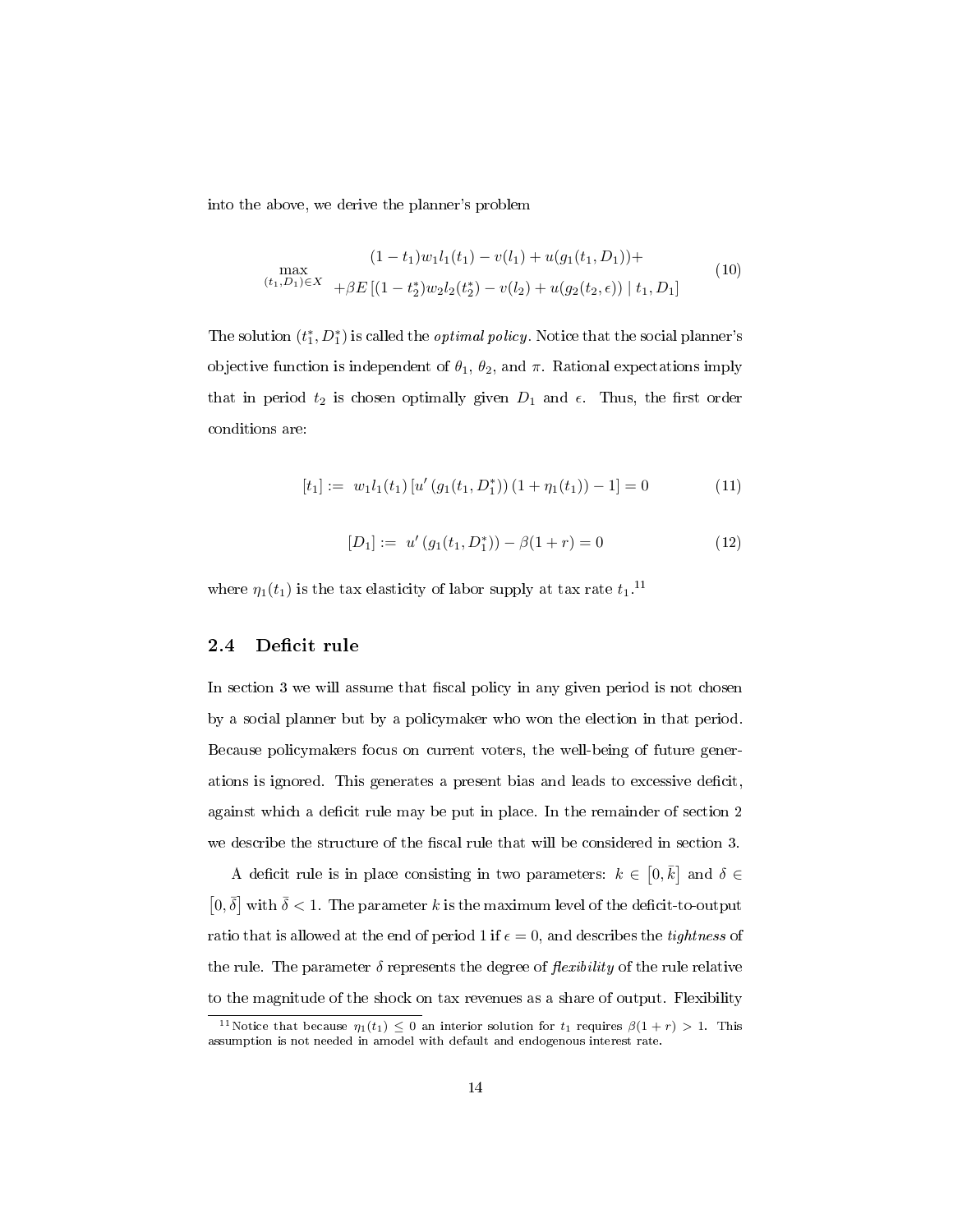is defined as the marginal effect of a change in  $\epsilon/w_1l_1$  on the maximum level of the deficit-to-output ratio that is allowed by the rule. The government is compliant with the rule if and only if

$$
\frac{deficit_1}{output_1} \leq \underbrace{k}_{level} + \underbrace{\delta}_{flexibility} \times \left( -\frac{shock}{output_1} \right) \tag{13}
$$

The above implies that an economy facing a shock  $\epsilon$  is allowed a deficit/output ratio equal to  $k - \frac{\delta \epsilon}{w_1 l_1}$ , where output is given by  $w_1 l_1$ .

Notice that the deficit is by definition total spending plus total cost of interest on debt minus total tax revenue. Thus, the deficit-to-output ratio and the deficit rule write

$$
\frac{deficit_1}{output_1} = \frac{g_1 + rD_0 - t_1w_1l_1 - \epsilon}{w_1l_1} = \frac{D_1 - D_0 - \epsilon}{w_1l_1} \le k - \frac{\delta\epsilon}{w_1l_1},\qquad(14)
$$

where we have made use of budget constraint (4). Alternatively, one could rearrange the formula above to derive a debt-to-output rule. The two kinds of rules deliver similar predictions, thus we focus on the deficit rule.

Given a rule  $(k, \delta)$ , we define a threshold of the shock  $\tilde{\epsilon}$ , based on (7), below which the politician gets punished as follows<sup>12</sup>

$$
\tilde{\epsilon} = \frac{D_1 - D_0 - k w_1 l_1}{1 - \delta} \tag{15}
$$

Lastly, we assume  $a \ge \frac{1}{1-\delta} \frac{\bar{D}_1 - D_0}{w_1 l_1(t)}$ .<sup>13</sup>

<sup>&</sup>lt;sup>12</sup>Notice that  $\tilde{\epsilon}$  may assume values such that  $f(\tilde{\epsilon}) = 0$ .

 $13$ This assumption ensures that, whenever a fiscal rule is present, the probability of a violation of the rule is always strictly larger than 0.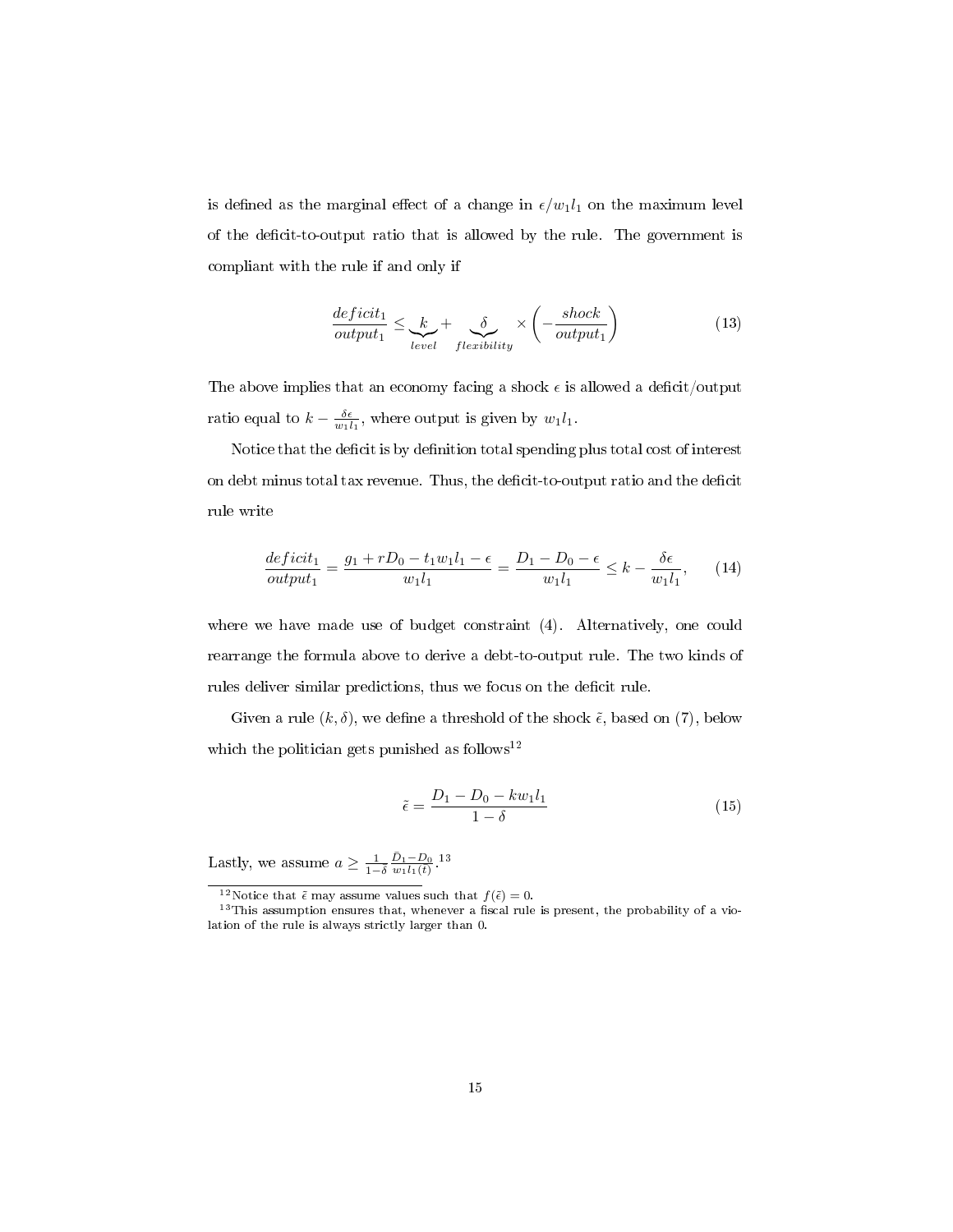# 3 Political Equilibrium

We now turn to a positive model of fiscal policy choices. In each period two candidates compete for the support of voters, and the elected winner implements her preferred choice. We use a probabilistic voting model in the tradition of Lindbeck and Weibull (1987) and Banks and Duggan (2005).

### 3.1 Timing of events and choices

At the beginning of period 1 two candidates denoted by superscript  $I \in \{A, B\}$ run for elections. Each of them fully commits to a policy platform  $(t_1^I, D_1^I)$ consisting of a linear income tax rate and a level of planned debt. The (planned) level of public good follows from this policy proposal via the government budget constraint (4). The winner of the election implements her proposed platform. Voters observe the policy and choose their labor supply  $l_1$  and consumption  $c_1$ . The government collects taxes and provides a public good  $g_1$ . At the end of period 1 a shock on tax revenues is realized and it is publicly observable. Such realization determines the actual level of debt accumulated  $D_1^{act}$ .

At the beginning of the second period a new election takes place between the same two candidates. Each of them fully commits to a policy platform consisting solely of a linear income  $\text{tax rate}\,t_{2}^{I},$  which via the government budget constraint defines public consumption, as there is by assumption no tax shock in the second period. Then - if a deficit rule is in place - the supranatural authority or a independent fiscal institutions verifies if a violation of the rule has occurred in period 1 and, if so, imposes a punishment to the politician in power. The punishment is thus a cost to the policy maker in that country regardless of who was in power in the previous period. The winner of the elections implements her proposed platform. The government collects taxes, provides a public good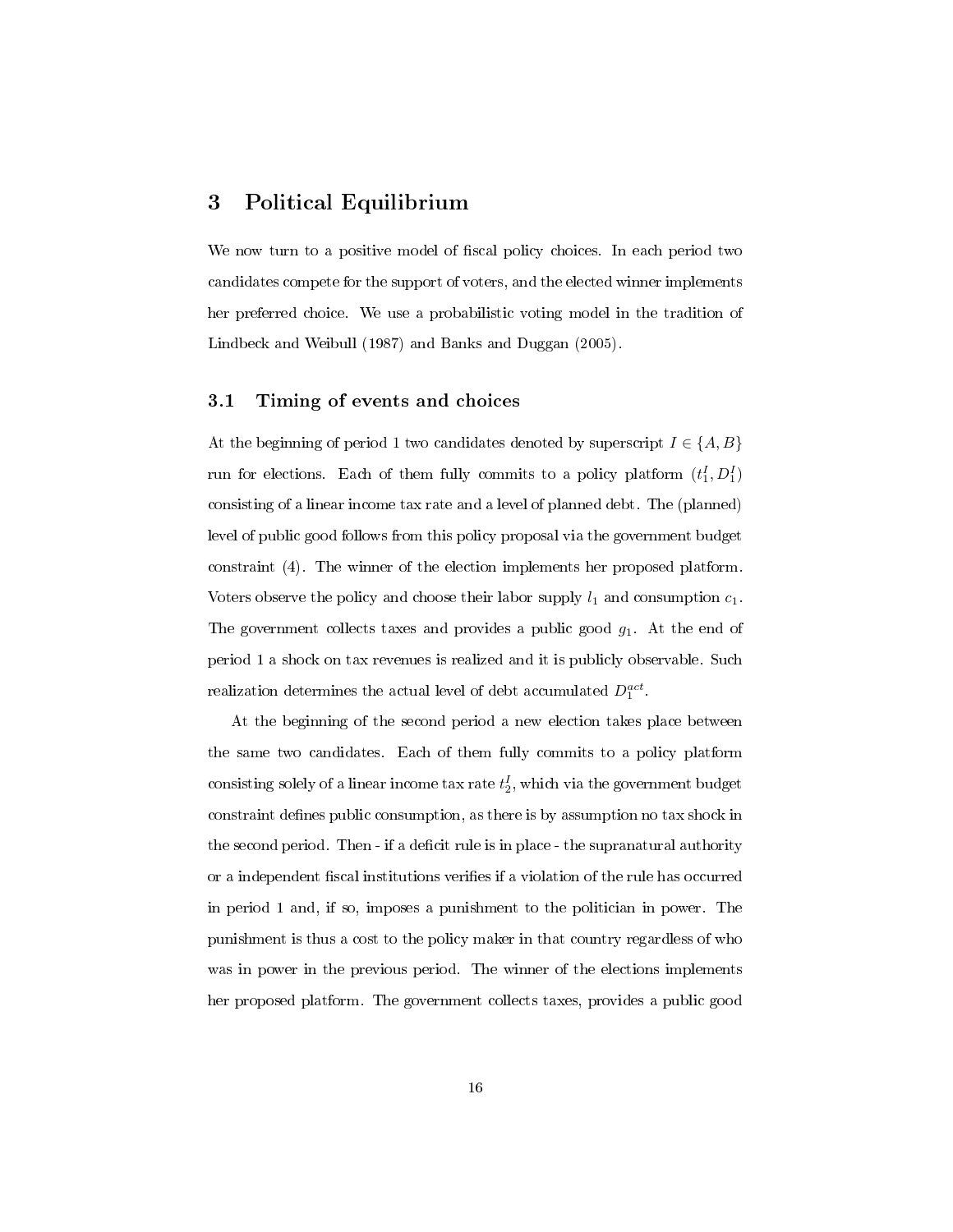### $g_2$ , and repays debt.<sup>14</sup>

The politician that holds the office in period  $s \in \{1,2\}$  enjoys an exogenous rent  $W_s$ . If a violation of the fiscal rule has occurred in period 1, then the rent enjoyed by the politician that holds the office in period  $2$  - whether incumbent or not - is reduced by an exogenous amount  $C < W_2.$ 

Each politician wishes to maximize the weighted expected return of being in office in the two periods. In period 2 politicians take as given the actual debt level inherited from period 1, and chooses tax rate and default. For example, politician A in period 1 maximizes

$$
\Pi_1^A = Pr(\text{win}_1^A | t_1^A, D_1^A, t_1^B, D_1^B) \times W_1 + Pr(\text{win}_2^A | D_1^A, t_1^B, D_1^B) \times W_2
$$
  
-
$$
Pr(\text{win}_2, nc | D_1^A, t_1^B, D_1^B) \times C
$$
 (16)

where  $win_s^A$  denotes the event corresponding to a victory of candidate A in the election at time  $s$ , and  $nc$  denotes the event of non-compliance with the fiscal rule in period 2.

The outcome of elections is probabilistic and shaped by voters' preferences.

In each period, each voter - given the platform proposed by both candidates casts her vote for candidate  $A$  if the utility difference from electing  $A$  vs.  $B$ is positive. The utility difference depends upon a deterministic and a stocastic component. Recall that  $u^T(t_1, D_1)$  represents the indirect expected lifetime utility enjoyed by a type T voter under policy  $(t_1, D_1)$ . The deterministic part consists in the difference between the utility induced by the policy platforms that each politician has proposed, i.e.  $u^T(t_1^A, D_1^A) - u^T(t_1^B, D_1^B)$ . The stochastic part is simply a common preference shock  $\nu_1$ , which is assumed to be i.i.d. across time independent of the tax shock  $\epsilon$ , and normally distributed with mean  $\mu$  and

 $14$ As mentioned, one may allow for the possibility of default in period 2. In such a case, the policy platform offered by the politician at  $t = 2$  is two-dimensional, as it includes the binary default choice.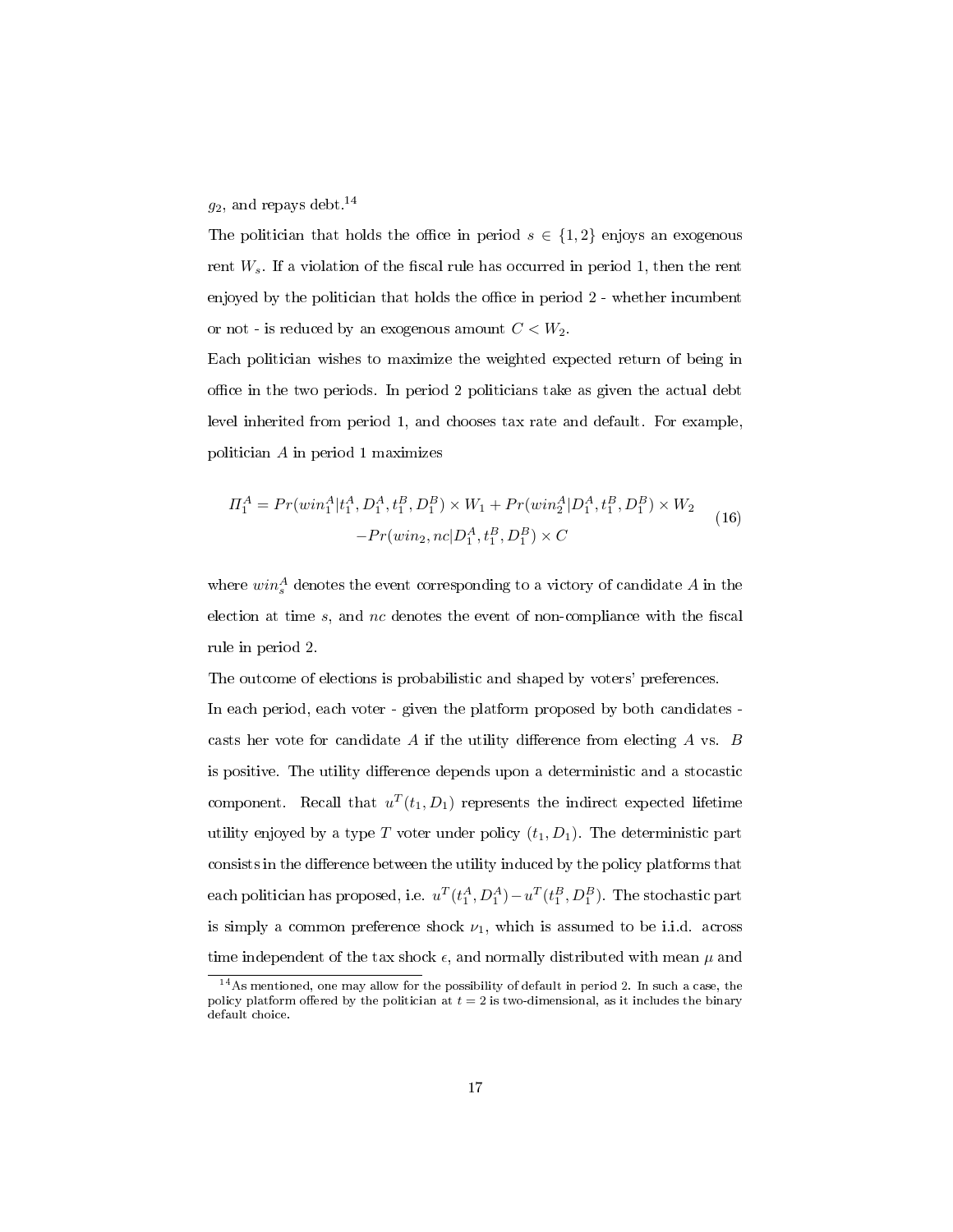variance  $\sigma_{\nu}^2$ . Thus, a voter of type  $T \in \{Y, O\}$  casts her vote for candidate A in period 1 if and only if

$$
u^{T}(t_1^{A}, D_1^{A}) - u^{T}(t_1^{B}, D_1^{B}) + \nu_1 \ge 0
$$
\n(17)

Similarly, in period 2 a voter of type  $T \in \{Y, O\}$  casts her vote for candidate A if and only if  $u^T(t_2^A) - u^T(t_d^B) + \nu_2 \ge 0$ .

## 3.2 Voting Equilibrium

It is well known that in a large class of probabilistic voting model the equilibrium policy outcome corresponds to the platform that maximizes a weighted average of the voters' expected utilities (Lindbeck and Weibull, 1987; Banks and Duggan, 2005).

In our setting, we can prove a similar result. Namely, both politicians in equilibrium propose the same platform. Such aplatform maximizes a weighted average of the expected utility of period 1's voters, corrected by a factor  $cF(\tilde{\epsilon})$ , where c captures the expected reputational cost that the politician must face in period 2 as a consequence of the punishment that is imposed if a violation of the deficit rule occurs, and  $F(\tilde{\epsilon})$  is the probability that the rule is violated. The expected reputational cost c is itself a function of the exogenous rent loss  $C$ , and of the endogenous probability of reelection faced by each politician. It is increasing in the variance of the aggregate taste shock  $\nu_1$ , which affects voters' electoral choices.

The probabilistic nature of the voting process, together with the presence of the scal rule, imply that the candidates' equilibrium platforms are identical to the policy that a partially benevolent social planner would choose. We will refer to this fictive agent as the *representative politician* or, more simply, the *politician*.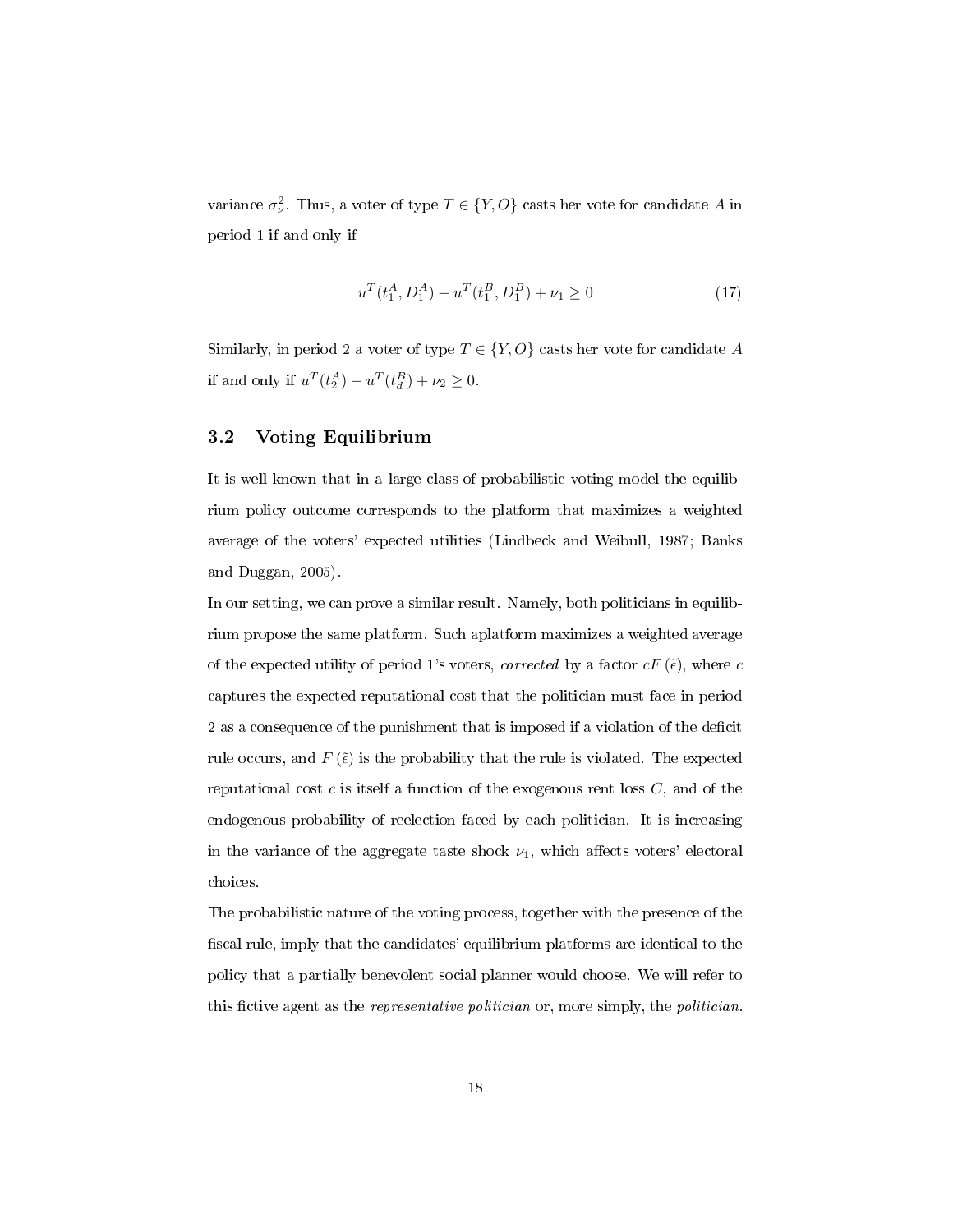The politician's problem in period 1 writes:

$$
\max_{(t_1, D_1)\in X} \theta_1 u^Y(t_1, D_1) + (1 - \theta_1)u^O(t_1, D_1) - \beta \pi c F(\tilde{\epsilon})
$$

Similarly, in period 2, the equilibrium platform maximizes the weighted expected utility of period 2's voters. Formal proofsof these results are provided in Appendix A1.

Using the formulas for  $u_1^Y(t_1, D_1)$ ,  $u_1^O(t_1, D_1)$ , and and abstracting from the parts that do not affect the optimal outcome, one can rewrite the politician's problem as follows:

$$
(1 - t_1)w_1l_1(t_1) - v(l_1) + u(g_1(t_1, D_1)) - \beta c F(\tilde{\epsilon}) +
$$
  
\n
$$
(t_1, D_1) \in X + \beta \pi \theta_1 E [(1 - t_2)w_2l_2(t_2) - v(l_2) + u(t_2, d_2) | t_1, D_1]
$$
\n(18)

Comparing the above with the social planner's problem in formula (10), it is immediately evident that the two objective functions differ solely in two aspects. First, the politician discounts future utility at rate  $\beta \pi \theta_1$  while the social planner does so at rate  $\beta$ . Because of that, we call  $1 - \pi \theta_1$  the political present bias. Second, the politician's objective function includes a cost  $c$  to be paid if the fiscal rule is violated. In the rest of the paper, we use the objective function of the representive politician to characterize the policy choices in equilibrium. This characterization, together with the normative benchmark described in section 2.4, allows us to derive the main results of this paper, which are stated in the next section.

### 3.3 Preliminary Insights

The first result simply states that a politician facing a more present-biased electorate tends to run a larger government decit. This result holds both in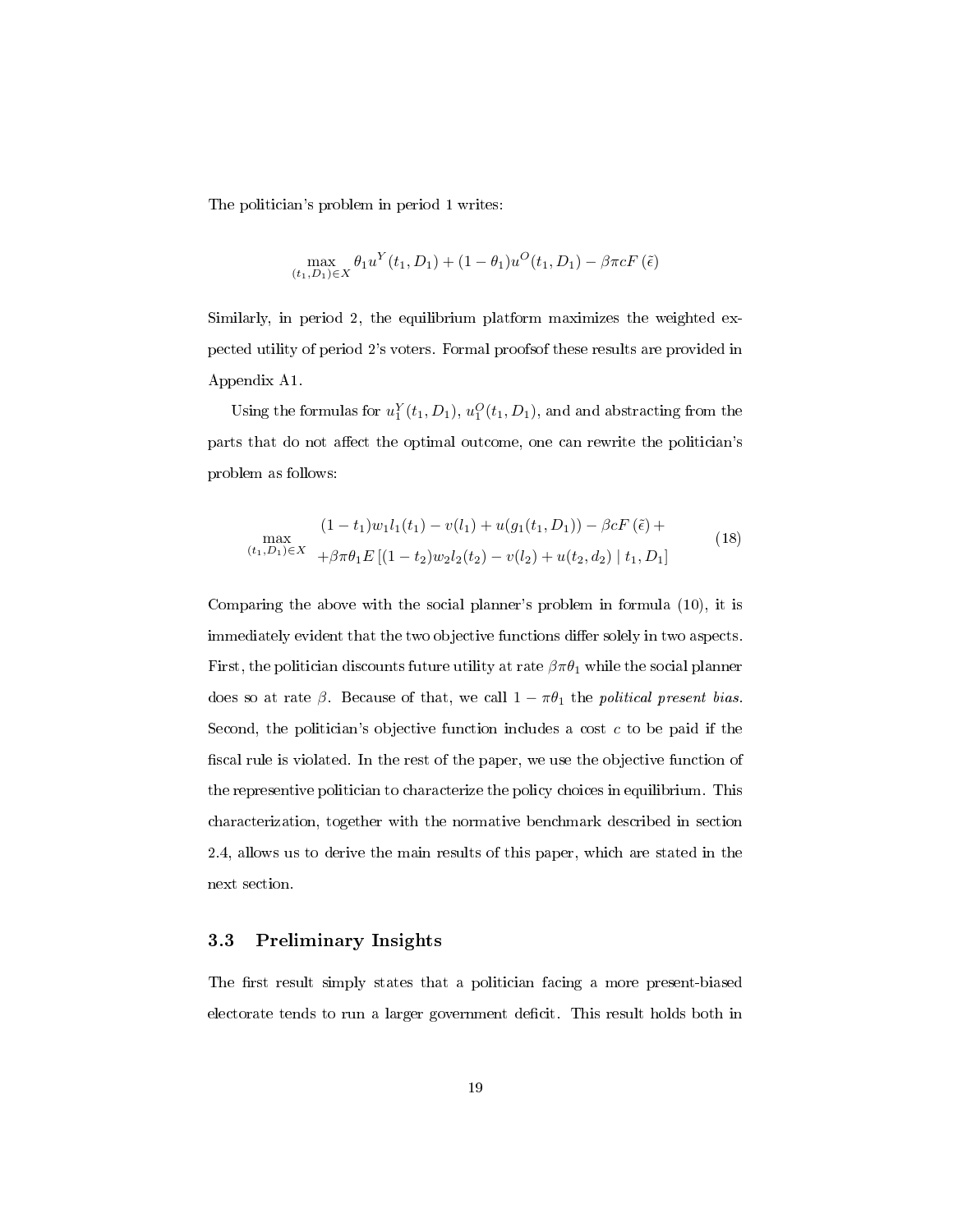the presence of a fiscal rule, and with no fiscal rule.

Proposition 1. The expected deficit is increasing in the political present bias  $(1 - \pi \theta_1).$ 

Proof. See Appendix.

The result is not surprising given the nature of the political process. It is in line with...

The next result follows from Proposition 1 and implies that without a fiscal rule the political process leads to an inefficient outcome, because the voters, on average, do not care about the future as much as a benevolent social planner does.

**Proposition 2.** In the absence of a fiscal rule the equilibrium level of deficit in period 1 is weakly larger than the optimal level.

Proof. See Appendix.

An implication of Proposition 2 is that the period 1 tax rate is lower than the optimal one.

# 4 The Design of the Fiscal Rule

In this section we characterize the optimal fiscal rule parameters  $(k, \delta)$  when fiscal policy is chosen via the political process described in the previous section. Proposition 2 gives room for a fiscal rule to improve the outcome. However, it is far from clear whether a fiscal rule can implement the optimal allocation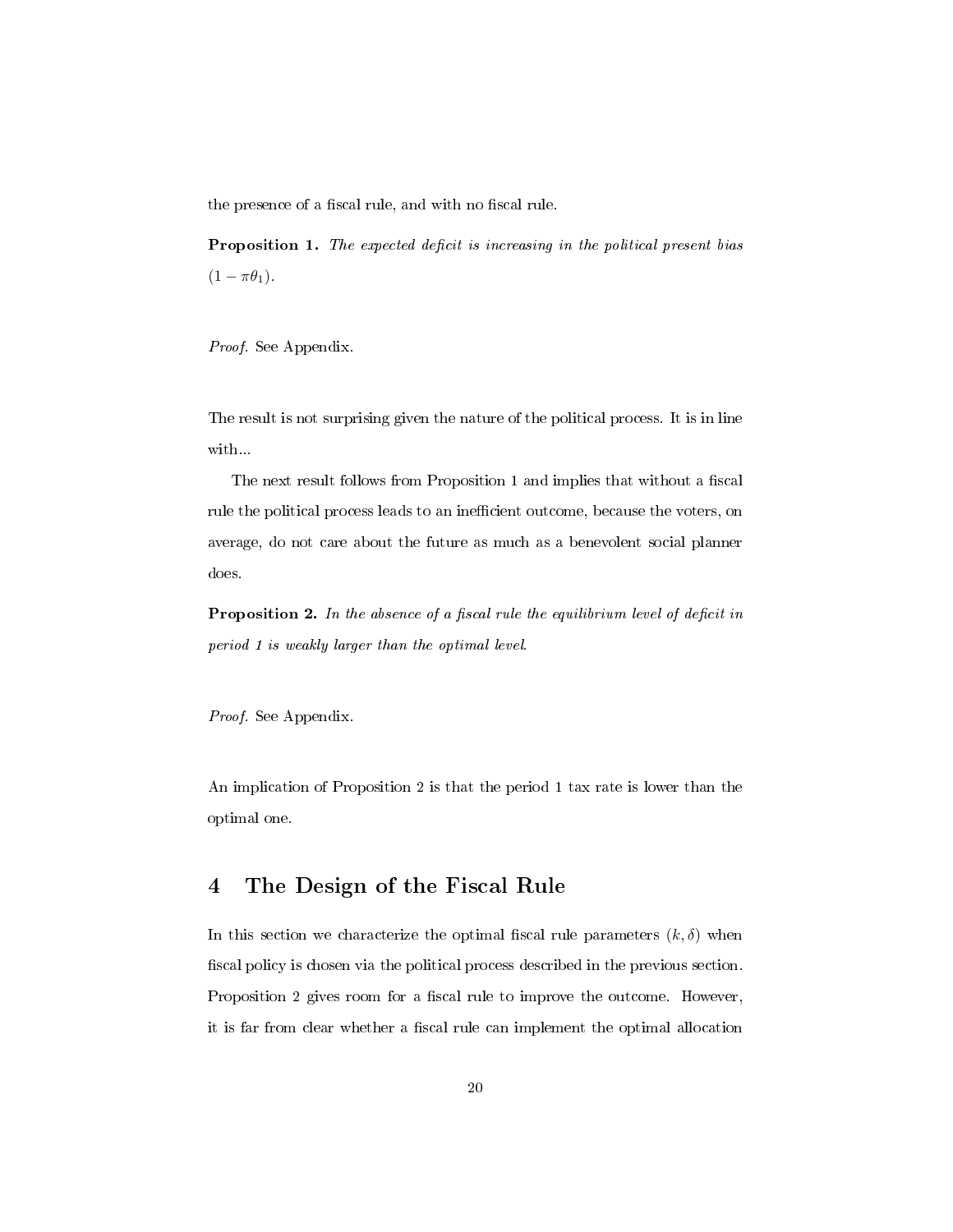that would be induced by a social planner who chooses the tax rate and the debt level in period 1 directly (which we denoted by  $t_1^*, D_1^*$ ). The case is not hopeless because the two parameters of the fiscal rule match the number of instruments available to the social planner in the first period. In period 2 there is no political bias, thus the politician's policy choice is the same as the one of the social planner. But this choice is affected by the level of debt accumulated in period 1, thus it is tyically different from the one that would prevail if the social planner had chosen the policy in period 1. In this sense, the equilibrium policy in period 1 spills over into period 2, even though there is no further shock in that period, a fiscal rule does not need to be satisfied, and taxation is lump sum as labor supply is exogenous.

## 4.1 Characterization of Optimal Policy

Our first main result establishes conditions under which the optimal policy is implementable.

**Proposition 3.** The optimal policy  $(t_1^*, D_1^*)$  is implementable if the following conditions hold:

- (i) The taste shock has enough variance:  $\sigma_{\nu} \geq \bar{\sigma}_{\nu}$  for some  $\bar{\sigma}_{\nu} \in (0, \infty)$ ;
- (ii) The tax shock has enough variance:  $\sigma_{\epsilon} \geq \bar{\sigma}_{\epsilon}$  for some  $\bar{\sigma}_{\epsilon} \in (0,\infty)$ .

Proof. See Appendix A2.

Proposition 3 delivers some important intuition. First, the implementation of the optimal policy is possible if the politician's cost of violating the rule  $c(\sigma_{\eta})$ is large enough. This is ensured if the distribution of the voters' taste shock has enough variance. Second, the distribution of the shock on tax revenues must also have enough variance. Such condition ensures that the politician is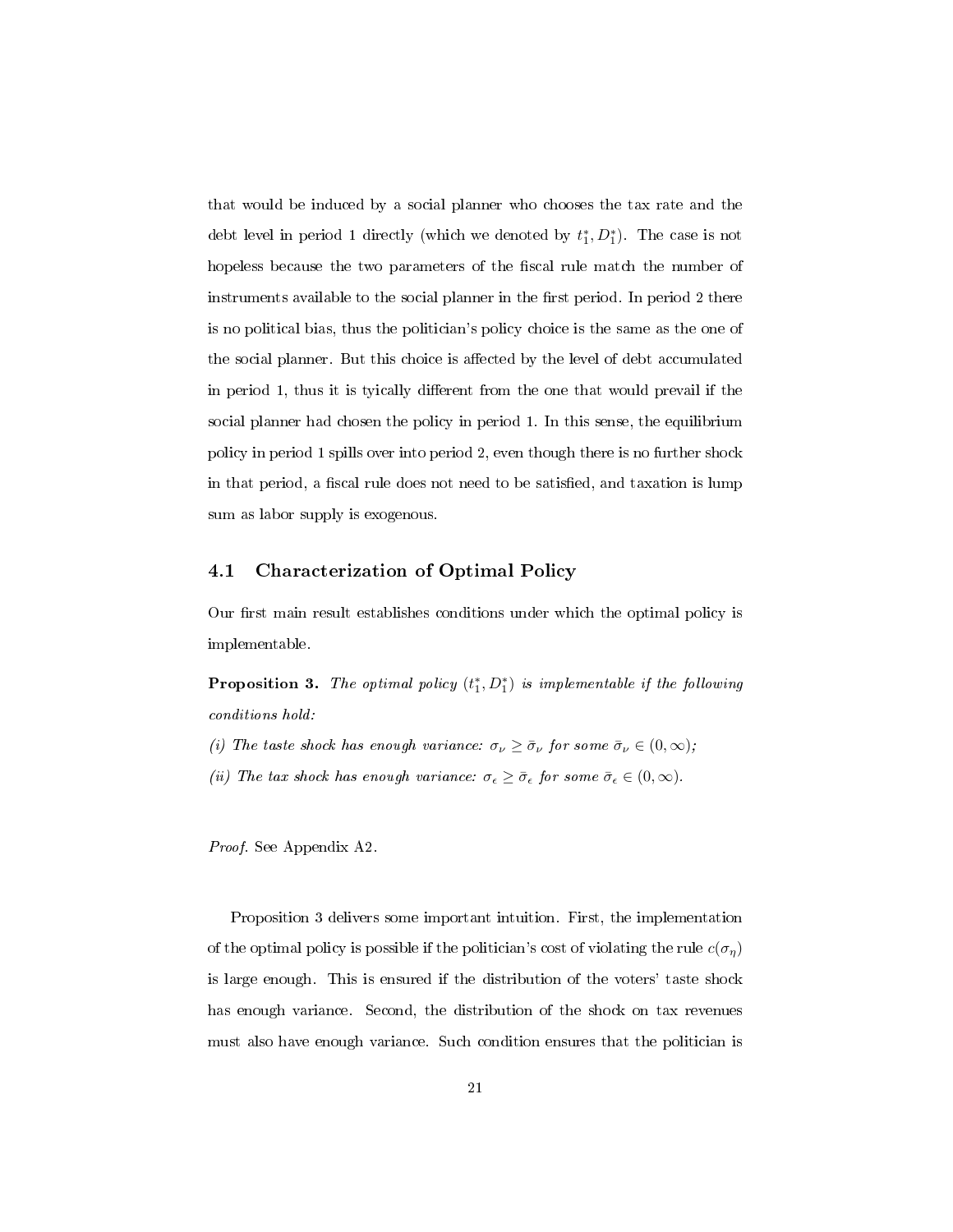not induced to choose a suboptimally low level of expected deficit. Define a threshold  $\tilde{\delta} = 1 - \frac{\bar{D}_1 - D_0}{w_1 l_1(t_1^*) \sigma_{\epsilon}}$  if  $\frac{\bar{D}_1 - D_0}{w_1 l_1(t_1^*) \sigma_{\epsilon}} \leq 1$ , and  $\bar{\delta} = 0$  otherwise.

Let us now assume that the conditions of Proposition 3 are satisfied. The following result characterizes the fiscal rule parameters that achieve the benchmark policy outcome.

**Proposition 4.** If the optimal policy  $(t_1^*, D_1^*)$  is implementable, then the implementation occurs at  $k^* = 0$  and  $\delta^* \in \left[0, \tilde{\delta}\right]$ .

#### Proof. See Appendix.

Proposition 4 states that the optimal rule prescribes zero structural deficit, i.e. zero deficit in expectation. Notice that this does not necessarily mean that the actual expected deficit is going to be equal to zero, as the realization of the tax shock determines the actual deficit. The result also implies that under the optimal rule tax shocks are not fully, but only partially accounted for, as  $\tilde{\delta}$  is alwaysbelow one. To understand Proposition 4 intuitively, it is helpful to recall the threshold level of the tax shock that just leads to fiscal rule compliance  $(13)$ . If the tightness parameter of the fiscal rule  $k$  is non-zero, the tax rate influences the threshold via the effect on labor supply, that is  $d\tilde{\varepsilon}/dt_1 \neq 0$ . By contrast,  $k = 0$  induces a tax setting by the policy maker that is optimal in the sense of balancing the marginal cost and benets of taxation in that period given  $D_1$ . From this it becomes clear that the flexibility parameter  $\delta$  is driving the debt decision of the policy maker. To see that a full consideration of tax shocks  $(\delta = 1)$  under the assumption  $k = 0$  is never optimal, note that the marginal cost of increasing public debt in terms of expected cost of rule violation reaches a peak in the interior of the interval  $(0,1)$  and is decreasing in  $\delta$  if the latter parameter is close enough to 1.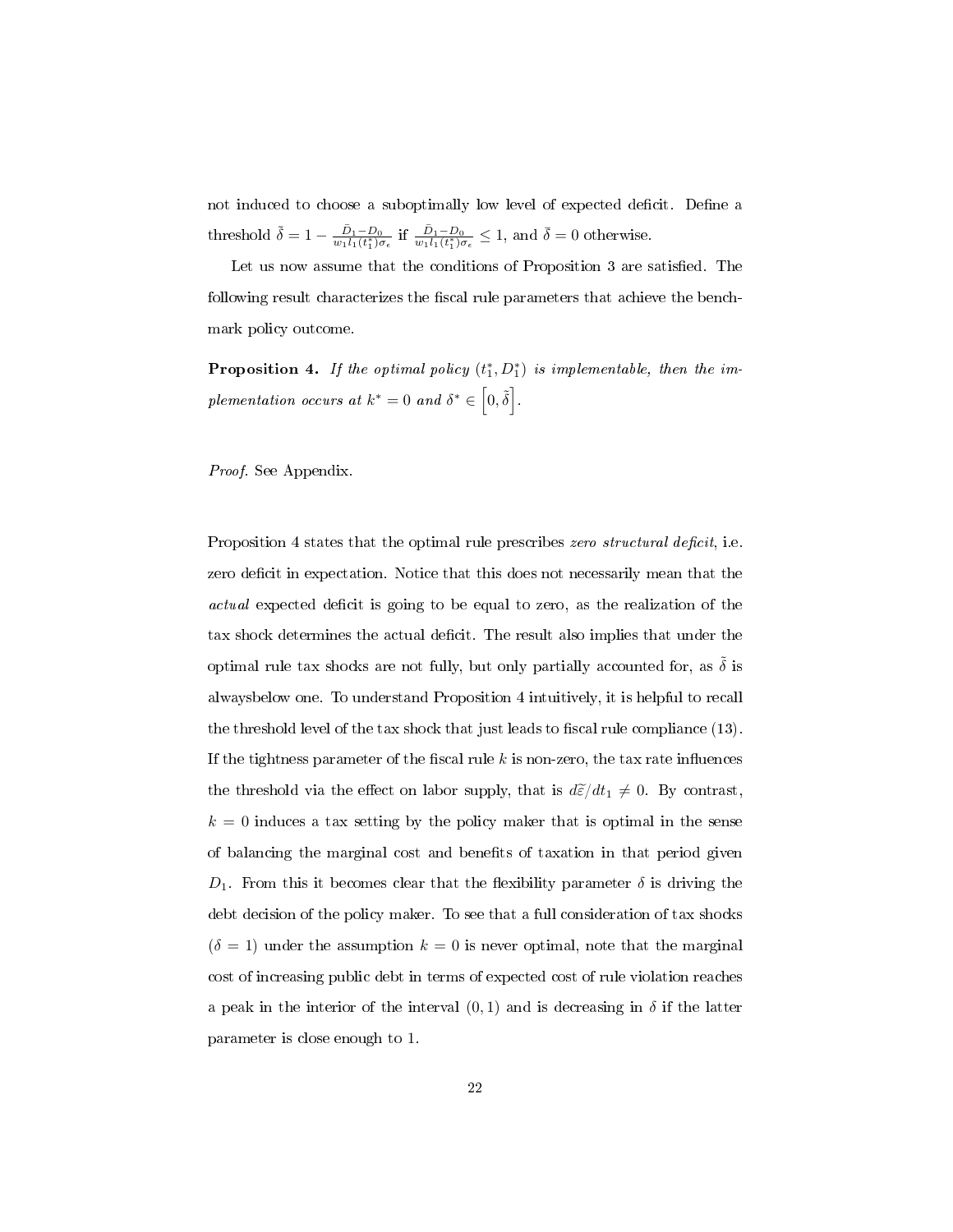**Proposition 5.** If the optimal policy is implementable for all values of  $\theta_1$  in a range  $[\theta'_1, \theta''_1]$ , then the optimal degree of flexibility  $\delta^*$  is weakly increasing in the political present bias  $\theta_1$  within such range.

Proof. See Appendix A2.

This result suggests that flexibility may actually encourage fiscal discipline, rather than jeopardizing it. The intuition is the following. A more flexible fiscal rule reduces the weight of the shock on tax revenues in determining the probability of punishment, and increases the weight of the actual policy choices made by the politician. Therefore, the *marginal effect* of running a larger expected deficit on the probability of punishment increases with the degree of flexibility. As a result, a more flexible fiscal rule tends to be more effective in disciplining the politician. Therefore a trade-off between fiscal discipline and flexibility often discussed among EU policy makers in recent times - may not always exist.

The result in Proposition 5 captures the key mechanism that shapes the politician's choices. This result holds true even if a less restrictive theoretical environment is assumed. For instance, it is easy to show that Proposition 5 holds even if (i) the fiscal rule is not restricted to belong to a linear family, and (ii) the tax shock is not normally distributed.<sup>15</sup>

## 4.2 Non-Implementable Case

Suppose that the optimal policy described in Proposition 3 is not implementable through a linear fiscal rule  $(0, \delta^*)$ , because at least one of the conditions for implementability is not satisfied. We characterize the optimal rule in such case.

<sup>&</sup>lt;sup>15</sup>The proofs to these extended results are available in the online supplementary material.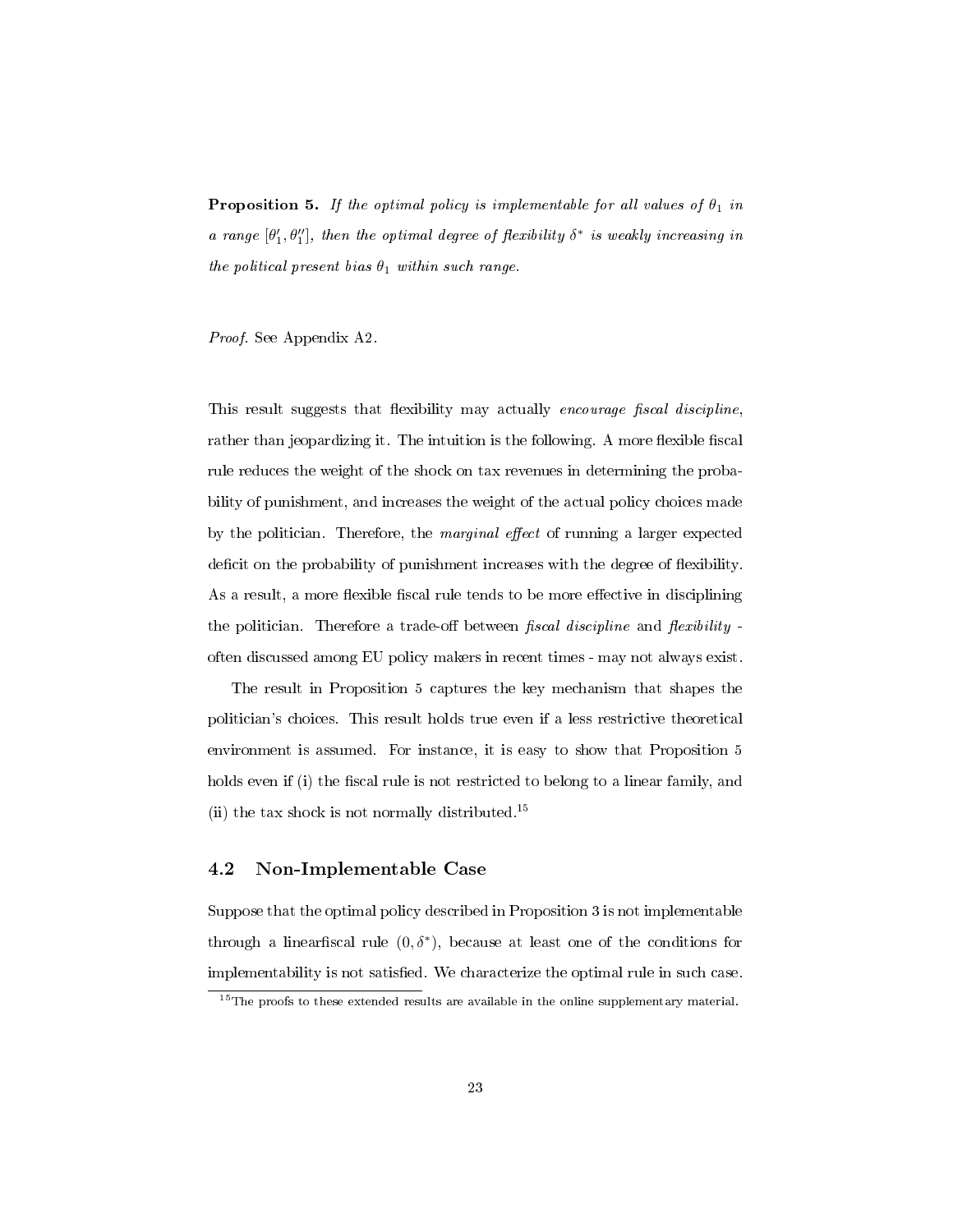Assume  $u'(\bar{D}_1 - D_0) \geq 1.16$  Consider  $\hat{\delta} \in [0, 1]$  (if it exists) that solves

$$
\hat{\delta} = 1 - \frac{D_1^*(0, \hat{\delta}) - D_0}{\sigma_{\epsilon}}
$$

where  $(t_1^*, D_1^*)$   $(0, \hat{\delta})$  is the optimal policy platform chosen by the politician under fiscal rule  $(0, \hat{\delta})$ . Notice that

$$
\hat{\delta}=1-\frac{D_1^*(0,\hat{\delta})-D_0}{y_1}\left/\frac{\sigma_\epsilon}{y_1}\right.
$$

i.e.  $\hat{\delta}$  is equal to 1 minus the ratio of the intended deficit o the standard deviation of the budget shock (both expressed in terms of ratio to the potential GDP ). Define  $\delta^{max}$  as follows.

$$
\delta^{max} = \begin{cases} \n\hat{\delta} & if \quad exists \\ \n0 & otherwise \n\end{cases}
$$

i.e.  $\delta^{max}$  represents the level of  $\delta$  that maximizes the expected marginal cost of punishment for the politician at  $k = 0$ .

Proposition 7. If the optimal policy is not implementable, then (i) there exists threshold  $\mathring{\sigma}_{\epsilon} > 0$  such that if (i)  $\sigma_{\epsilon} < \mathring{\sigma}_{\epsilon}$ , then the optimal rule has  $k > 0$ . Conversely, if (ii)  $\sigma_{\epsilon} \geq \mathring{\sigma}_{\epsilon}$  and  $D_1^*(0, \delta^{max})$  is interior, then the optimal rule  $is(k, \delta) = (0, \delta^{max}).$ 

Proposition 7 provide a characterization that is far from complete. It suggests that if the benchmark policy is not implementable and the standard deviation of the tax shock is low, then there is room for a fiscal rule that has a deficit target *level* greater than  $0$  (case (i)). The reason is that in a neighborhood of  $k = 0$ , a marginal increase in k implies a higher marginal cost of

<sup>&</sup>lt;sup>16</sup>This assumption ensures that the optimal  $t_1$  is never a corner solution with  $t_1 = 0$ .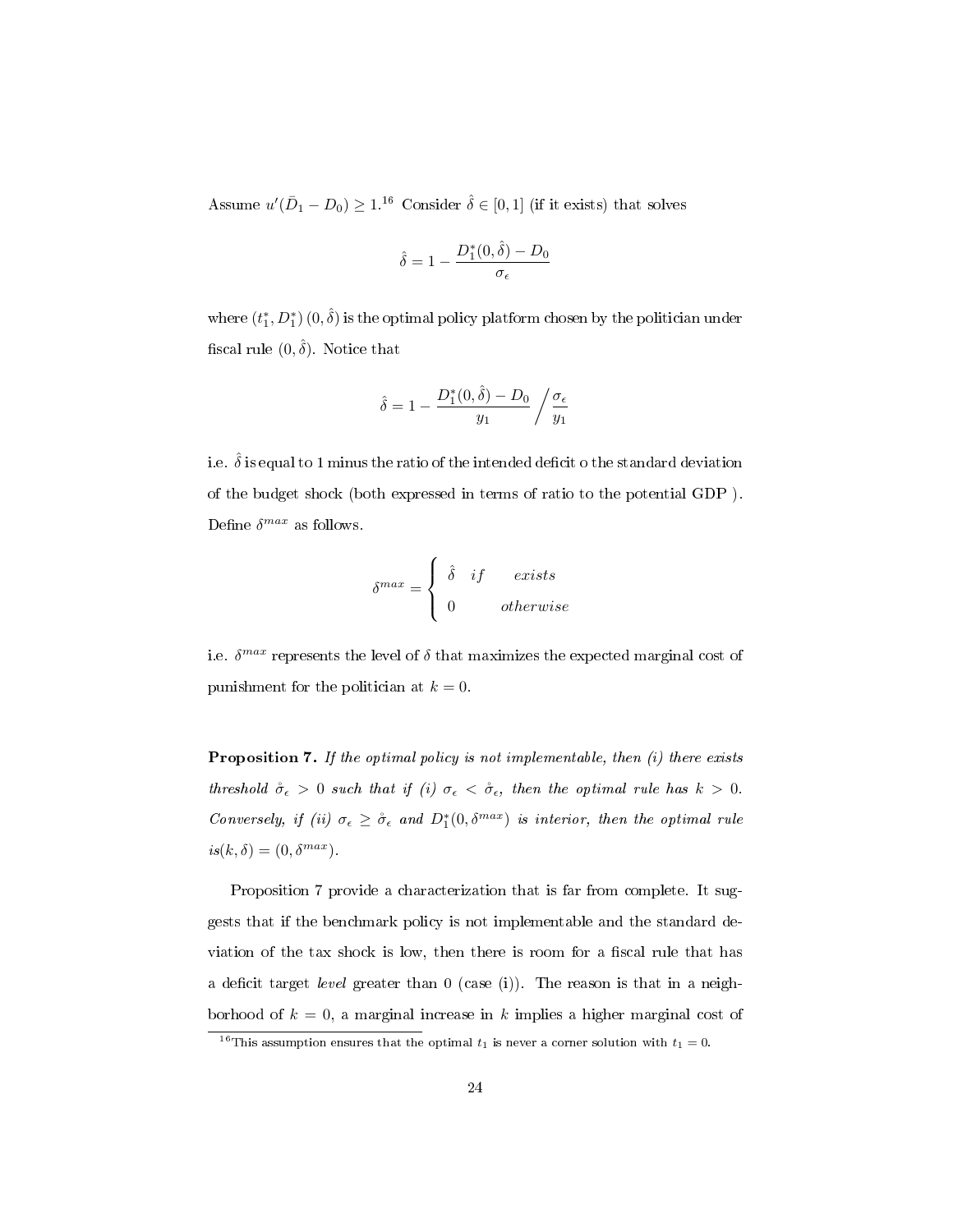punishment from increasing the level of intended debt for the politician, helping in turn to disciplining her debt choices. This follows the factthat if theintended deficit  $D_1 - D_0$  is relatively large, the the probability of violating the rule is very high, and therefore the marginal probability is low (i.e. the point in which the politician is indifferent between compliance and non-compliance islocated on a tail of the probability distribution of the tax shock). Thus, an increase in  $k$  helps to reduce the overall probability of punishment, implying in turn a higher marginal probability. The intuition is the following. If the politician is "almost sure" to be punished in any case, then he/she finds optimal to please voters in period 1 as much as possible  $-$  i.e. the fiscal rule does not discipline the politician's behavior. This provides a rationale for a "less tight" fiscal rule in presence of a persistent and anticipated bad economic condition. For instance, if a country faces a long-lasting recession, it is conceivable that the politician in charge may expect that the country won't be able to run balanced budget, unless an extremely positive unexpected shock is realized. In such situation, setting  $k = 0$  may mean that the politician, being aware of facing an almost-impossible target, may just choose to accept the punishment and maximize the probability of being elected today, by promising very large spending and low taxes. Conversely, a slightly higher  $k$  may induce him/her to try to be compliant. Case (ii) instead represents an extreme case of the optimal rule in Proposition 3. Namely, this is a case with "maximum flexibility", i.e. the amount above which further flexibility starts to encourage weak fiscal discipline. Because this level is not enough to achieve the benchmark policy, the outcome induced is going to induce a policy that implies a welfare loss.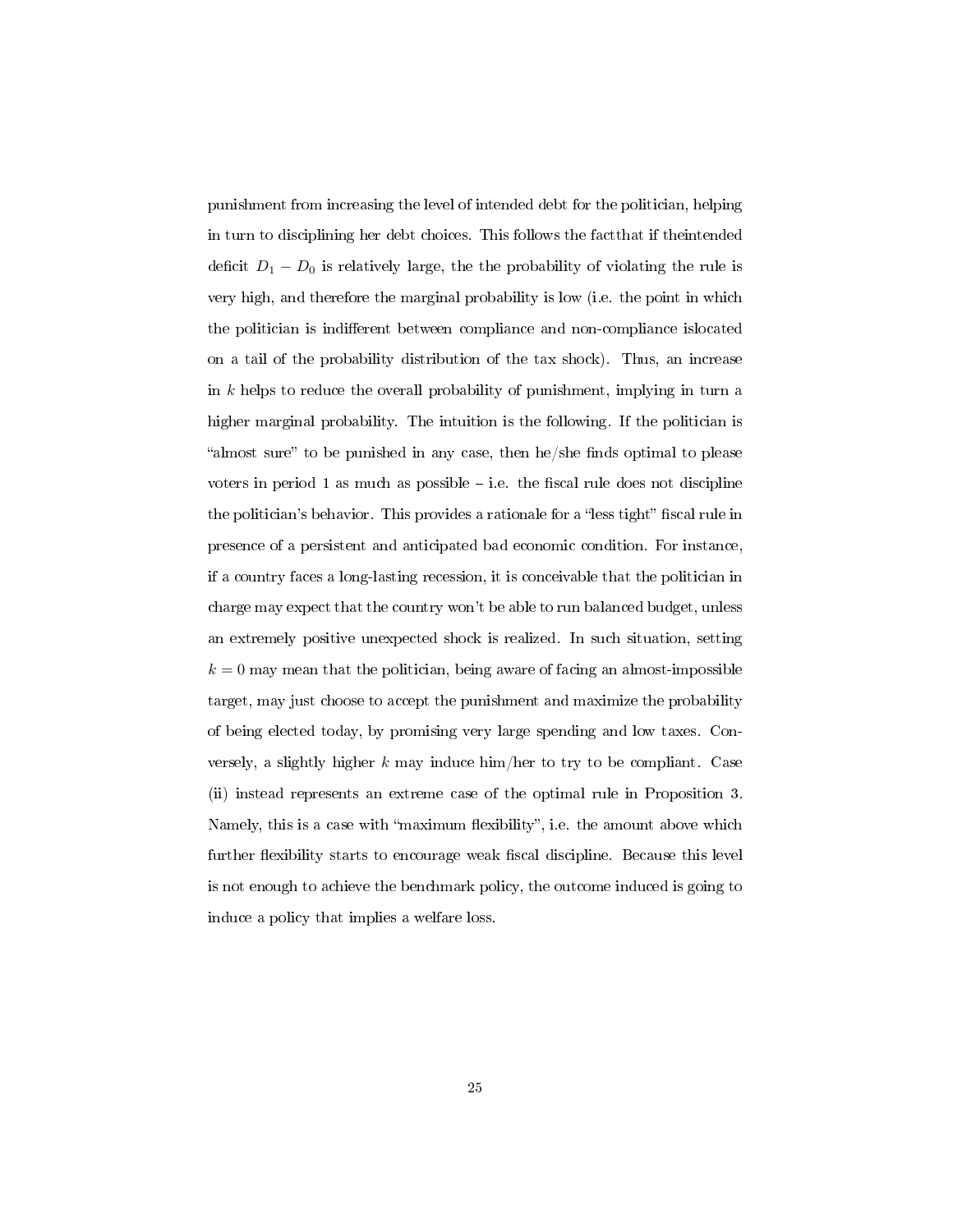# 5 Conclusion

# Appendix

## A1 Political Process

Description of the two-candidate electoral competition. In periods 1 and 2. In period 2, all voters have preferences:

$$
u_2(t_2, \epsilon) = (1 - t_2)w_2\bar{l}_2 - v(\bar{l}_2) + u(g_2(t_2, \epsilon))
$$

The government uniformly provides the public good  $g_b$ . Using the definition above, the expected indirect utility of a young individual in period 1 is given by:

$$
u_1^Y(t_1, D_1) = \begin{aligned} (1 - t_1)w_1l_1(t_1) - v(l_1(t_1)) + u(g_1(t_1, D_1)) + \\ + \beta \pi E\left[ (1 - t_2)w_2\overline{l}_2 - v(\overline{l}_2) + u(g_2(t_2, \epsilon) \mid t_1.D_1 \right] \end{aligned}
$$

in which the expectation is taken over  $\epsilon$ , and expectations are rational. The one of an old individual is given by:

$$
u_1^O(t_1, D_1) = (1 - t_1)w_1l_1(t_1) - v(l_1(t_1)) + u(g_1(t_1, D_1))
$$

I.e. an old voter cares only about consumption of public goods, leisure, and private goods in the current period. <sup>17</sup>

 $17$ Notice that such features of the population can be easily generated in a model with an exogenous birth process and positive probability of death. Namely, suppose that an additional generation N of size  $s^i\sigma$  is born in period 2 and that a share  $\lambda^i$  of the past period young generation survives and becomes the old generation in the following period. This implies that in the second period there are  $\lambda^i \vartheta_1^i s^i$  old voters and  $s^i \vartheta_1^i \sigma^i$  young voters. Lastly, assume  $\sigma^i=\frac{1-\lambda^i\vartheta_1^i}{\vartheta_1^i},$  such that the total size of the population remains constant in the two periods.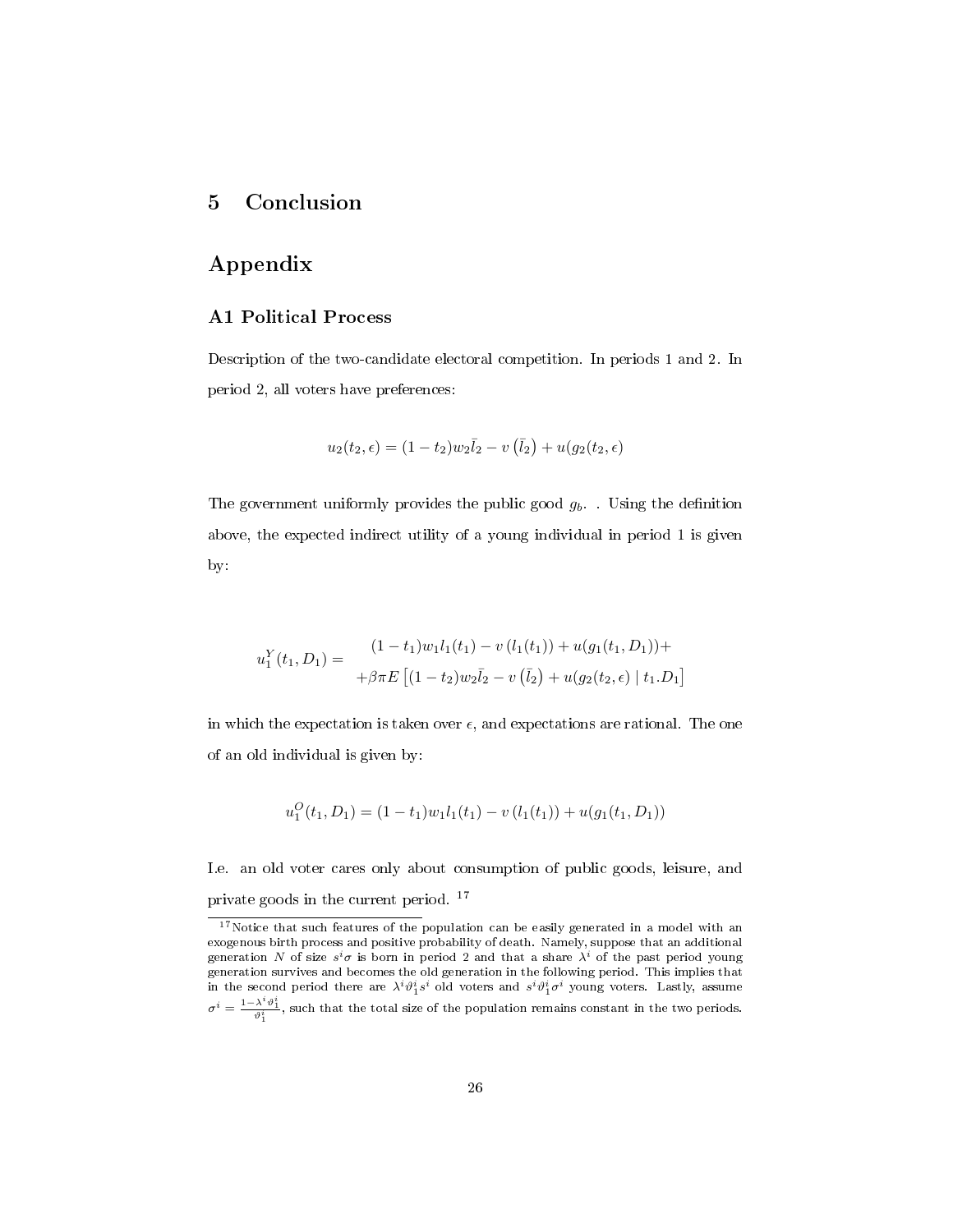Consider now a modified version of Lindbeck and Weibull's (1987) and Banks and Duggan's (2005) probabilistic voting model. In each period and in each country two purely office-seeker politicians - denoted with  $A$  and  $B$  - compete in elections and wish to maximize the weighted expected return of being in office in the two periods. Elections take place at the beginning of period 1 and 2, and politicians derive a positive payoff from being in office. Namely, in period 1 the politician in office enjoys a rent  $W_1 > 0$ . In period 2, the politician in office enjoys a rent  $W_2^{nv}$ , where the subcript stands for no violation. If a deficit rule is in place, and a violation of the rule occurs, then the politician's rent is  $W_2^v$ , with  $W_2^v < W_2^{nv}$ . The idea is that the punishment imposed to the politician in case of a violation of the deficit rule is a form of control on her actions that constrains her ability to extract rent from her office.

Define the share of type  $T \in \{Y, O\}$  voters that vote for candidate A in period 1 as:

$$
\Pi_1^{A,T}(t_1^A, D_1^A, t_1^B, D_1^B) = H_1^T(u^T(t_1^A, D_1^A) - u^T(t_1^B, D_1^B) + \nu_1),
$$

where  $H_1^T$  is increasing,  $\frac{\partial H_1^T(x)}{\partial x} = h_1^T(x)$  and  $h_1^T(0) = \bar{h}_1$  for any  $T \in \{Y, O\}^{18}$ . The share of young voters in period 2 is given by

$$
\vartheta_2^i = \frac{\vartheta_1^i \sigma^i}{\vartheta_1^i \sigma^i + \lambda^i \vartheta_1^i} = \frac{\sigma^i}{\sigma^i + \lambda^i}
$$

This means that the share of elderly voters in the economy increases between the two periods if  $\lambda^i \geq \frac{1-\vartheta_1^i}{\vartheta_1^i}$ , and decreases otherwise.

<sup>&</sup>lt;sup>18</sup>Notice that, as in Duggan 2005,  $H_1^T(\bar{x}_1 + \nu_1)$  can be interpreted also as the probability of a voter of type T to vote for politician A conditional on  $\nu_1$  and  $x = \bar{x}_1$ . This is true because, if the number of voters is arbitrarily large, then the law of large numbers implies that the share of votes for candidate B denoted with  $H_1^T(\bar{x}_1+\nu_1)$  becomes exactly equal to such probability. To see this, define an i.i.d. random variable  $\xi_j$  with c.d.f.  $H_1^T(\cdot)$  and p.d.f.  $h_1^T(\cdot)$ . Say an individual j vote for B if  $-\bar{x}_1-\nu_1+\xi_j\geq 0$ , which means that  $Pr(B|\bar{x}_1+\nu_1)=\int_{x+\nu}^{\infty}h_1^T(\xi)d\xi=$  $1-H_1^T(\bar{x}_1+\nu_1)$  and therefore  $Pr(A|\bar{x}_1+\nu_1)=H_t^T(\bar{x}_t+\nu_1)$ . The share of votes for candidate  $A$ for a voting population of size *n* is given by  $\frac{\sum_{j=1}^{n} \mathbf{1}(\xi_j \leq \bar{x}+\nu)}{n}$ . The law of large numbersimplies that  $\lim_{n\to\infty} \frac{\sum_{j=1}^{n} \mathbb{1}(\xi_j \leq \bar{x}+\nu)}{n} = E_{\xi} [\mathbb{1}(\xi_j \leq \bar{x}+\nu)] = \int_{-\infty}^{\bar{x}+\nu} h_1^T(\xi) d\xi = H_1^T(\bar{x}+\nu)$ , implying that, for an arbitrarily large number of voters,  $H_1^T(\bar{x} + \nu)$  is both the share of votes for  $A$ and the probability of  $A$  winning given  $\nu$ . As a consequence, the uncertainty in the electoral outcome is entirely due to the common shock  $\nu_1$ . This implies in turn that for a large electorate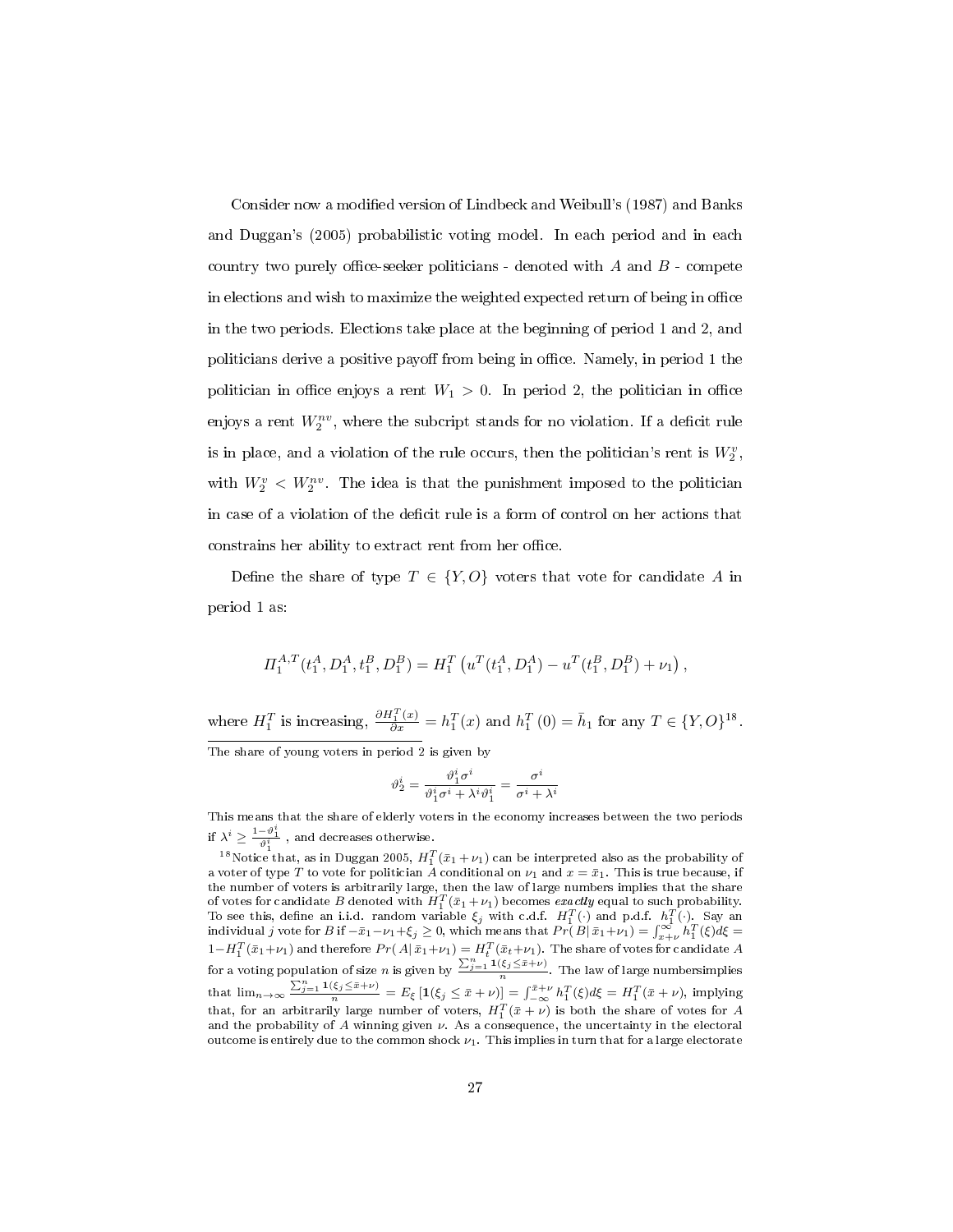The first assumption implies that the share of votes for candidate  $A$  is weakly increasing in the utility difference induced by the policies proposed by candidate A and candidate  $B$  (standard). The second assumption states the two types of voters do not have ex-ante asymmetric preferences for the two candidates (for instance, one could assume  $\bar{h} = .5$ , implying that if the two candidates propose platforms that induce the same utility in both type of voters, then the expected share of votes for each candidate is .5 for each type of voter). Moreover,  $\nu_b$  is a continuous i.i.d. random variable with c.d.f.  $G_b(a)$ . The random variable  $\nu_b$  represents a random realization of some shift in voters' behavior due to circumstances that cannot be foreseen by the candidates and it is common to all voters. Thus, the share of vote for candidate A in the whole population of voters in period 1 is

$$
\Pi_1^A(t_1^A, D_1^A, t_1^B, D_1^B, \vartheta) = \frac{\vartheta_1 H_1^Y \left( u^Y(t_1^A, D_1^A) - u^Y(t_1^B, D_1^B) + \nu_1 \right) +}{(1 - \vartheta_1) H_1^O \left( u^O(t_1^A, D_1^A) - u^O(t_1^B, D_1^B) + \nu_1 \right)}.
$$

The probability of victory for candidate  $A$  vs  $B$  in period 1 is:

$$
\pi_1^A(t_1^A, D_1^A, t_1^B, D_1^B, \vartheta) = \frac{Pr\left[\vartheta H_1^Y\left(u^Y(t_1^A, D_1^A) - u^Y(t_1^B, D_1^B) + \nu_1\right) \right]}{(1-\vartheta)H_1^O\left(u^O(t_1^A, D_1^A) - u^O(t_1^B, D_1^B) + \nu_1\right) \geq .5\right],}
$$

while the probability of victory for candidate B in period 1 is simply  $\pi_1^B(t_1^A, D_1^A, t_1^B, D_1^B, \vartheta) =$  $1 - \pi_1^A(t_1^A, D_1^A, t_1^B, D_1^B, \vartheta)$ . Similarly, the probability of victory for candidate A vs B in period 2 is denoted with  $\pi_2^A(t_2^A, t_2^B, t_1, D_1, \epsilon)$ . Politician A in period 1  $maximizes$ her expected payoff, which is given by:  $\,$ 

the presence of a common shock  $\nu_1$  is necessary to have probabilistic voting. Without  $\nu_1$  the electoral outcome would be deterministic for all values of  $x$ , except the exact point in which  $H_1^T(\bar{x}) = .5$  and the two candidates win with equal probability.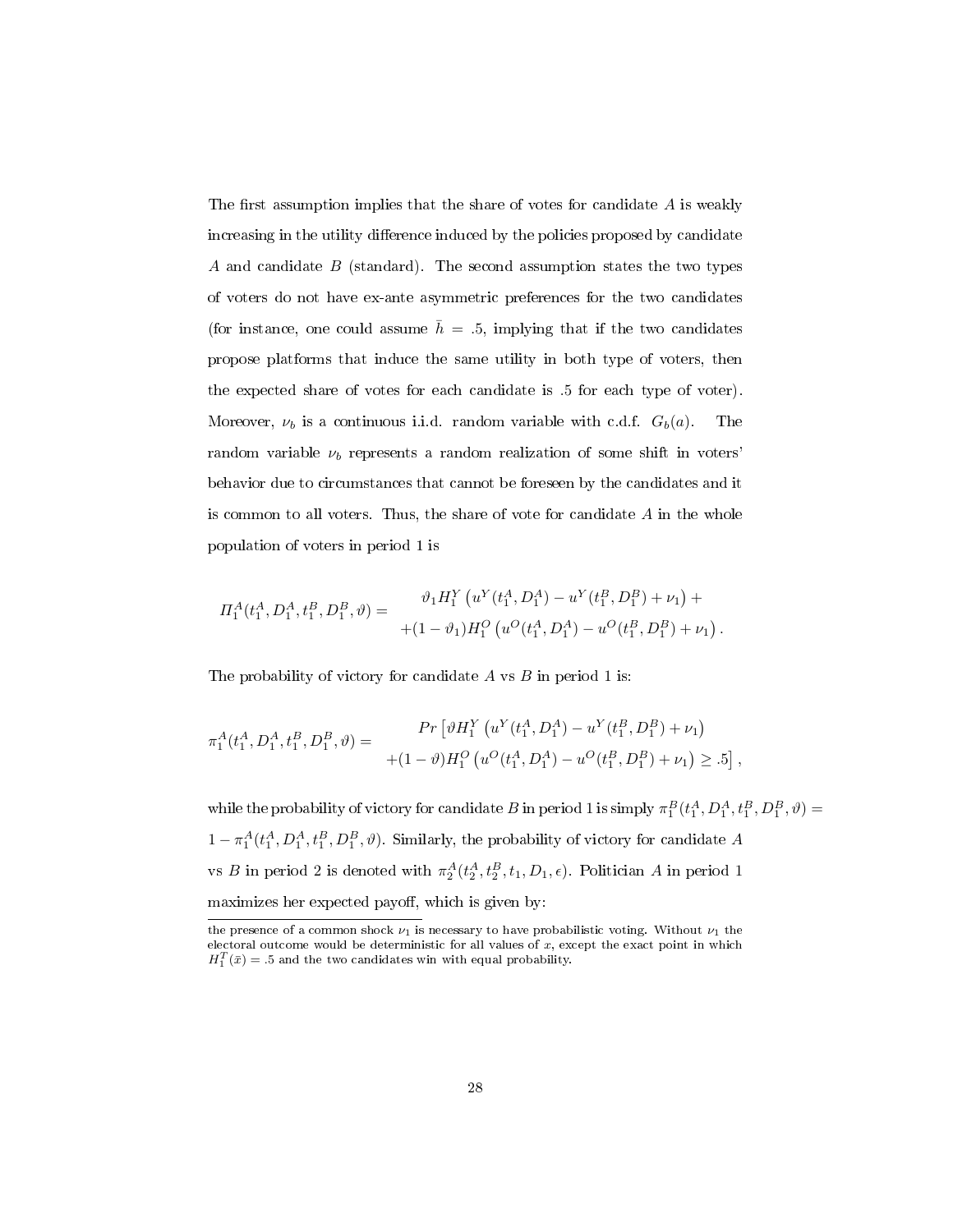$$
P(t_1^A, D_1^A, t_1^B, D_1^E, \vartheta_1, W_1, W_2^{nv}, W_2^v) = W_1 \pi_1^A(t_1^A, D_1^A, t_1^B, D_1^B, \vartheta) +
$$
  

$$
\beta W_2^v \int_{\epsilon}^{\tilde{\epsilon}} \pi_2^A(\hat{t}_2^A, \hat{t}_2^B, t_1, D_1, \epsilon) f(\epsilon) d\epsilon
$$
  

$$
+ \beta W_2^{nv} \int_{\tilde{\epsilon}}^{\infty} \pi_2^A(\hat{t}_2^A, \hat{t}_2^B, t_1, D_1, \epsilon^i) f(\epsilon) d\epsilon,
$$

where  $\tilde{\epsilon}$  is the threshold below which the politician gets "punished" (see previous section) and  $\hat{t}_2^A, \hat{t}_2^B$  are the rational expectation values of  $t_2^A, t_2^B$  conditional on  $t_1, D_1, \epsilon$ .  $H_1^Y, H_1^O$  and  $H_2$  represent the probability that voters of type  $T$  vote for candidate  $A$ . One can easily derive the expected payoff of candidate  $B$  by noticing that the share of voters of type T that vote for candidate C is  $1 - H^T$ . Lastly, define the weight  $\theta_2$  as follows:

$$
\theta_2=\frac{\vartheta_2h_2^Y(0)}{\vartheta_2h_2^Y(0)+(1-\vartheta_2)h_2^O(0)}
$$

Now we can state the following proposition.

Proposition A1. In period 2 both candidates propose the same platform. Such platform is the same as the policy chosen by a social planner that assigns weight  $\theta_2$  to voters of type Y and  $(1 - \theta_2)$  to voters of type O. If  $h_2^Y(0) = h_2^O(0) = \bar{h}_2$ , then  $\theta_2^i = \vartheta_2^i$ , i.e. the policy proposed in equilibrium is the one that would be chosen by a social planner that maximizes the expected utility of voters in period

<sup>2</sup> 19 .

 $\sqrt{19_{\text{Notice that this setting is different from an utilitarian social planner, because there is}}$ a potential loss from defaults of foreign lenders which is not kept into account. Moroever, because the default choice is discrete, the identity between the equilibrium condition of such kind of planner and the one of the politician can be proved only under a second-order Taylor approximation. With the introduction of a normal distribution for the shock in section 3, the identity becomes exactly true.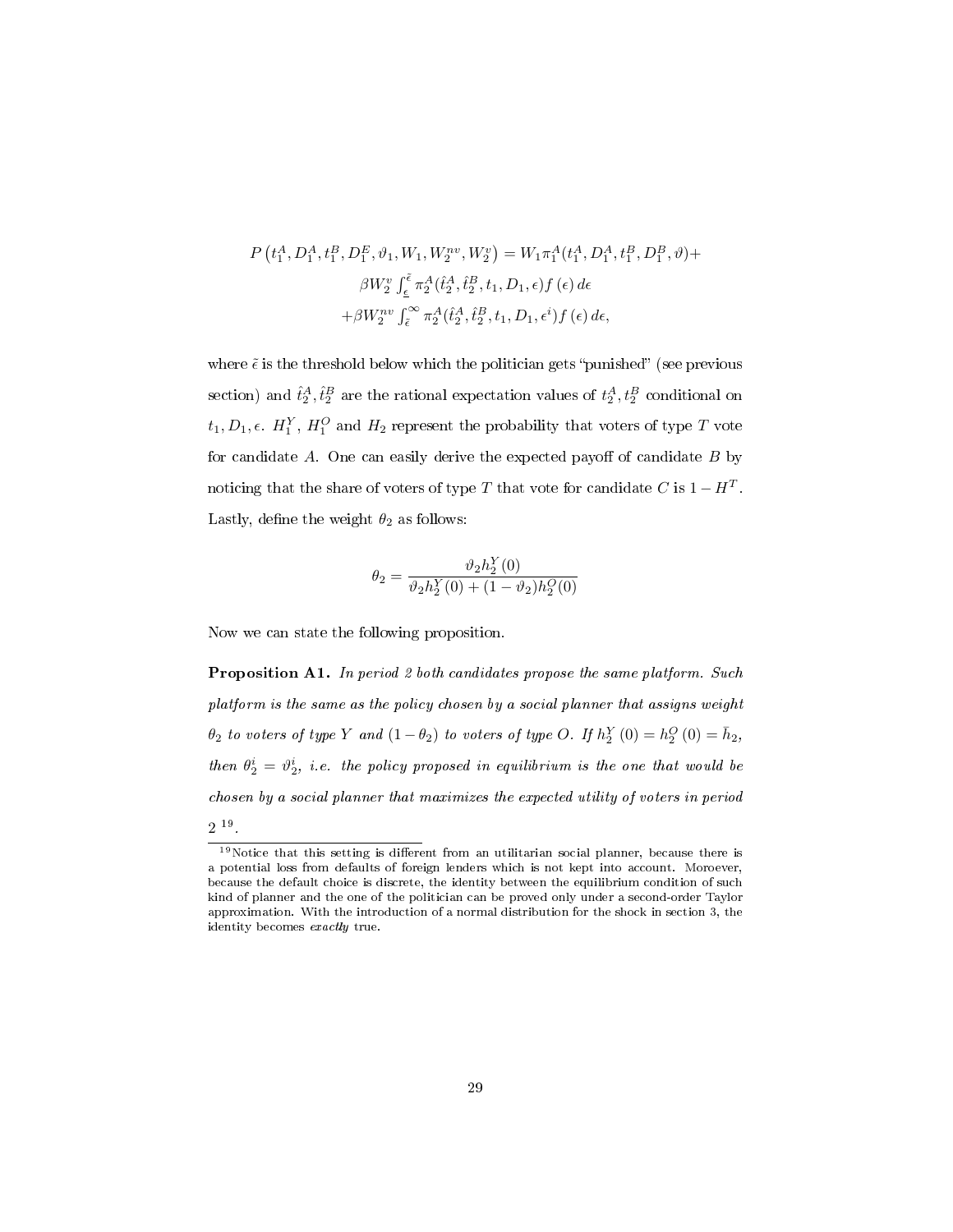*Proof.* The probability of victory for candidate  $A$  vs  $B$  in period 1 is:

$$
\pi_1^A(t_1^A, D_1^A, t_1^B, D_1^B, \vartheta) = \frac{Pr\left[\vartheta H_1^Y\left(u^Y(t_1^A, D_1^A) - u^Y(t_1^B, D_1^B) + \nu_1\right) \right]}{(1-\vartheta)H_1^O\left(u^O(t_1^A, D_1^{E,A}) - u^O(t_1^B, D_1^B) + \nu_1\right) \geq .5\right]}
$$

which writes:

$$
\pi_1^A(t_1^A,D_1^A,t_1^B,D_1^B,\vartheta)=1-G\left[\tilde{\eta}_1(t_1^A,D_1^A,t_1^B,D_1^B,\vartheta)\right]
$$

where  $\tilde{\eta}_1(t_1^A, D_1^A, t_1^B, D_1^B, \theta)$  solves:

$$
\vartheta H_1^Y \left( u^Y(t_1^A, D_1^A) - u^Y(t_1^B, D_1^B) + \tilde{\nu}_1 \right) + (1 - \vartheta) H_1^O \left( u^O(t_1^A, D_1^A) - u^O(t_1^B, D_1^B) + \tilde{\nu}_1 \right) - 0.5 = 0
$$

Notice that such  $\tilde{\nu}_1(t_1^A, D_1^A, t_1^B, D_1^B, \vartheta)$  that solves the above always exists as long as  $u^T(t_1^A, D_1^A) - u^T(t_1^B, D_1^B)$  only takes finite values. Similarly, the share of vote for candidate  $A$  in period 2 is:

$$
\Pi_2^A(t_2^A, D_2^A, t_2^B, D_2^B, t_1, D_1^E, \epsilon^i) = \frac{\vartheta_2 H_2^Y \left( u_2^Y(t_2^A, D_2^A, t_1, D_1, \epsilon) - u_2^Y(t_2^B, D_2^B, t_1, D_1, \epsilon) + \nu_2 \right) +}{(1 - \vartheta_2) H_2^O \left( u_2^O(t_2^A, D_2^A, t_1, D_1, \epsilon) - u_2^O(t_2^B, D_2^B, t_1, D_1, \epsilon) + \nu_2 \right)}
$$

The probability of victory for  $A$  vs  $B$  in period 2 (conditional on previous choices  $t_1, D_1$  and on the realization of the shock  $\epsilon)$  is:

$$
\pi_2^A(t_2^A, t_2^B, t_1, D_1, \epsilon) = 1 - G\left[\tilde{\eta}_2(t_2^A, t_2^B, t_1, D_1, \epsilon)\right]
$$

where  $\tilde{\eta}_2(t_2^A, t_2^B, t_1, D_1, \epsilon^1)$  solves

$$
\vartheta_2 H_2^Y \left( u_2^Y(t_2^A, t_1, D_1, \epsilon) - u_2^Y(t_2^B, t_1, D_1, \epsilon) + \tilde{\eta}_2 \right) +
$$
  

$$
(1 - \vartheta_2) H_2^O \left( u_2^O(t_2^A, t_1, D_1, \epsilon) - u_2^O(t_2^B, t_1, D_1, \epsilon) + \tilde{\eta}_2 \right) - .5 = 0
$$

In period 2, politician A solves (independently of a previous violation of the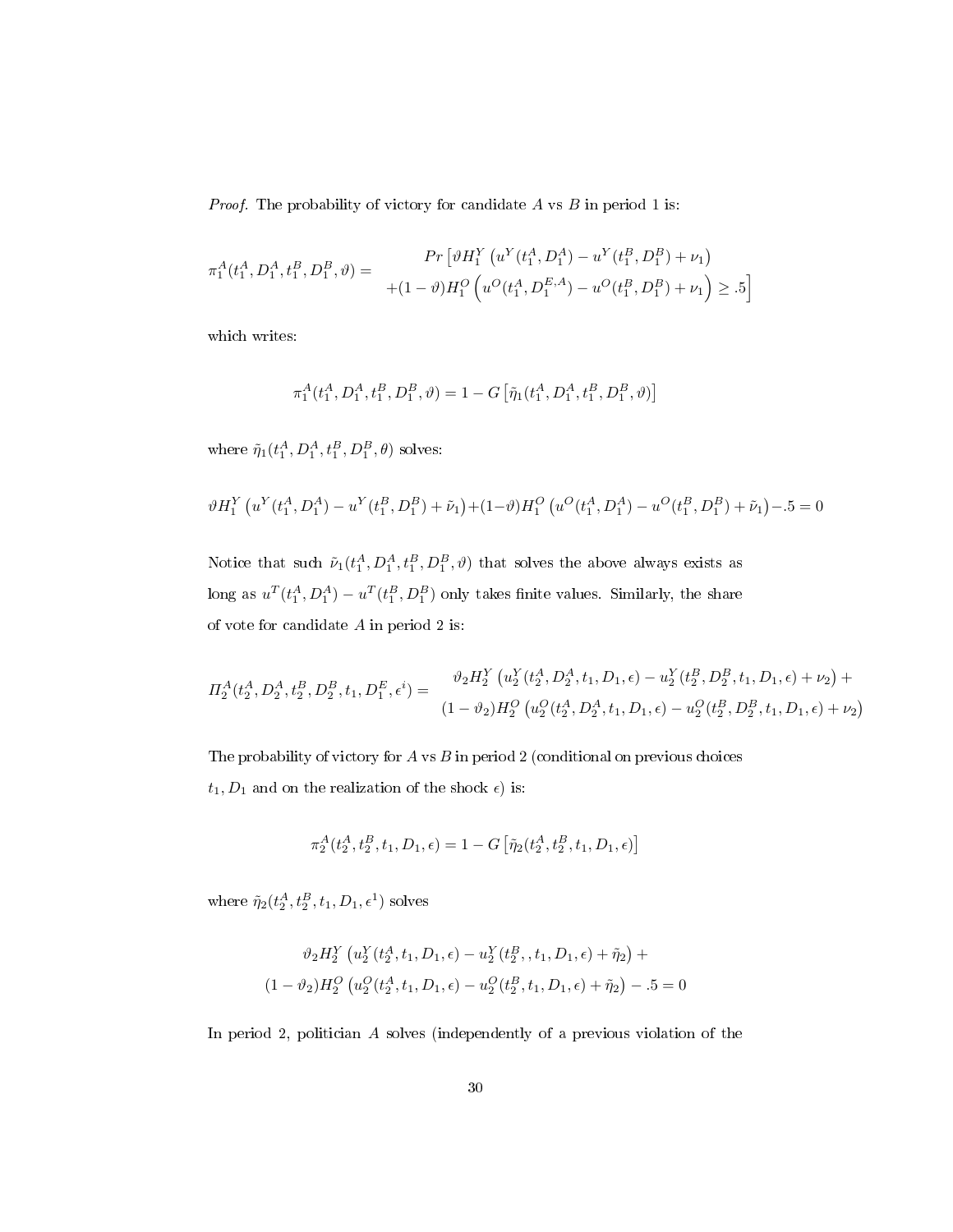rule, i.e.  $s \in \{v, nv\}$ ):

$$
\max_{t_2,d_2} W_2^s \left\{ 1 - G_2 \left[ \tilde{\nu}_2(t_2,\bar{t}_2^B,t_1,D_1,\epsilon) \right] \right\}
$$

while politician  $B$  solves

$$
\max_{t_2,d_2}W_2^sG_2\left[\tilde\nu_2(\bar t_2^A,,t_2,t_1,D_1,\epsilon)\right]
$$

Because it is a zero-sum game, at any equilibrium each player must reach payo of exaclty  $\overline{V} = W_2^s \left\{1 - G_2\left[\tilde{\nu}_2(\bar{t}_2,\bar{t}_2,t_1,D_1,\epsilon)\right]\right\}$  and  $1-\overline{V} = W_2^s G\left[\tilde{\nu}_2(\bar{t}_2,\bar{t}_2,t_1,D_1,\epsilon)\right]$ respectively, where  $\tilde{\nu}_2(\bar{t}_2,\bar{t}_2,t_1,D_1,\epsilon)$  is the  $\tilde{\nu}_2$  if the two politicians propose the exact same platform. The proof is simple. Suppose politiican  $A$  gets a payoff lower than  $\overline{V}$  in an equilibrium. Then he could gain a strictly higher payoff  $\overline{V}$ simply switching to a platform  $(t_2) = (\bar{t}_2^B)$ . Similarly, if A gets a payoff higher than  $\overline{V}$ , then politician B is getting less than  $1 - \overline{V}$ , which implies that he could obtain a strictly higher payoff  $1 - \overline{V}$  swithcing to a platform  $(t_2) = (\overline{t}_2^A)$ . Lastly, suppose there is an action profile such that  $(t_2^A) \neq (t_2^B)$ , and such that the payoff of politician A is exactly  $\overline{V}$ . Recall that he could obtain payoff  $\overline{V}$ also with a platform  $(t_2) = (\bar{t}_2^B)$ . This implies that the maximum of politician A's objective function given  $(\bar{t}_2^B)$  is not unique. But this is impossible because we have assumed a strictly concave objective function that is maximized over a compact set. Thus, in any equilibrium it must be true that  $(t_2^A) = (t_2^B)$ . Now we characterize the equilibrium outcome.

The problem is

$$
\max_{t_2} W_2^s \left\{ 1 - G_2 \left[ \tilde{\nu}_2(t_2, \bar{t}_2^B, t_1, D_1, \epsilon) \right] \right\}
$$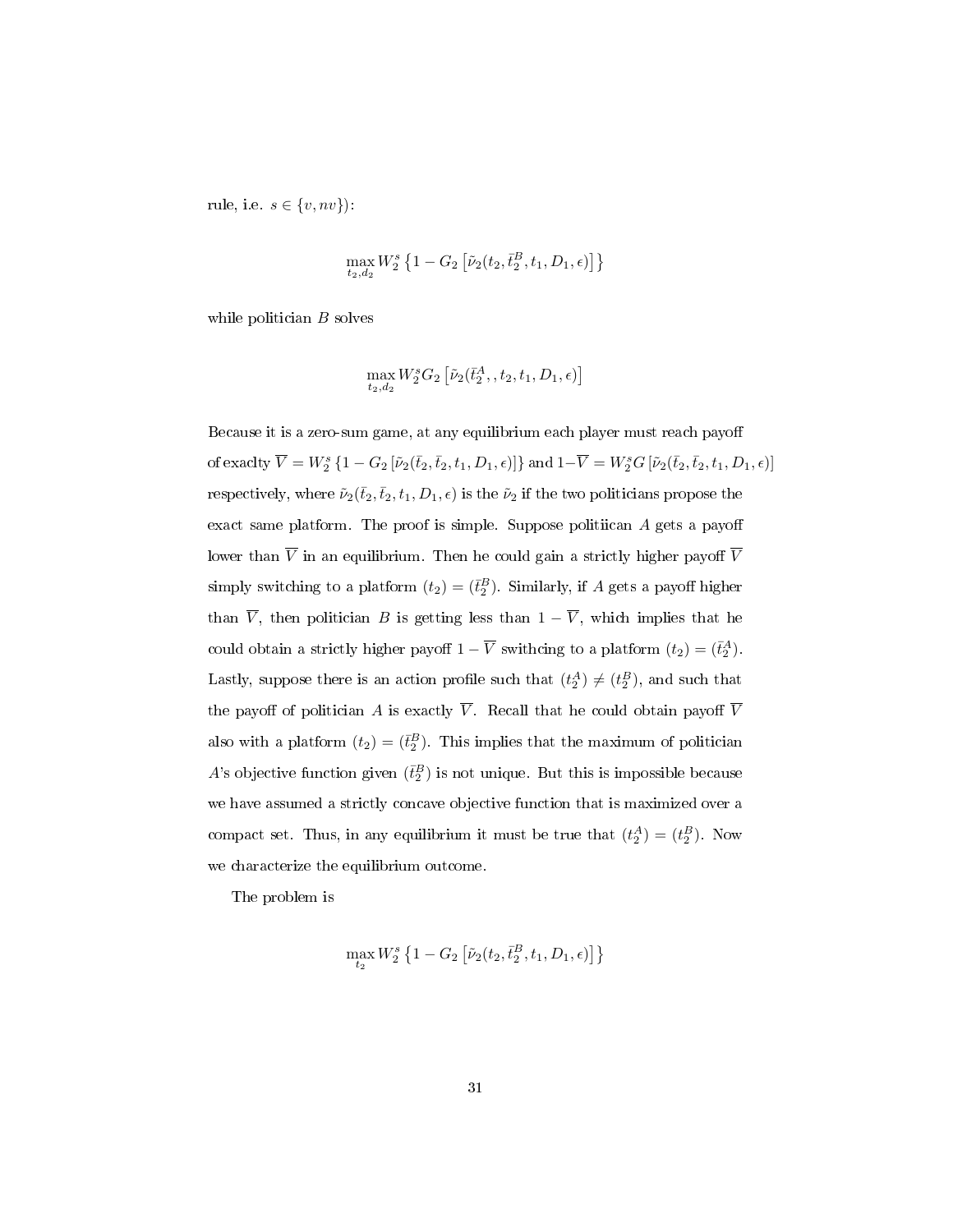Notice that

$$
\frac{\partial \tilde{\nu}_2^A}{\partial t_2} = -\frac{\vartheta_2 h_2^Y (u_2^Y - \bar{u}_2^{Y,B}) \frac{\partial}{\partial t_2} [u_2^Y] + (1 - \vartheta_2) h_2^O (u_2^O - \bar{u}_2^{O,B}) \frac{\partial}{\partial t_2} [u_2^O]}{\vartheta_2 h_2^Y (u_2^Y - \bar{u}_2^{Y,B}) + (1 - \vartheta_2) h_2^O (u_2^O - \bar{u}_2^{O,B})}
$$

and

$$
\frac{\partial \tilde{\nu}_2^A}{\partial D_2} = -\frac{\vartheta_2 h_2^Y (u_2^Y - \bar{u}_2^{Y,B}) \frac{\partial}{\partial D_2} [u_2^Y] + (1 - \vartheta_2) h_2^O (u_2^O - \bar{u}_2^{O,B}) \frac{\partial}{\partial D_2} [u_2^O]}{\vartheta_2 h_2^Y (u_2^Y - \bar{u}_2^{Y,B}) + (1 - \vartheta_2) h_2^O (u_2^O - \bar{u}_2^{O,B})}
$$

hence the FOC is:

$$
[t_2]: \ -W_2^k g_2(\tilde{\nu}_2^A) \frac{\partial \tilde{\nu}_2^A}{\partial t_2} = 0
$$

where  $\tilde{\nu}_2^A = \tilde{\nu}_2(t_2, \bar{t}_2^B, t_1, D_1, \epsilon)$ . Similarly candidate B solves:

$$
\max_{t_2} W_2^k G_2 \left[ \tilde \nu_2 (\bar t_2^A, t_2, t_1, D_1, \epsilon) \right]
$$

hence

$$
[t_2]: W_2^k g_2(\tilde{\nu}_2^B) \frac{\partial \tilde{\nu}_2^B}{\partial t_2} = 0
$$

where

$$
\frac{\partial \tilde{\nu}_{2}^{B}}{\partial t_{2}} = \frac{\vartheta_{2} h_{2}^{Y} (\bar{u}_{2}^{Y,A} - u_{2}^{Y}) \frac{\partial}{\partial t_{2}} \left[ u_{2}^{Y} \right] + (1 - \vartheta_{2}) h_{2}^{O} (\bar{u}_{2}^{O,A} - u_{2}^{O}) \frac{\partial}{\partial t_{2}} \left[ u_{2}^{O} \right]}{\vartheta_{2} h_{2}^{Y} (\bar{u}_{2}^{Y,A} - u_{2}^{Y}) + (1 - \vartheta_{2}) h_{2}^{O} (\bar{u}_{2}^{O,A} - u_{2}^{O})}
$$
\n
$$
\frac{\partial \tilde{\nu}_{2}^{B}}{\partial D_{2}} = \frac{\vartheta_{2} h_{2}^{Y} (\bar{u}_{2}^{Y,A} - u_{2}^{Y}) \frac{\partial}{\partial D_{2}} \left[ u_{2}^{Y} \right] + (1 - \vartheta_{2}) h_{2}^{O} (\bar{u}_{2}^{O,A} - u_{2}^{O}) \frac{\partial}{\partial D_{2}} \left[ u_{2}^{O} \right]}{\vartheta_{2} h_{2}^{Y} (\bar{u}_{2}^{Y,A} - u_{2}^{Y}) + (1 - \vartheta_{2}) h_{2}^{O} (\bar{u}_{2}^{O,A} - u_{2}^{O})}
$$

Notice that the second period voting game is a standard Probabilistic voting game, and exhibits the usual well-known result. Specifically, in equilibrium  $\tilde{\nu}_2^A = \tilde{\nu}_2^B = \tilde{\nu}_2^*$  and  $\bar{u}_2^{Y,A} = u_2^{Y,A}, \ \bar{u}_2^{O,A} = u_2^{O,A}, \ \bar{u}_2^{Y,B} = u_2^{Y,B}, \ \bar{u}_2^{O,B} = u_2^{O,B},$ which implies in turn that

$$
\frac{\partial \tilde{\nu}^A_2}{\partial t^A_2} = -\frac{\partial \tilde{\nu}^B_2}{\partial t^B_2}
$$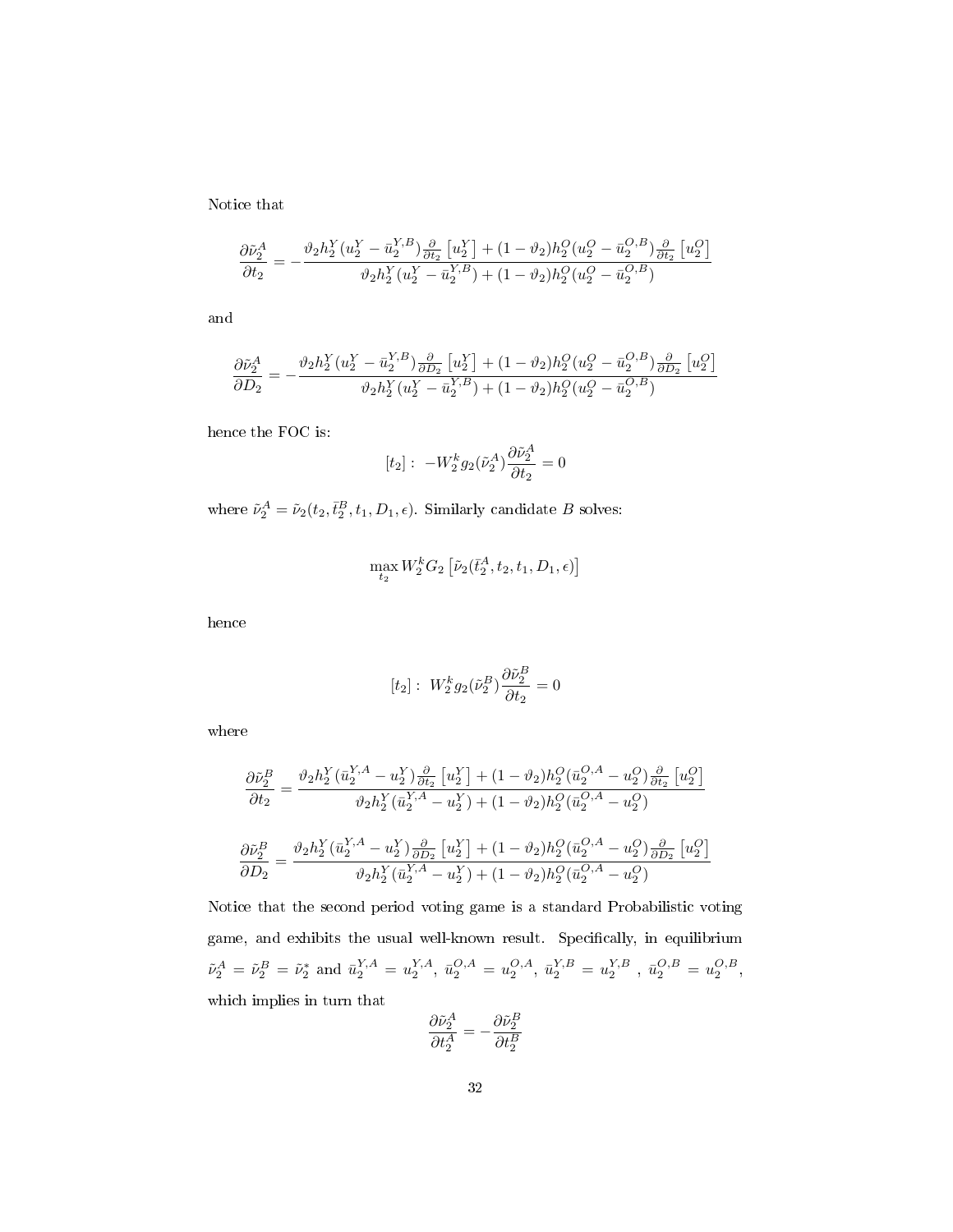and

$$
\frac{\partial \tilde{\nu}^A_2}{\partial D^A_2} = -\frac{\partial \tilde{\nu}^B_2}{\partial D^B_2}
$$

Using this results in the FOCs of the two candidates, this implies that the FOCs are identical. Because the objective function is strictl concave, there is a unique equilibrium in which both candidates propose the same policy, i.e.  $t_2^A = t_2^B = t_2^*$ . Therefore, as long as the function  $g_2$  is everywhere positive, the FOC of both candidates are satisfied for

$$
[t_2]: -W_2^k g_2(\tilde{\nu}_2^J) \left\{ \theta_2 \frac{\partial}{\partial t_2} \left[ u_2^Y \right] + (1 - \theta_2) \frac{\partial}{\partial t_2} \left[ u_2^O \right] \right\} = 0
$$

with  $J \in \{A, B\}$  and

$$
\theta_2 = \frac{\vartheta_2 h_2^Y(0)}{\vartheta_2 h_2^Y(0) + (1 - \vartheta_2) h_2^O(0)}
$$

But this condition is the same as for the one one gets for a planner that maximizes an utilitarian social welfare function, namely:

$$
\max_{t_2} \theta_2 u_2^Y(t_2, t_1, D_1, \epsilon) + (1 - \theta_2) u_2^O(t_2, t_1, D_1, \epsilon)
$$

Also notice that whenever  $h_2^Y(0) = h_2^O(0)$  (i.e. young and old voters do not have different preferences toward sthe candidates), then  $\theta_2 = \vartheta_2$ . This means that in such case the politicians maximize the utilitarian social welfare function. Therefore, the level of  $t_2$  chosen by both candidates - both in presence of a reputational cost or not - is the one that maximize a weighted average of the population utility conditional on previous choices  $t_1, D_1$ . This result is true for all values of  $t_1, D_1$  and  $\epsilon$ . Therefore:

$$
t_2^A = t_2^B = t_2^*(t_1, D_1, \epsilon) = \arg\max_{t_2} \theta_2 u_2^Y(t_2, t_1, D_1, \epsilon) + (1 - \theta_2) u_2^Y(t_2, t_1, D_1, \epsilon)
$$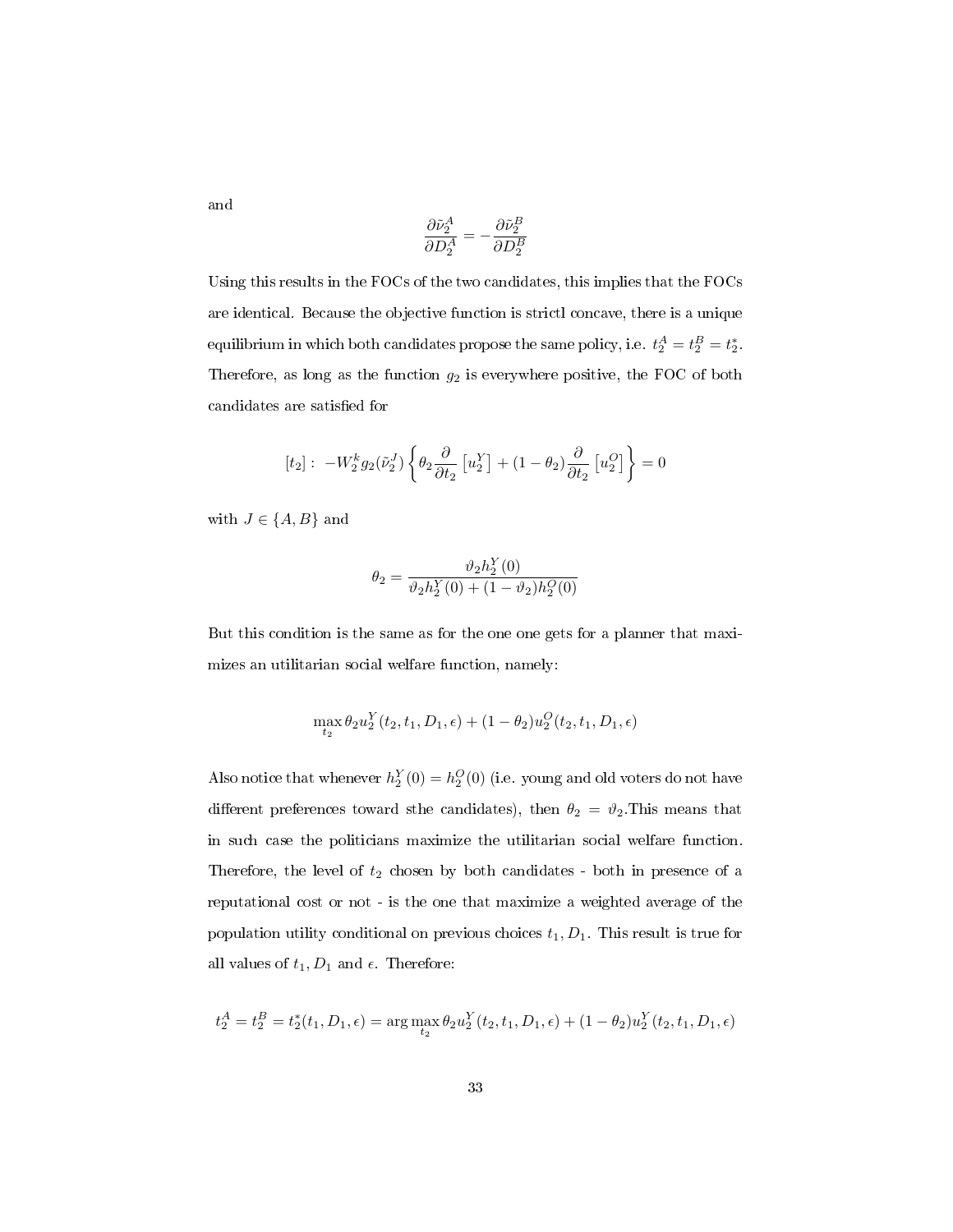and this proves the proposition. Q.E.D.

Notice that, because  $C^i = W_2^{nv} - W_2^v$  is a cost for the politician only, it will not affect the normative analysis in the following sections. Now define a cost  $c^i$ as follows:

$$
c^i = \frac{0.5C^i}{W_1 g_1(\bar{\nu}_1)}
$$

where  $\bar{\eta}_1$  solves

$$
\vartheta_1 H_1^Y(\bar{\eta}_1) + (1 - \vartheta_1) H_1^O(\bar{\eta}_1) - .5 = 0
$$

i.e. it is the value of  $\nu_1$  that implies a tie between the two candidates if they both propose the same platform. For instance, if  $H_1^Y(0) = H_1^O(0) = .5$ , then  $\bar{\nu}_1 = 0.$ 

Proposition A2. In period 1 both candidates propose the same platform. Such platform maximizes the weighted expected utility of period 1 voters - with weight  $\theta_1$  to voters of type Y and  $(1-\theta_1)$  to voters of type O -, minus the expected cost  $\beta c F\left(\tilde{\epsilon}\right)$  of violating the deficit rule in the following period. If  $h_{1}^{Y}\left(0\right)=h_{1}^{O}\left(0\right)=0$  $\bar{h}_1$ , then  $\theta_1 = \vartheta_1$ , i.e. the policy proposed in equilibrium is the one that would be chosen by a social planner that maximizes the expected utility of country i's period  $1$  voters facing a cost  $c$  in the event in which a deficit rule is violated in the following period.

Proof. Both politicians and voters can fully anticipate the outcome in period 2 conditional on the choices made in period 1 and the realization of the shock. Recall  $\tilde{\nu}_2^* = \tilde{\nu}_2(g_2^{A*}, g_2^{B*}, t_1, D_1, \epsilon^1) = \bar{\nu}_2$ . Lastly, use the assumption  $G_2[H_2^{-1}(.5)] = .5$  and notice that it implies  $G_2(\tilde{\nu}_2(\bar{g}_2, \bar{g}_2, t_1, D_1, \epsilon)) = .5$ . Thus the objective function of a politician simplifies and the problem of a politician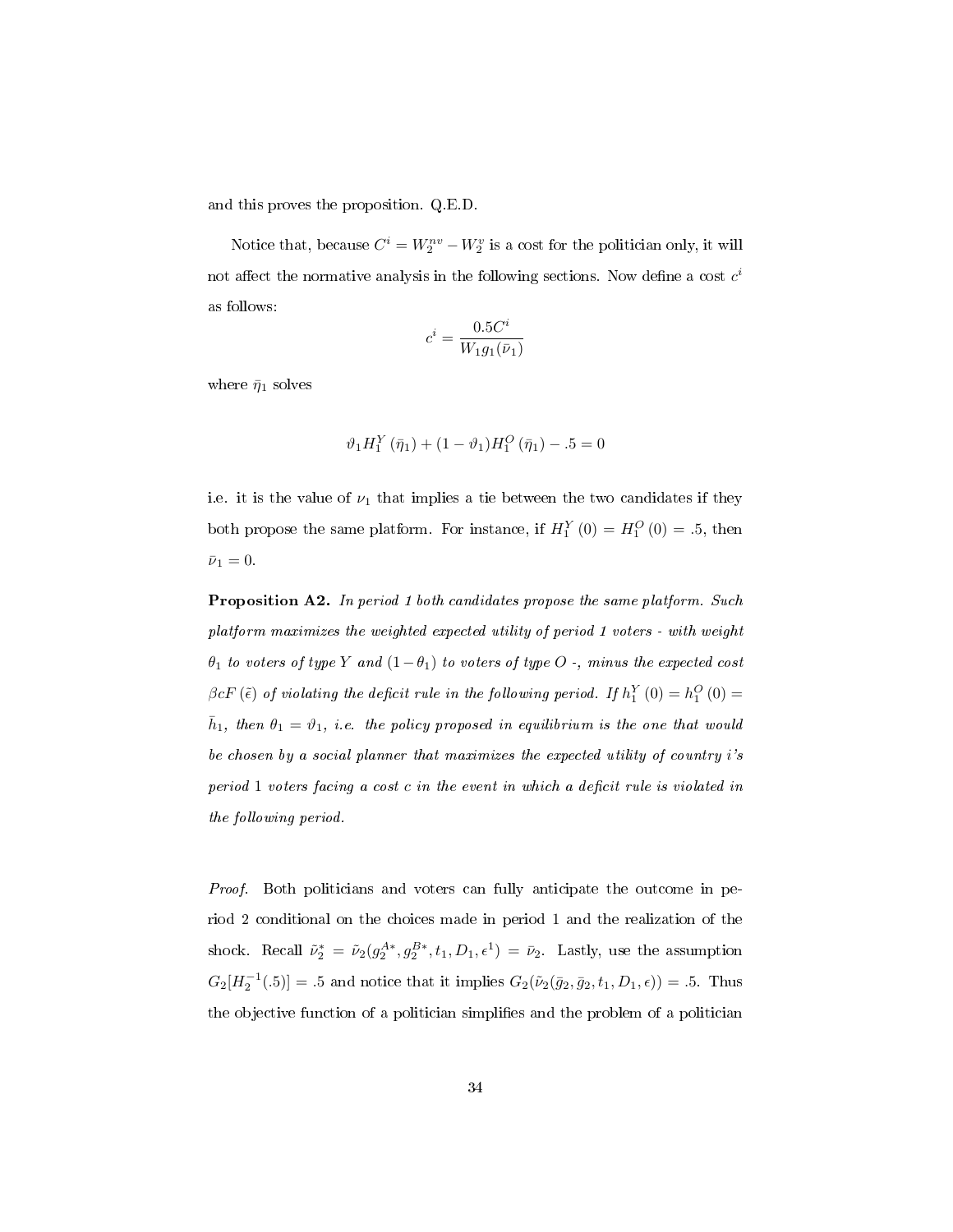$$
\max_{t_1,D_1}\left\{1-G_1\left[\tilde{\nu}_1(t_1,D_1,\bar{t}_1^B,\bar{D}_1^B,\vartheta)\right]\right\}W_1+0.5\beta\left[W_2^{nv}-CF\left(\tilde{\epsilon}\right)\right]
$$

FOCs are:

is:

$$
\begin{aligned}[t_1]: \quad & W_1g_1(\tilde{\nu}_1^A)\left[\frac{\vartheta h_1^Y\left(u^Y-\bar{u}^Y\right)\frac{\partial}{\partial t_1}\left[u^Y(t_1,D_1)\right]+(1-\vartheta)h_1^O\left(u^Y-\bar{u}^Y\right)\frac{\partial}{\partial t_1}\left[u^O(t_1,D_1)\right]}{\vartheta h_1^Y(u^Y-\bar{u}^Y)+(1-\vartheta)h_1^O(u^Y-\bar{u}^Y)}\right]+\\ &\quad\left.-0.5\beta C f\left(\tilde{\epsilon}\right)\frac{\partial \tilde{\epsilon}}{\partial t_1}=0\end{aligned}
$$

Similarly:

$$
[D_1]: \quad W_1 g_1(\tilde{\nu}_1^A) \left[ \frac{\partial h_1^Y(u^Y - \bar{u}^Y) \frac{\partial}{\partial D_1} \left[ u^Y(t_1, D_1) \right] + (1 - \vartheta) h_1^O(u^Y - \bar{u}^Y) \frac{\partial}{\partial D_1} \left[ u^O(t_1, D_1) \right]}{\vartheta h_1^Y(u^Y - \bar{u}^Y) + (1 - \vartheta) h_1^O(u^Y - \bar{u}^Y)} \right] + \\ -0.5 \beta C^i f(\tilde{\epsilon}) \frac{\partial \tilde{\epsilon}}{\partial D_1} = 0
$$

Similarly, candidate  $B$  solves

$$
\max_{t_1, D_1} \left\{ G_1 \left[ \tilde{\nu}_1(\bar{t}_1^A, \bar{D}_1^A, t_1, D_1, \theta) \right] \right\} W_1 + 0.5\beta \left[ W_2^{nv} - C F\left( \tilde{\epsilon} \right) \right]
$$

FOCs are:

$$
\begin{aligned}[t_1]: \quad &W_1g_1(\tilde{\nu}_1^B)\left[\frac{\vartheta h_1^Y(\bar{u}^Y-u^Y)\frac{\partial}{\partial t_1}\left[u^Y(t_1,D_1)\right]+(1-\vartheta)h_1^O\left(\bar{u}^Y-u^Y\right)\frac{\partial}{\partial t_1}\left[u^O(t_1,D_1)\right]}{\vartheta h_1^Y(\bar{u}^Y-u^Y)+(1-\vartheta)h_1^O(\bar{u}^Y-u^Y)}\right]+\\ &\quad\left.-0.5\beta C^if\left(\tilde{\epsilon}\right)\frac{\partial\tilde{\epsilon}}{\partial t_1}=0\end{aligned}
$$

Similarly:

$$
[D_1]: \quad W_1 g_1(\tilde{\nu}_1^B) \left[ \frac{\partial h_1^Y(\bar{u}^Y - u^Y) \frac{\partial}{\partial D_E} [u^Y(t_1, D_1)] + (1 - \vartheta) h_1^O(\bar{u}^Y - u^Y) \frac{\partial}{\partial D_E} [u^O(t_1, D_1)]}{\partial h_1^Y(\bar{u}^Y - u^Y) + (1 - \vartheta) h_1^O(\bar{u}^Y - u^Y)} \right] + -0.5 \beta C f(\tilde{\epsilon}) \frac{\partial \tilde{\epsilon}}{\partial D_1} = 0
$$

If the objective function is strictly concave, then there is a unique equilibrium (see Duggan 2005). I will show later under which assumption this condition is satisfied. Notice that in any equilibrium it must be that  $\tilde{\nu}_1^A = \tilde{\nu}_1^B = \tilde{\nu}_1^*$ . Thus, there is asymmetric equilibrium in which both candidates propose the exact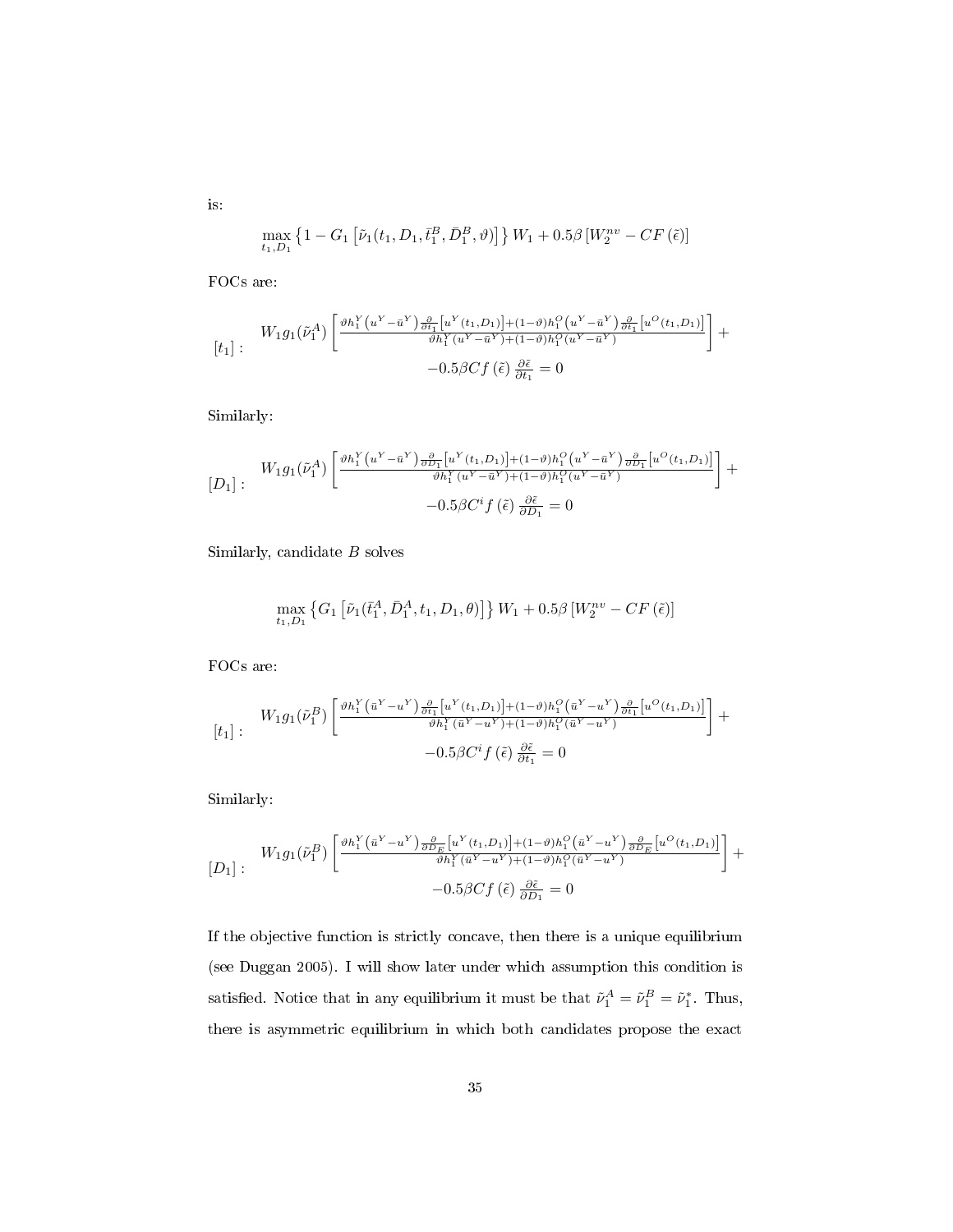same policy  $(t_1^*, D_1^*)$ . To see that, suppose both candidates propose the same policy vector. In such case,  $\tilde{\nu}_1^A = \tilde{\nu}_1^B$  and, defining

$$
\theta_1 = \frac{\vartheta_1 h_1^Y(0)}{\vartheta_1 h_1^Y(0) + (1 - \vartheta_1) h_1^O(0))}
$$

Then the FOCS simplify to:

$$
[t_1]: W_1 g_1(\tilde{\nu}_1^T) \left[ \theta_1 \frac{\partial}{\partial t_1} \left[ u^Y(t_1, D_1) \right] + (1 - \theta_1) \frac{\partial}{\partial t_1} \left[ u^O(t_1, D_1) \right] \right] - 0.5 \beta C f(\tilde{\epsilon}) \frac{\partial \tilde{\epsilon}}{\partial t_1} = 0
$$

and:

$$
[D_1]: W_1 g_1(\tilde{\nu}_1^T) \left[ \theta_1 \frac{\partial}{\partial D_1} \left[ u^Y(t_1, D_1) \right] + (1 - \theta_1) \frac{\partial}{\partial D_1} \left[ u^O(t_1, D_1) \right] \right] - 0.5 \beta C f(\tilde{\epsilon}) \frac{\partial \tilde{\epsilon}}{\partial D_E} = 0
$$

For candidate  $T \in \{A, B\}$ . If the equilibrium is unique (see before), then this is the only policy observed. Using  $\tilde{\eta}_1^A = \tilde{\eta}_1^B = \tilde{\eta}_1^* = \bar{\eta}_1$  one can rewrite the equilibrium conditions as follows:

$$
[t_1]: \left[\theta_1 \frac{\partial}{\partial t_1} \left[ u^Y(t_1, D_1) \right] + (1 - \theta_1) \frac{\partial}{\partial t_1} \left[ u^O(t_1, D_1) \right] \right] + \beta \underbrace{\frac{0.5C}{W_1 g_1(\bar{\nu}_1)}}_{c^i} f(\tilde{\epsilon}) \frac{\partial \tilde{\epsilon}}{\partial t_1} = 0
$$

and

$$
[D_1]: \left[\theta_1 \frac{\partial}{\partial D_1} \left[ u^Y(t_1, D_1) \right] + (1 - \theta_1) \frac{\partial}{\partial D_1} \left[ u^O(t_1, D_1) \right] \right] - \beta \underbrace{\frac{0.5C}{W_1 g_1(\bar{\nu}_1)}}_{c} f(\tilde{\epsilon}) \frac{\partial \tilde{\epsilon}}{\partial D_1} = 0
$$

Notice that the FOCs above are the same as the one of an individual maximizing:

$$
\max_{t_1, D_1} \theta_1 u^Y(t_1, D_1) + (1 - \theta_1) u^Y(t_1, D_1) - \beta c F(\tilde{\epsilon})
$$
\n(19)

Also notice that, if  $h_1^Y(0) = h_1^O(0)$ , which would be the case for instance if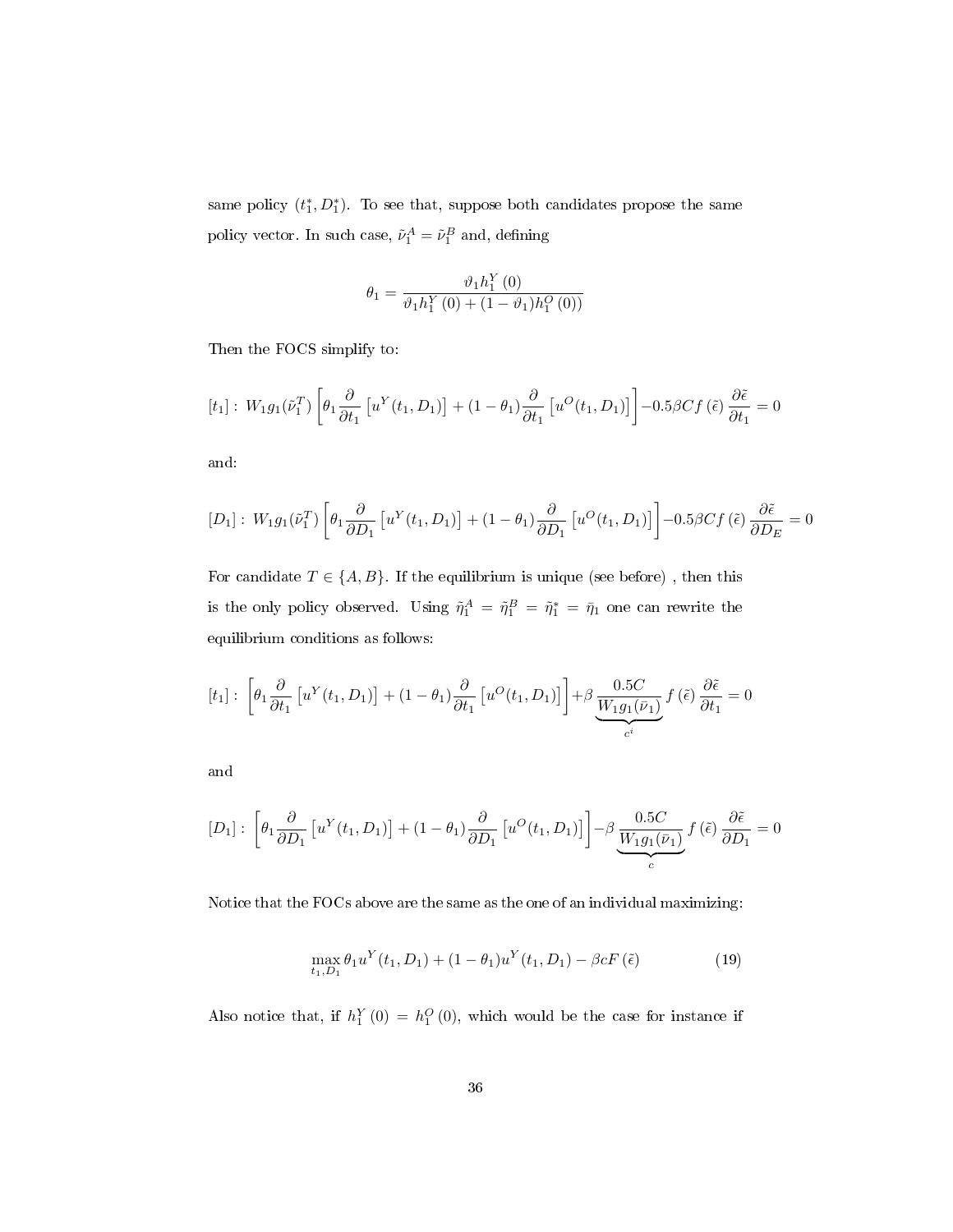$H_1^Y(\cdot) = H_1^O(\cdot)$ , then  $\theta_1 = \theta_1$ , i.e. the politician maximize the expected utility of her voters corrected for a cost associated to the probability of violating the rule. Q.E.D.

# Appendix B

**Proposition 1.** The expected deficit of each country  $i$  is increasing in the political present bias  $(1 - \pi \theta_1)$ .

Proof. First we need to consider the problem of the elected politician in period 2. From the previous section we know that in period 2, the problem is equivalent to the one of social planner that maximize voters' expected utility. Consider first the problem of a politician that chooses not to default. The problem is:

$$
\max_{t_2 \in [0,1]} [(1-t_2)w_2\overline{l}_2 - v(\overline{l}_2) + u(g_2(t_2, \epsilon))]
$$

where

$$
g_2(t_2,\epsilon)=t_2w_2\bar{l}_2-(D_1-\epsilon)(1+r)
$$

Define the tax elasticity of labor supply as:

$$
\eta_b(t_b) = \frac{\partial l_b^*}{\partial t_b} \frac{t_b}{l_b^*} = -\frac{w_b t_b}{v''(l_b^*) l_b^*}
$$

The FOC implies:

$$
[t_2]: w_2\bar{l}_2\{-1+u'(g_2)\}=0
$$

Notice that the above equations imply:

$$
g_2 = u'^{-1}(1) = \bar{g}_2
$$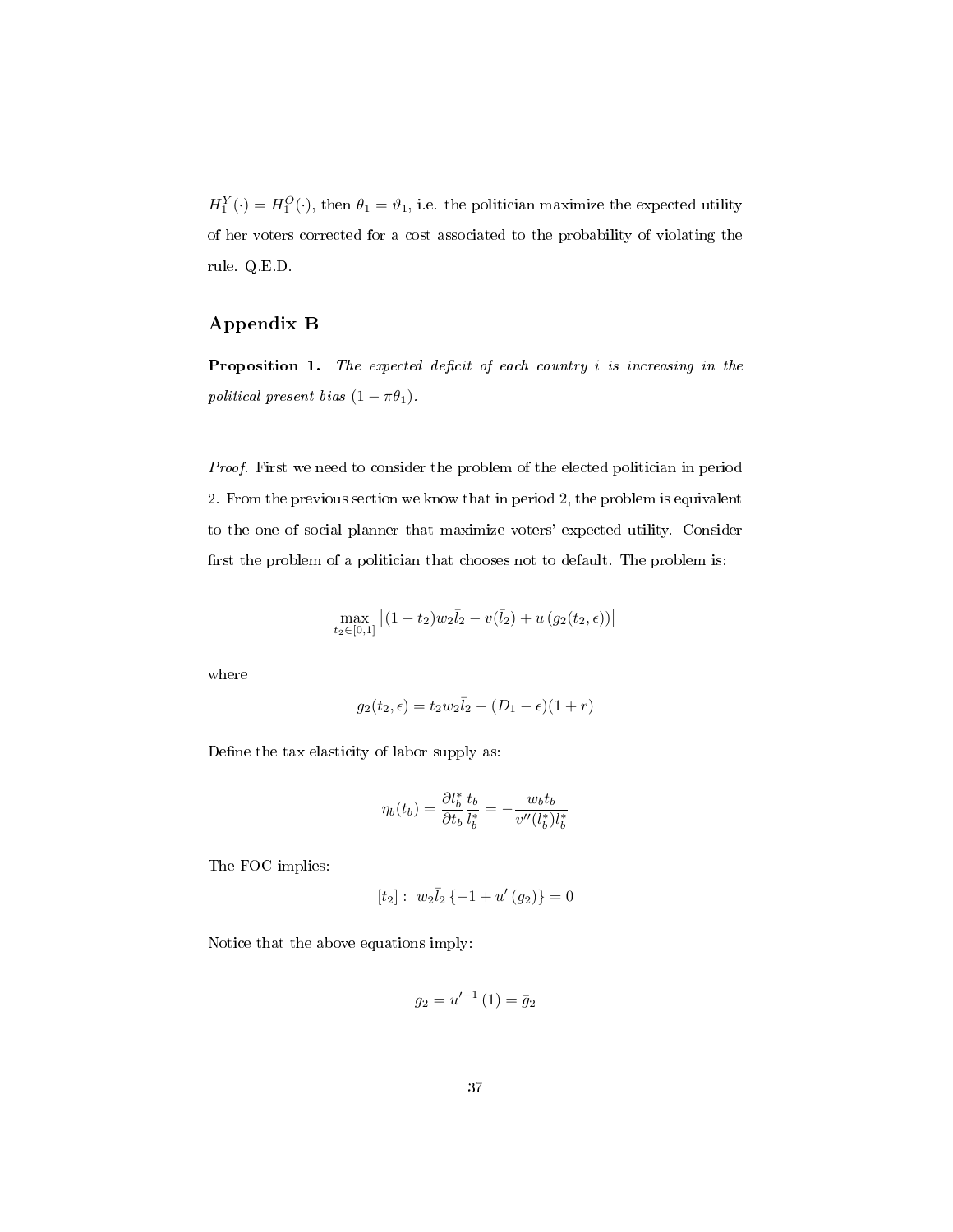which implies that  $g_2$  is independent of  $D_1$  (this is a consequence of linearity). And therefore the problem in period 1 can be rewritten as follows:

$$
(1 - t_1)w_1l_1^* - v(l_1^*) + u(g_1) - \beta cF\left(\frac{D_1 - D_0 - kw_1l_1^*}{1 - \delta}\right) +
$$
  

$$
(t_1, D_1) \in X + \beta \pi \theta_1 \{w_2l_2^* - \bar{g}_2 - v(l_2^*) + u(\bar{g}_2) - D_1(1+r)f(\epsilon)d\epsilon\}
$$

Calculate the FOCs w.r.t.  $t_1$  and  $D_1$ :

$$
[t_1]: -w_1l_1+u'(g_1)w_1l_1[1+\eta_1(t_1)]+\beta \frac{ckw_1l_1}{(1-\delta)t_1}\eta_1(t_1)f\left(\frac{D_1-D_0-kw_1l_1^*}{1-\delta}\right)=0
$$

Notice that the punishment c implies a distortion on  $t_1$  unless  $k = 0$ , hence we will seek solution that do not distort taxation. If  $t_1$  and  $D_1$  are set optimally, this means the last addendum must be made equal to zero by setting  $k = 0$ .

$$
[D_1]: u'(g_1(t_1, D_1)) - \beta \pi \theta_1 (1+r) - \frac{\beta c}{1-\delta} f\left(\frac{D_1 - D_0 - k w_1 l_1^*}{1-\delta}\right) = 0
$$

Notice that  $\hat{\epsilon}$  is a function of  $D_1, R, r$ . Use Monotone Comparative Statics:

$$
[t_1, \theta_1] : = 0
$$

$$
[D_1, \theta_1] := -\beta \pi \theta_1 (1+r) \le 0
$$

$$
[t_1, D_1] := u''(g_1(t_1, D_1))w_1l_1[1+\eta_1(t_1)] + \frac{\beta ckw_1l_1}{(1-\delta)^2t_1}\eta_1(t_1)f'\left(\frac{D_1 - D_0 - kw_1l_1^*}{1-\delta}\right)
$$

Notice that the sign of  $[t_1, D_1]$  is ambiguous. Neverthless, because  $[t_1, \theta_1] := 0$ , the sign of the comparative statics is unambiguous:  $D_1$  is weakly decreasing in  $\theta_1$ . Q.E.D.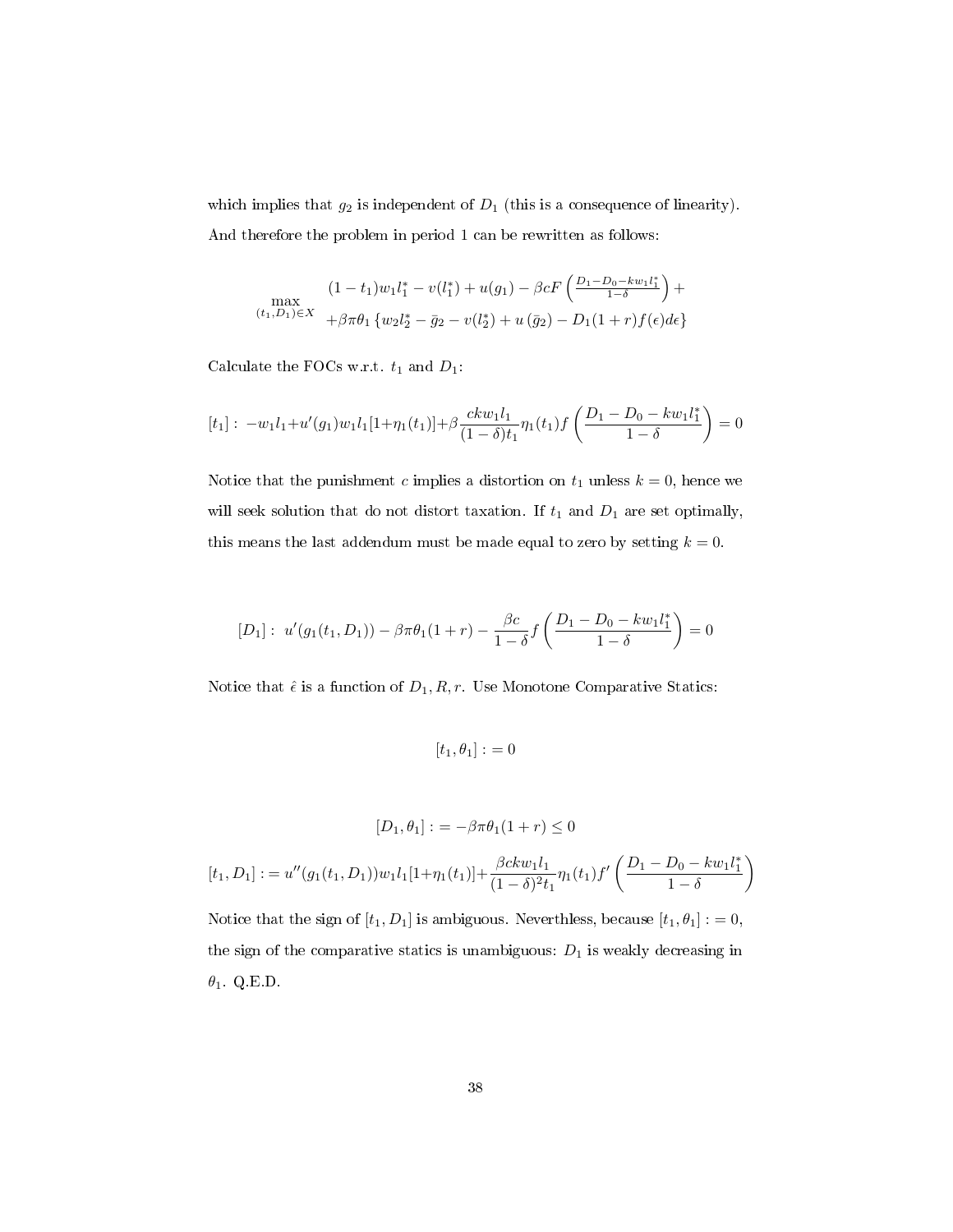$$
[t_1, \delta] := \frac{\frac{\beta c k w_1 l_1}{(1 - \delta)^2 t_1} \eta_1(t_1) f\left(\frac{D_1 - D_0 - k w_1 l_1^*}{1 - \delta}\right) + \frac{\beta c k w_1 l_1}{(1 - \delta)^3 t_1} \eta_1(t_1) f'\left(\frac{D_1 - D_0 - k w_1 l_1^*}{1 - \delta}\right) (D_1 - D_0 - k w_1 l_1^*) \le 0
$$

negative under the assumption  $-\frac{f'(\epsilon)\epsilon}{f(\epsilon)} \leq 1$ , and

$$
[D_1, \delta] := -\frac{\beta c}{(1-\delta)^2} f\left(\frac{D_1 - D_0 - kw_1 l_1^*}{1-\delta}\right) - \frac{\beta c}{(1-\delta)^3} f'\left(\frac{D_1 - D_0 - kw_1 l_1^*}{1-\delta}\right) (D_1 - D_0 - kw_1 l_1^*) \le 0
$$

negative under the assumption  $-\frac{f'(\epsilon)\epsilon}{f(\epsilon)} \leq 1$ . Traditional Comparative Statics w.r.t.  $D_1$ ,  $\delta$  in case of uniform distribution

$$
-\frac{1}{[D_1, D_1]} \left\{-\frac{\beta c}{(1-\delta)^2}f(\hat{\epsilon})+u''(g_1(t_1, D_1))w_1l_1[1+\eta_1(t_1)]\frac{\beta ckw_1l_1}{(1-\delta)^2t_1}\eta_1(t_1)f(\hat{\epsilon})\right\}
$$

Notice that as  $k \to 0$  the above is negative. Increasing flexibility reduces expected debt. The intuition is that an increase in flexibility makes the effect of a marginal increase in  $D_1$  on the expected punishment larger. This traditional comparative statics will be useful to achieve the normative benchamrk in the next session. Comparative statics w.r.t. k

$$
[t_1,k]: \frac{\beta c w_1 l_1}{(1-\delta)t_1}\eta_1(t_1)f\left(\frac{D_1-D_0-k w_1 l_1^*}{1-\delta}\right)-\beta \frac{c k w_1^2 l_1^2}{(1-\delta)^2 t_1}\eta_1(t_1)f'\left(\frac{D_1-D_0-k w_1 l_1^*}{1-\delta}\right)
$$

negative in the proximity of  $k = 0$ .

$$
[D_1, k]: \ \frac{\beta c w_1 l_1^*}{(1-\delta)^2} f'\left(\frac{D_1 - D_0 - k w_1 l_1^*}{1-\delta}\right)
$$

Ambiguous sign: increasing for low  $\frac{D_1 - D_0 - k w_1 l_1^*}{1 - \delta}$ . Idea, k is not a good instrument to adjust  $D_1$ . It should just be set to  $k = 0$  to ensure that taxes are not distorted, and then use the paramenter  $\delta$  to adjust the level of expected debt. Q.E.D.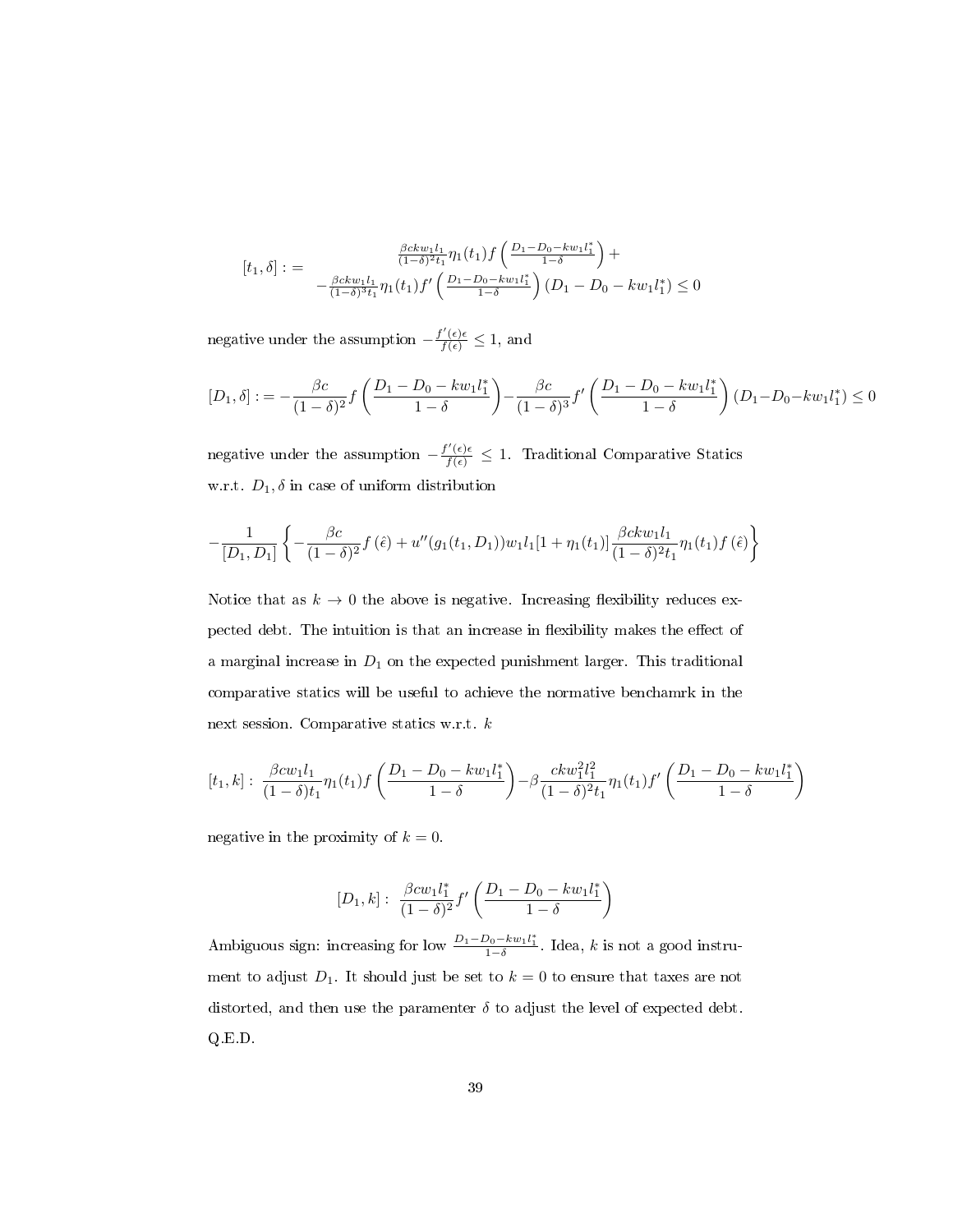**Proposition 3.** The optimal policy  $(t_1^*, D_1^*)$  is implementable if the following conditions hold:

- (i) The taste shock has enough variance:  $\sigma_{\nu} \geq \bar{\sigma}_{\nu}$  for some  $\bar{\sigma}_{\nu} \in (0, \infty)$ ;
- (ii) The tax shock has enough variance:  $\sigma_{\epsilon} \ge \bar{\sigma}_{\epsilon}$  for some  $\bar{\sigma}_{\epsilon} \in (0, \infty)$ .

Proof. First I must derive the condition for the optimal choice of the social planner. This planner can decide  $D_1$  and  $t_1$  optimally (no need of the deficit rule). From formula (1) , the social planner's problem writes:

$$
(1-t_1)w_1l_1(t_1) - v(l_1) + u(g_1(t_1, D_1)) +
$$
  
\n
$$
\max_{(t_1, D_1) \in X} \quad + \beta E\left[ (1-t_2)w_2l_2(t_2) - v(l_2) + u(t_2, d_2) \mid t_1, D_1 \right]
$$

subject to

$$
t_1 w_1 l_1 - g_1 - D_0 (1+r) + D_1 \ge 0
$$

In period 2, the platform chosen is the same as the one of the politician, which corresponds to the one of a planner that maximizes the sum of voters utilities. Thus, the problem in period 1 can be rewritten as follows:

$$
(1-t_1)w_1l_1(t_1) - v(l_1) + u(g_1(t_1, D_1)) +
$$
  
\n
$$
(t_1, D_1)\in X + \beta \left\{ w_2l_2^* - \bar{g}_2 - v(l_2^*) + u(\bar{g}_2) - (1+r)\int_{-a}^{a} (D_1 - \epsilon)f(\epsilon)d\epsilon \right\}
$$

Calculate the FOCs:

$$
\left[t_1^{SP}\right]:\ -w_1l_1+u'(g_1)w_1l_1[1+\eta_1(t_1)]=0
$$

$$
[D_1^{SP}] : u'(g_1(t_1, D_1)) - \beta(1+r) = 0
$$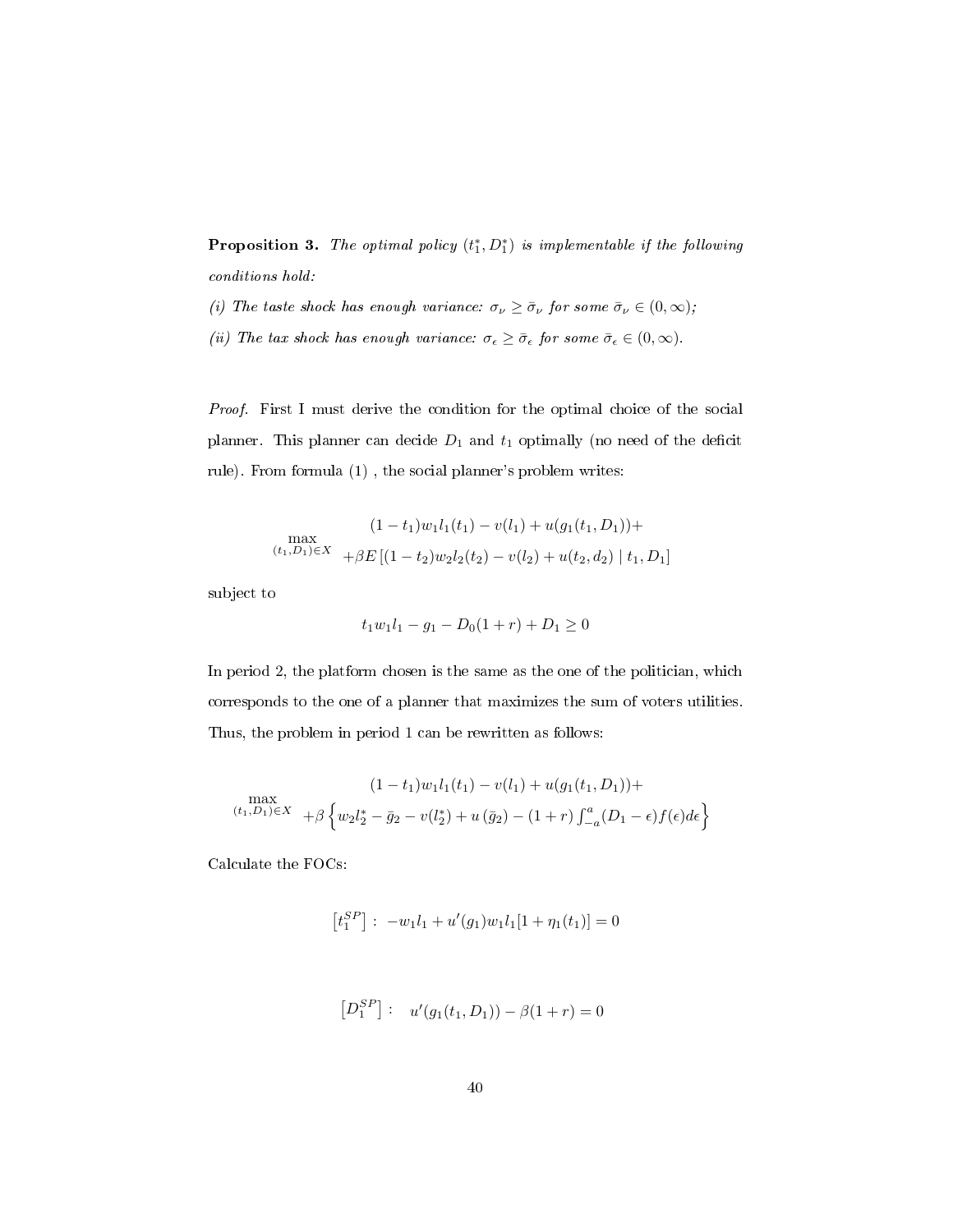Notice that the punishment c implies a distortion on  $t_1$ unless  $k = 0$  (and  $D_1$  is set optimally), hence we will seek solution that do not distort taxation. If  $t_1$ and  $D_1$  are set optimally, then  $g_1$  also is: this means the last addendum must be made equal to zero by setting  $k = 0$ . Now recall that the necessary condition for optimality of the politicians are:

$$
[t_1]: -w_1l_1 + u'(g_1)w_1l_1[1 + \eta_1(t_1)] + \beta \frac{ckw_1l_1}{(1 - \delta)t_1}\eta_1(t_1)f\left(\frac{D_1 - D_0 - kw_1l_1^*}{1 - \delta}\right)
$$

$$
[D_1]: u'(g_1(t_1, D_1)) - \beta \pi \theta_1(1 + r) - \frac{\beta c}{1 - \delta}f\left(\frac{D_1 - D_0 - kw_1l_1^*}{1 - \delta}\right) = 0
$$

For a convex objective finction a necessary condition for implementability is that both sets of FOCs are satisfied at  $(t_1^*, D_1^*)$ . Thus, one can just verify if the difference betweeneach pair of FOCs is zero for some set of paramenters  $k, \delta$ . If the objective function is strictly concave, this ensures that the desired outcome is implemented. Thus:

$$
[D_1] - [D_1^{SP}] = \beta (1 - \pi \theta_1)(1 + r) - \frac{\beta c}{1 - \delta} f\left(\frac{D_1 - D_0 - k w_1 l_1^*}{1 - \delta}\right)
$$

$$
[t_1] - [t_1^{SP}] = \beta \frac{ckw_1 l_1}{(1 - \delta)t_1} \eta_1(t_1) f\left(\frac{D_1 - D_0 - kw_1 l_1^*}{1 - \delta}\right)
$$

I.e. if no punishment is implemented,  $c = 0$ , then the politician chooses excessive debt because  $[D_1] - [D_1^{SP}] > 0$  and  $[t_1] - [t_1^{SP}] = 0$ . If a cost c is introduced,  $[D_1, c] - [D_1, 0] < 0$  and  $[t_1, c] - [t_1, 0] < 0$  unless  $k = 0$ . By setting  $k = 0$ one can offset  $[t_1] - [t_1^{SP}]$  (this does not mean  $t_1$  is for sure optimal, because the F.O.C. w.r.t.  $t_1$  is a function of  $D_1$ ). The benchmark can be reached if  $\beta(1-\pi\theta_1)(1+r) - \frac{\beta c}{1-\delta} f\left(\frac{D_1-D_0-kw_1l_1^*}{1-\delta}\right) = 0$  for some  $\delta \in [0,1)$ .

Then, for sufficiency we need to establish whether the objective function is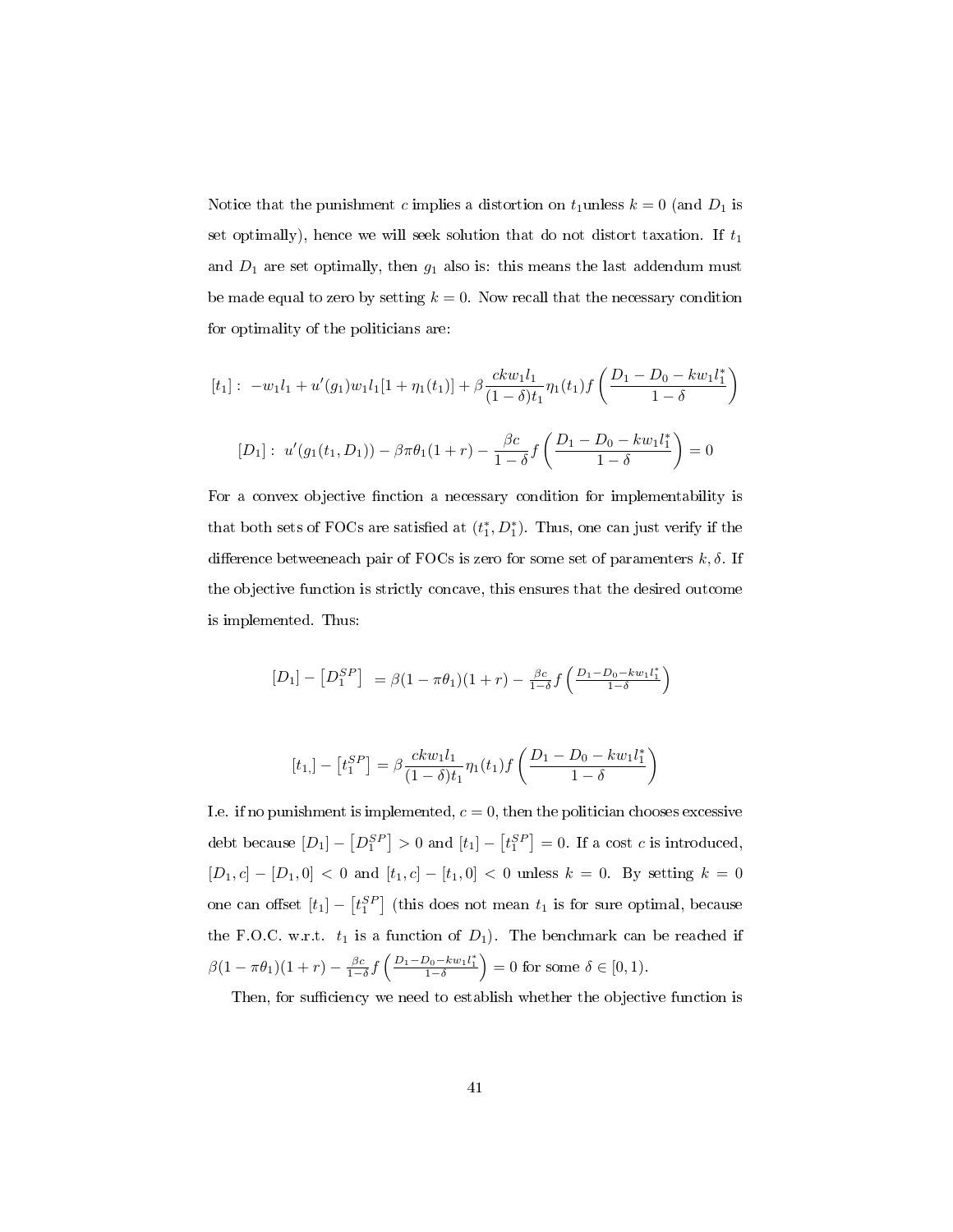concave (at  $k = 0$ ).

$$
[D_1 D_1]: \ u''(g_1(t_1, D_1)) - \frac{\beta c}{(1 - \delta)^2} \left[ f' \left( \frac{D_1 - D_0}{1 - \delta} \right) \right] < 0
$$

$$
u''(g_1(t_1, D_1)) - \frac{\beta c}{(1 - \delta)^2} \left[ f' \left( \frac{D_1 - D_0}{1 - \delta} \right) \right] < 0
$$

$$
u''(g_1(t_1, D_1)) + \frac{\beta c (D_1 - D_0)}{(1 - \delta)^3 \sqrt{2\pi} \sigma_{\epsilon}^3} \left[ \exp\left( -\frac{1}{2\sigma_{\epsilon}^2} \left( \frac{D_1 - D_0}{1 - \delta} \right)^2 \right) \right] < 0
$$

Lastly, recall that  $u''(g) < 0$  for all  $g \ge 0$ . Thus, for any finite  $D_1 - D_0$ and threshold  $\bar{\delta}$  < 1, there exists threshold  $c(\widehat{\sigma_{\nu}})/\sigma_{\epsilon}^{3}$  such that if  $c(\sigma_{\nu})/\sigma_{\epsilon}^{3}$   $\leq$  $c(\sigma_{\nu})/\sigma_{\epsilon}^3$  then the objective function is convex.

Now consider the case in which the preference shocks  $\nu_1$  and the shocks on tax revenues  $\epsilon$  are i.i.d. and distributed as follows:  $\nu_1 \sim N(\mu_\nu, \sigma_\nu^2)$ , and  $\epsilon$ is truncated-normal as described in section 4.1. Denote with  $A = \frac{D_1 - D_0}{y(t_1^*)}$  the expected deficit/output ratio and set  $x = \frac{A}{1-\delta}$ . With normal distribution, the formula for the cost of violating the rule becomes:

$$
c(\sigma_{\nu}) = \frac{0.5 \left(W_2^{nv} - W_2^v\right)}{W_1 g(\tilde{\nu})} = \frac{0.5 \left(W_2^{nv} - W_2^v\right) \sigma_{\nu}}{W_1} / \phi\left(\frac{\tilde{\nu} - \mu_{\nu}}{\sigma_{\nu}}\right)
$$

The assumption  $a \geq \frac{1}{1-\delta} \frac{\bar{D}_1 - D_0}{w_1 l_1(t)}$  ensures that the p.d.f. is non-zero at any possible choce of  $t_1$ and  $D_1$ . Notice that

$$
\frac{\partial}{\partial \delta} \left[ \frac{1}{1-\delta} f\left( \frac{A}{1-\delta} \right) \right] = \frac{1}{(1-\delta)^2} \left[ f(x) + f'(x) x \right] = \frac{1}{(1-\delta)^2} \frac{1}{\sqrt{2\pi}\sigma_{\epsilon}} \exp\left( -\frac{(x)^2}{2\sigma_{\epsilon}^2} \right) \left[ 1 - \frac{(x)^2}{\sigma_{\epsilon}^2} \right]
$$

which is weakly positive for  $x \leq \sigma_{\epsilon}$ , and strictly positive for all  $x < \sigma_{\epsilon}$ . So the maximum cost is reached at  $x = \sigma_{\epsilon}$ . Define a threshold (if it exists)  $\bar{\delta} = 1 - \frac{\bar{A}}{\sigma_{\epsilon}}$ , with  $\bar{A} = \frac{\bar{D}_1 - D^0}{\hat{y}_1}$  and  $\hat{y}_1 = \min_{t_1 \in [0,t]} y_1^*(t_1)$ . This threshold ensures that the derivative above is weakly positive for all  $\delta \leq \bar{\delta}$ , and for all  $A \in [0, \bar{A}]$ . Because  $A^* \in [0, \overline{A}]$ , a sufficient condition for implementability is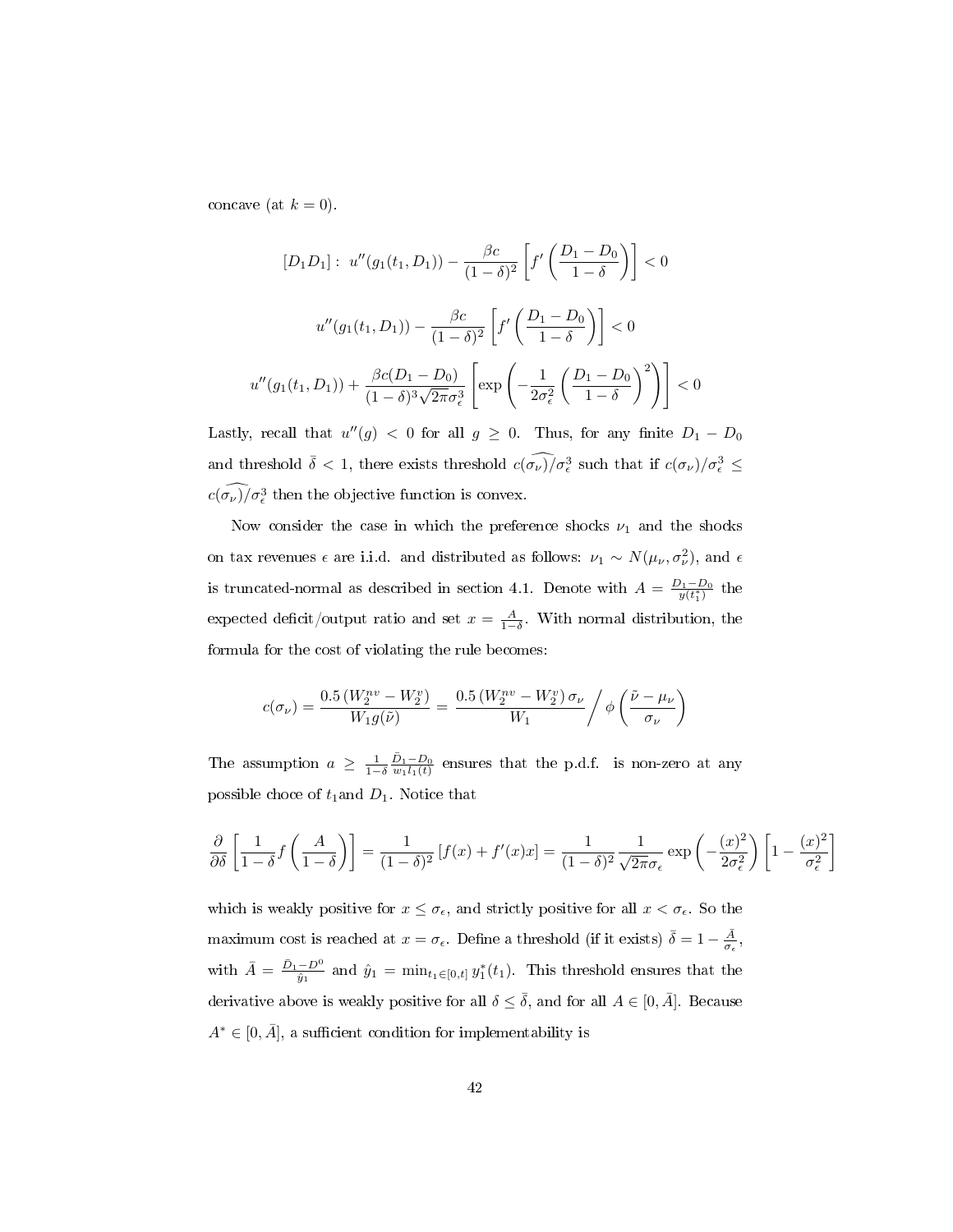$$
\frac{c(\sigma_{\nu})}{1-\overline{\delta}}f\left(\frac{A}{1-\overline{\delta}}\right) \ge \beta(1-\pi\theta_1)(1+r) \ge c(\sigma_{\nu})f(A)
$$

for all  $A \in [0, \overline{A}]$ . The condition above - thanks to the continuity of f and the assumption  $A \in [0, \overline{A}]$  - ensures that there exists  $\delta^* \in [0, \overline{\delta}]$  such that

$$
\frac{c(\sigma_{\nu})}{1-\delta^*}f\left(\frac{A}{1-\delta^*}\right) = \beta(1-\pi\theta_1)(1+r)
$$

at  $A = A^* = \frac{D_1^* - D_0}{y_1(t_1^*)}$ . Thus, at  $(k, \delta) = (0, \delta^*)$  the FOCs of the politician in period 1 becomes identical to the one of the social planner, which ensures  $(t_1^*, D_1^*) = (t_1^{SP}, D_1^{SP})$ . Notice that, because  $x = \frac{A}{1-\delta}$ , then the maximum value of the cost is schieved at  $\bar{x}(A) = \frac{A\sigma_{\epsilon}}{A}$ , which makes:

$$
c(\sigma_{\nu})f(x)\frac{x}{A} = \frac{c(\sigma_{\nu})}{\bar{A}}\frac{1}{\sqrt{2\pi}}\exp\left(-\frac{1}{2}(A/\bar{A})^2\right)
$$

Also notice that

$$
c(\sigma_{\nu})f(x)\frac{x}{A} \ge \frac{c(\sigma_{\nu})}{\bar{A}}\frac{1}{\sqrt{2\pi e}}
$$

And the minum cost is reached at  $\delta = 0$ , which is equivalent to  $x = A$ , and makes:

$$
c(\sigma_{\nu})f(A) = \frac{c(\sigma_{\eta})}{\sqrt{2\pi}\sigma_{\epsilon}} \exp\left(-\frac{(A)^2}{2\sigma_{\epsilon}^2}\right)
$$

Also notice that

$$
\frac{c(\sigma_{\nu})}{\sqrt{2\pi}\sigma_{\epsilon}} \ge \frac{c(\sigma_{\nu})}{\sqrt{2\pi}\sigma_{\epsilon}} \exp\left(-\frac{A^2}{2\sigma_{\epsilon}^2}\right) = c(\sigma_{\nu})f(A)
$$

Thus, using  $f(\hat{\epsilon}) = \frac{1}{\sqrt{2}}$  $\frac{1}{2\pi\sigma_{\epsilon}}\exp\left(-\frac{\hat{\epsilon}^2}{2\sigma_{\epsilon}}\right)$  $\overline{2\sigma_{\epsilon}^2}$  $\big)$  a sufficient condition for implementability writes

$$
\frac{c(\sigma_{\nu})}{\bar{A}} \frac{1}{\sqrt{2\pi e}} \ge \beta(1 - \pi \theta_1)(1 + r) \ge \frac{c(\sigma_{\nu})}{\sqrt{2\pi}\sigma_{\epsilon}}
$$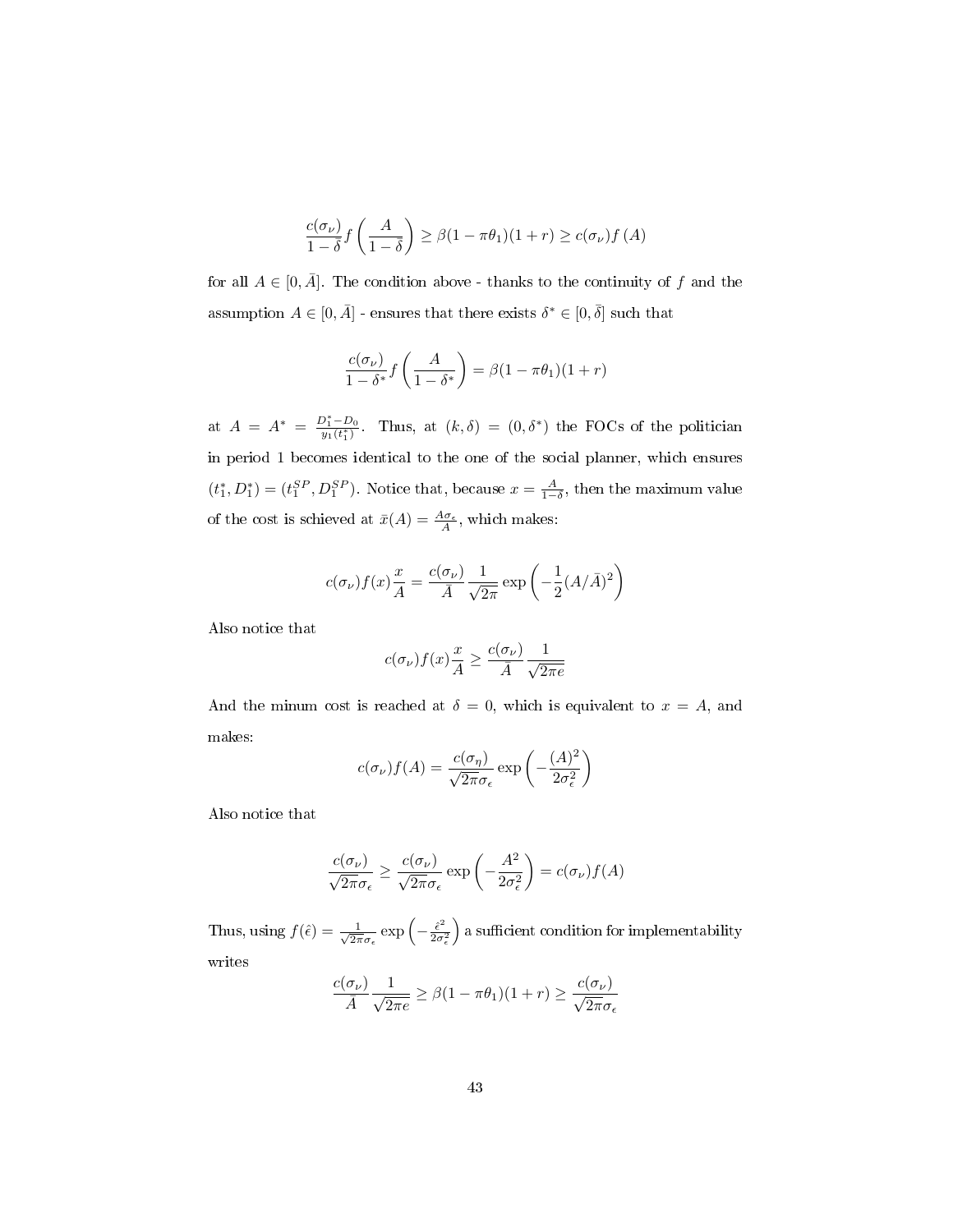Sufficient for the first inequality to hold:

$$
\frac{c(\sigma_{\nu})}{\bar{A}} \frac{1}{\sqrt{2\pi e}} \ge \beta(1 - \pi \theta_1)(1 + r)
$$

Sufficient for the second inequality to hold:

$$
\beta(1 - \pi \theta_1)(1 + r) \ge \frac{c(\sigma_\nu)}{\sqrt{2\pi}\sigma_\epsilon}
$$

First of all, notice that

$$
c(\sigma_{\nu}) = \frac{0.5 \left(W_2^{nv} - W_2^v\right) \sigma_{\nu}}{W_1} / \phi\left(\frac{\tilde{\nu} - \mu_{\nu}}{\sigma_{\nu}}\right)
$$

is finite, continuous and increasing in  $\sigma_\nu$ , with  $\lim_{\sigma_\nu \to \infty} \frac{c(\sigma_\nu)}{\bar{A}} \frac{1}{\sqrt{2}}$  $\frac{1}{2\pi e}$  =  $+\infty$ . Thus, for any positive scalar  $\bar{c}$ , there exists finite threshold  $\bar{\sigma}_{\nu}$  such that  $\frac{c(\sigma_{\nu})}{\bar{A}}\frac{1}{\sqrt{2}}$  $\frac{1}{2\pi e} \geq \bar{c}$ for all  $\sigma_{\nu} \ge \bar{\sigma}_{\nu}$ . In particular, set  $\bar{c} = \beta(1 - \pi \theta_1)(1 + r)$  which is positive under the assumption  $\overline{D}_1$  < a (also, notice that  $\overline{c}$  is unaffected by changes in the distribution of  $\nu$ ). This ensures that the first part of the inequality is satisfied for all finite  $\sigma_\nu \ge \bar{\sigma}_\nu$ . Now suppose that  $\sigma_\nu$  is finite and satisfies  $\sigma_\nu \ge \bar{\sigma}_\nu$ . Notice that  $\frac{c(\sigma_{\nu})}{\sqrt{2\pi}\sigma_{\epsilon}}$  is continuous and decreasing in  $\sigma_{\epsilon}$ , with  $\lim_{\sigma_{\epsilon}\to\infty} \frac{c(\sigma_{\nu})}{\sqrt{2\pi}\sigma_{\epsilon}} = 0$ . Thus, for any positive scalar  $\underline{c}$ , there exists a finite threshold  $\bar{\sigma}_{\epsilon}$  such that  $\frac{c(\sigma_{\nu})}{\sqrt{2\pi}\sigma_{\epsilon}} \leq \underline{c}$ for all  $\sigma_{\epsilon} \geq \bar{\sigma}_{\epsilon}$ . In particular, set  $c = \beta(1 - \pi \theta_1)(1 + r)$ . This ensures that the second part of the inequality is satisfied for all  $\sigma_{\epsilon} \ge \bar{\sigma}_{\epsilon}$ . Thus, for  $\sigma_{\epsilon} \ge \bar{\sigma}_{\epsilon}$ and  $\sigma_{\nu} \geq \bar{\sigma}_{\nu}$ , the optimal deficit rule is implementable. Thus, the planner can induce the same platform that he will choose if he could control directly the policies implemented. Q.E.D.

**Proposition 2.** In the absence of a fiscal rule the equilibrium level of deficit in period 1 is weakly larger than the optimal level.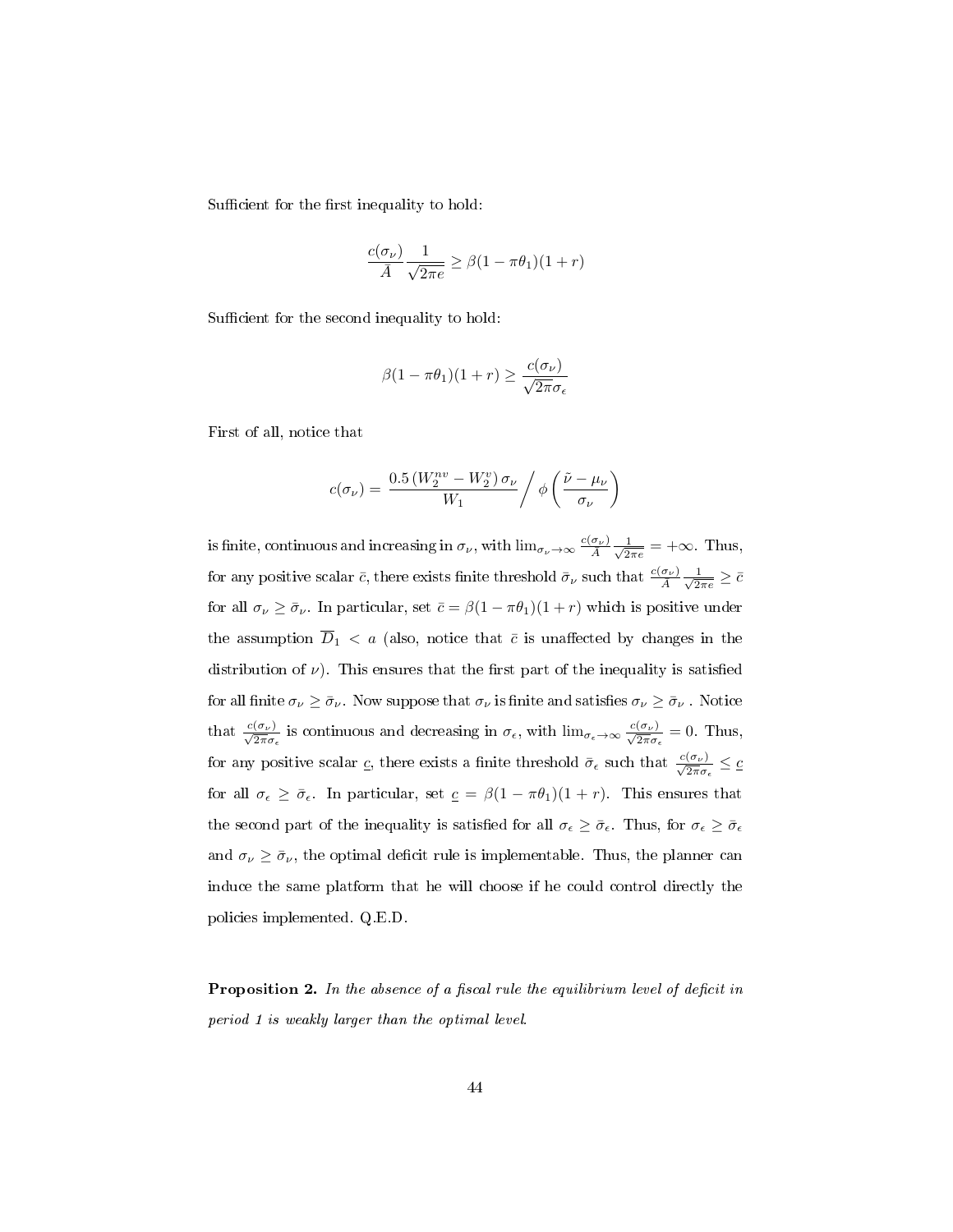*Proof.* For  $c = 0$ , then  $[t_1] - [t_1^{SP}] = 0$ , and  $[D_1] - [D_1^{SP}] = \beta(1 - \pi \theta_1)(1 + r) \ge 0$ , thus it must be true that  $D_1^* \geq D_1^{SP}$ . Q.E.D.

**Proposition 4.** If the optimal policy  $(t_1^*, D_1^*)$  is implementable, then the implementation occurs at  $k^* = 0$  and  $\delta^* \in [0, \delta^{max}]$ .

Proof. Follows the proof for Proposition 3. Namely, notice that

$$
[t_1] - [t_1^{SP}] = \beta \frac{ckw_1 l_1}{(1 - \delta)t_1} \eta_1(t_1) f\left(\frac{D_1 - D_0 - kw_1 l_1^*}{1 - \delta}\right)
$$

is always satisfied for  $k = 0$ . The second part  $\delta^* \in \left[0, 1 - \frac{\bar{D}_1 - D_0}{w_1 l_1(t_1^*) \sigma_{\epsilon}}\right]$  is simply stating that  $\delta^*$  must be such that the argument of f lies within the range in which the cost of violating the rule is weakly increasing in  $\delta$ . This is ensured under the assumptions  $D_1 \in [D_0, \bar{D}_1]$  and  $\delta \leq \bar{\delta} = 1 - \frac{\bar{A}}{\sigma_{\epsilon}}$ . Q.E.D.

**Proposition 5.** If the optimal policy is implementable for all values of  $\theta_1$  in a range  $[\theta'_1, \theta''_1]$ , then the optimal degree of flexibility  $\delta^*$  is weakly increasing in the political present bias  $\pi \theta_1$  within such range.

*Proof.* Consider the partial derivative of  $[t_1]$ ,  $[D_1]$ w.r.t.  $\delta$  and the cross derivative  $[t_1, D_1]$ :

$$
[t_1, \delta] := \frac{\frac{\beta c k w_1 l_1}{(1-\delta)^2 t_1} \eta_1(t_1) f\left(\frac{D_1 - D_0 - k w_1 l_1^*}{1-\delta}\right) + \frac{\beta c k w_1 l_1}{(1-\delta)^3 t_1} \eta_1(t_1) f'\left(\frac{D_1 - D_0 - k w_1 l_1^*}{1-\delta}\right) (D_1 - D_0 - k w_1 l_1^*)}
$$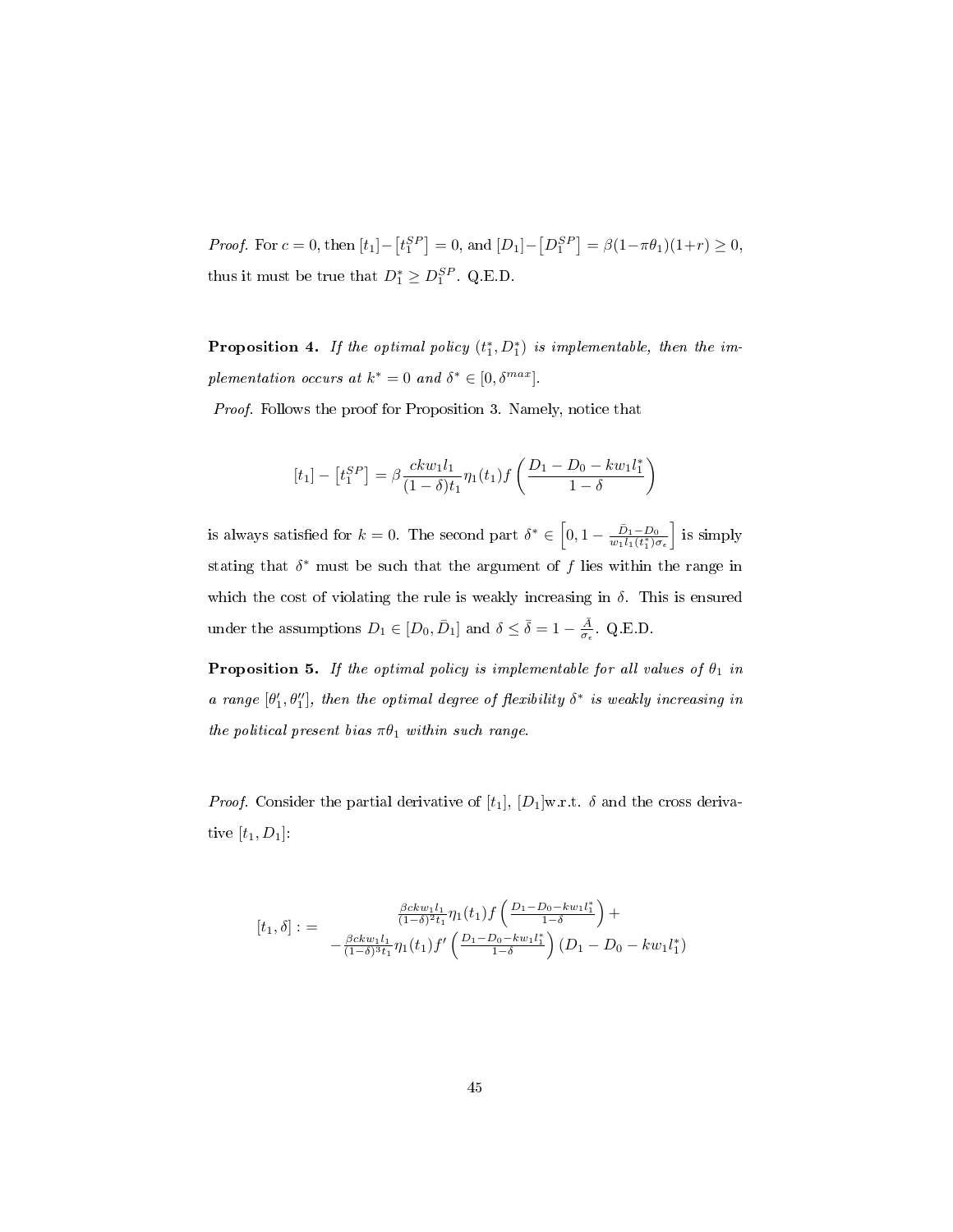negative under the assumption  $-\frac{f'(\epsilon)\epsilon}{f(\epsilon)} \leq 1$ , and

$$
[D_1, \delta] := -\frac{\beta c}{(1-\delta)^2} f\left(\frac{D_1 - D_0 - kw_1 l_1^*}{1-\delta}\right) - \frac{\beta c}{(1-\delta)^3} f'\left(\frac{D_1 - D_0 - kw_1 l_1^*}{1-\delta}\right) (D_1 - D_0 - kw_1 l_1^*)
$$
  

$$
[t_1, D_1] := u''(g_1(t_1, D_1))w_1 l_1 [1 + \eta_1(t_1)] + \frac{\beta ckw_1 l_1}{(1-\delta)^2 t_1} \eta_1(t_1) f'\left(\frac{D_1 - D_0 - kw_1 l_1^*}{1-\delta}\right)
$$

Notice that at the optimal fiscal rule - if it is attainable - prescribes  $k = 0$  from Proposition 4. Thus the partial derivatives above - at  $k = 0$  - become:

$$
[t_1,\delta] := 0
$$

$$
[D_1, \delta] := -\frac{\beta c}{(1-\delta)^2} f\left(\frac{D_1 - D_0}{1-\delta^i}\right) - \frac{\beta c}{(1-\delta)^3} f'\left(\frac{D_1 - D_0}{1-\delta^i}\right) (D_1 - D_0)
$$

$$
[t_1, D_1] := u''(g_1(t_1, D_1))w_1 l_1 [1 + \eta_1(t_1)] < 0
$$

Lastly, using the uniform distribution one gets:

$$
[D_1, \delta] := -\frac{\beta c}{(1-\delta)^2} \left\{ \frac{1}{\sqrt{2\pi}\sigma_{\epsilon}} \exp\left(-\frac{A^2}{2\sigma_{\epsilon}^2 (1-\delta^i)^2}\right) \left[1 - \left(\frac{A}{\sigma_{\epsilon} (1-\delta)}\right)^2\right] \right\} \le 0
$$

Recall that  $\delta \leq 1 - \frac{\bar{A}}{\sigma_{\epsilon}}$ . This implies that  $\frac{A}{\sigma_{\epsilon}(1-\delta)} \leq \frac{A}{\bar{A}} \leq 1$ . In turn, this means  $[D_1, \delta] \leq 0$ . Notice that

$$
\frac{\partial D_1^*}{\partial \delta} = -\frac{[D_1, \delta] - [t_1, \delta] * [t_1, D_1]}{[D_1, D_1]} = -\frac{[D_1, \delta]}{[D_1, D_1]} \le 0
$$

and because the objective function is strictly concave  $[D_1, D_1] < 0$ , which means that  $\frac{\partial D_1^*}{\partial \delta}$  has the same sign of  $[D_1, \delta]$ , namely it is weakly negative. This means that the optimal level of expected debt for the politician  $D_1^*$ , at  $k = 0$ , is locally decreasing in the flexibility paramenter  $\delta$ . Now consider two different degrees of political present bias given by  $\theta'_1 < \theta''_1$ . Both can implement the benchmark policy by assumption, thus for both cases  $k^* = 0$ . Also notice that: (1.) the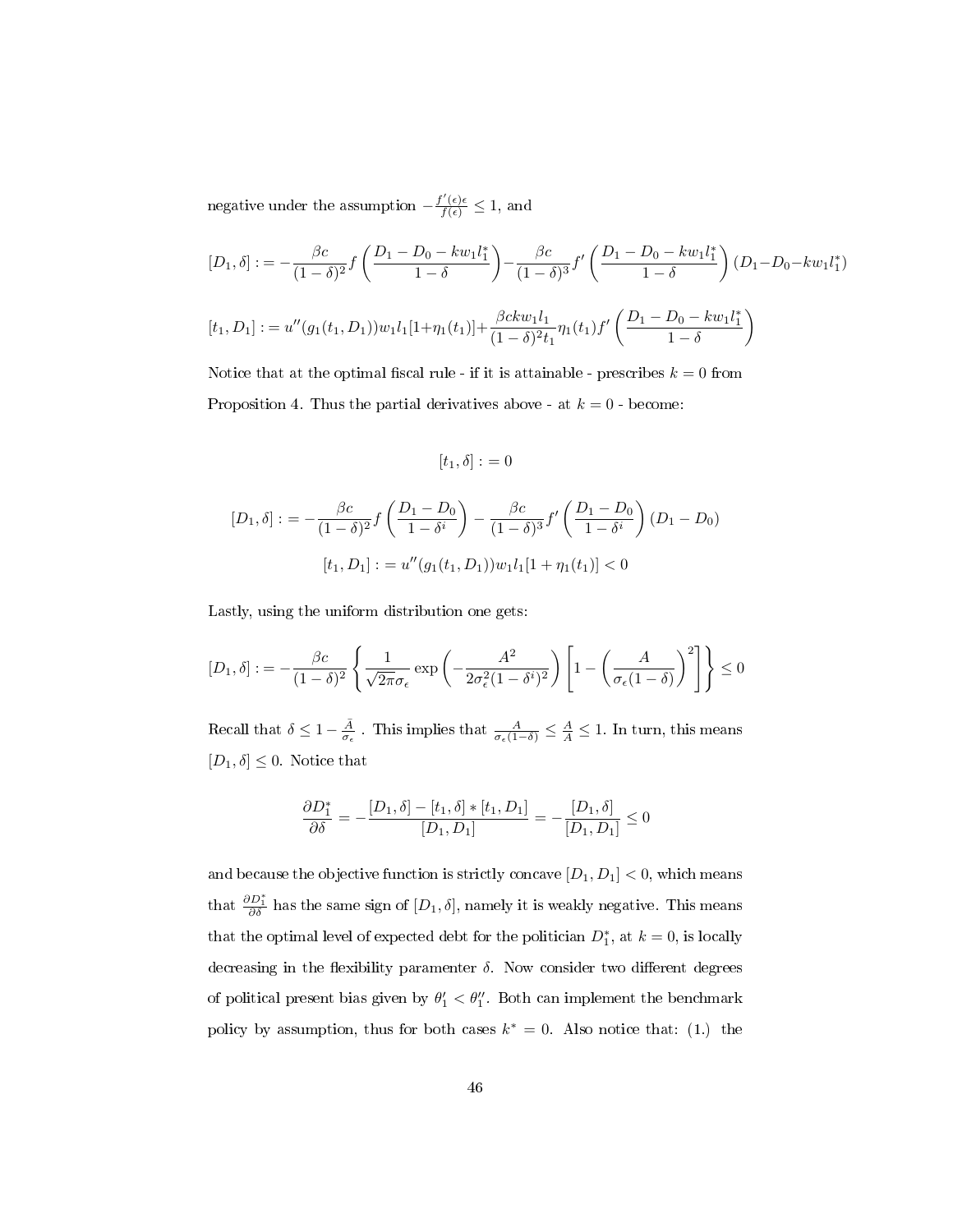FOC w.r.t.  $t_1$  are identical for the two countries; (2.) the FOCs for the Social Planner are identical in the two cases:

$$
\left[t_1^{SP}\right]:\ -w_1l_1+u'(g_1)w_1l_1[1+\eta_1(t_1)]=0
$$

$$
[D_1^{SP}] : u'(g_1(t_1, D_1)) - \beta(1+r) = 0
$$

which means that the benchmark policies must also be identical. Thus,  $(t_1, D_1)'$  =  $(t_1, D_1)'' = (t_1^*, D_1^*)$  at  $k' = k'' = 0$  and at  $\delta' < \delta''$ , where  $(k', \delta')$  and  $(k', \delta')$ denote the optimal fiscal rule under parameter  $\theta'_1$  and  $\theta''_1$ , respectively. Using the FOC w.r.t.  $D_1$  this implies

$$
\left[\theta_1'' - \theta_1'\right]\beta(1+r) = \frac{\beta c}{1-\delta'}f\left(\frac{D_1^*-D_0}{1-\delta'}\right) - \frac{\beta c}{1-\delta''}f\left(\frac{D_1^*-D_0}{1-\delta''}\right)
$$

But the LHS of the above is strictly positive while the RHS is strictly negative (see proof of Proposition 3), thus the above is never satisfied. This lead to a contradiction, thus it must be true  $\delta' \geq \delta''$ . Q.E.D.

**Proposition 7.** If the optimal policy is not implementable, then  $(i)$  there exists threshold  $\mathring{\sigma}_{\epsilon} > 0$  such that if (i)  $\sigma_{\epsilon} < \mathring{\sigma}_{\epsilon}$ , then the optimal rule has  $k > 0$ . Conversely, if (ii)  $\sigma_{\epsilon} \geq \mathring{\sigma}_{\epsilon}$  and  $D_1^*(0, \delta^{max})$  is interior, then the rule  $(k, \delta)$  =  $(0, \delta^{max})$  is optimal.

*Proof.* Assume the objective function is still convex in  $(t_1, D_1)$  in a neighborhood of  $k = 0$ . This means that  $c(\sigma_{\nu})/\sigma_{\epsilon}^3 \leq c(\sigma_{\nu})/\sigma_{\epsilon}^3$ , i.e. the variance of the taste shock is small relative to the variance of the macroeconomic shock. Step 1. Fix  $\delta = \delta^{max}$ . Suppose  $D_0 \le D_1^*(0, \delta^{max}) \le D_1^*$ . Then, if (i)  $D_1^*(0, \delta^{max}) = D_1^*$ ,  $k = 0$  ensures that  $t_1 = t_1^*$ . Thus, the social welfare benchmark is implemented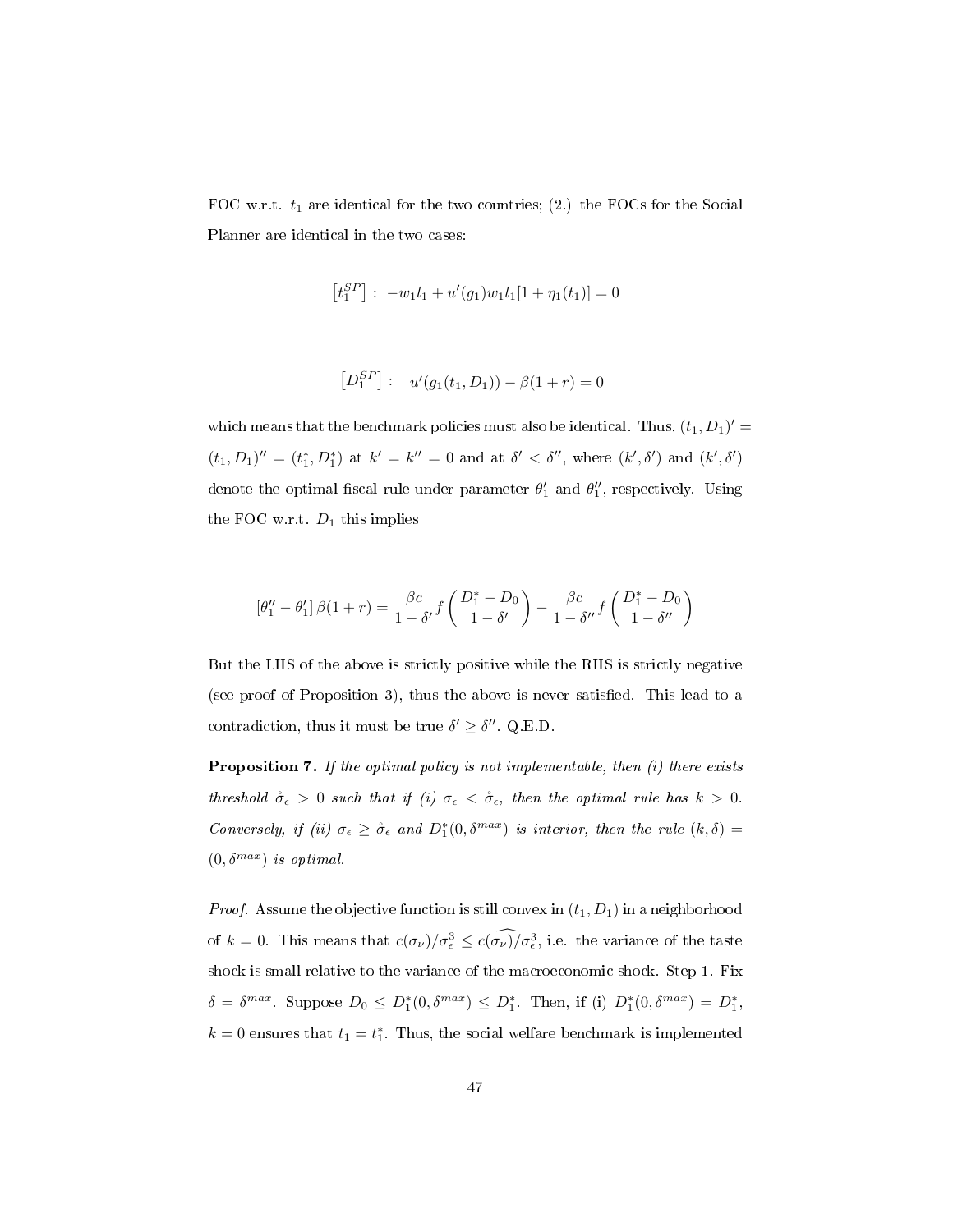by  $(0, \delta^{max})$ , which leads to a contradiction. If (ii)  $D_1^*(0, \delta^{max}) < D_1^*$ , then there exists  $\delta \in [0,1]$  that implements the social benchmark. To prove this, notice that  $D_1^*(0, \delta^{max}) < D_1^*$  is true only if at  $(0, \delta^{max})$  and  $(t_1^*, D_1^*) (0, \delta^{max})$  one has  $[D_1] - [D_1^{SP}] < 0$ . Notice that at  $k = 0$ ,  $[D_1] - [D_1^{SP}] > 0$  as  $\delta \to 1$  for all  $(t_1, D_1)$ . Because of continuity, there exists  $\check{\delta} \in [0, 1]$  that solves  $[D_1] - [D_1^{SP}] =$ 0 at  $(t_1^*, D_1^*)$ . Moreover,  $k = 0$  ensures that  $[t_1] - [t_1^{SP}] = 0$  at all  $(t_1, D_1)$ . The consequence is that the politician optimal choice at  $(0, \check{\delta})$  is  $(t_1^*, D_1^*)$ . Thus, the benchmark policy is implementable, which leads to a contradiction. I have proved that neither  $D_1^*(0, \delta^{max}) = D_1^*$  nor  $D_1^*(0, \delta^{max}) < D_1^*$  is true. Thus, it must be true that  $D_1^*(0, \delta^{max}) > D_1^*$ . This result also implies  $[D_1] - [D_1^{SP}] > 0$ at  $(t_1, D_1)$   $(0, \delta^{max})$ . Lastly, notice that  $[D_1] - [D_1^{SP}]$  is independent of  $t_1$  at  $k = 0$ . This implies in turn that  $[D_1] - [D_1^{SP}] > 0$  at  $(t_1, D_1) (0, \delta^{max})$  for all  $\delta \in [0,1]$ . Notice that if  $\bar{D}_1 - D_0$  is small enough relative to  $c(\sigma_{\eta})$ , then there exists at least one value of  $\delta$  such that the solution for  $(t_1^*, D_1^*)$  under rule  $(0, \delta)$ is interior.

Step (2). Having established that if the social welfare benchmark is not implementable, then it must be true that  $D_1^*(0, \delta^{max}) > D_1^*$ , I need to study the sign of the comparative statics of  $(t_1^*, D_1^*)$  w.r.t. marginal changes in k and  $\delta$  in a neighborhood of  $k = 0$ . Using traditional comparative statics methods, one gets the following results:

1. for interior  $D_1$  and interior  $t_1$  (a)

$$
\frac{dD_1^*}{dk} = -\frac{V_{D,k} \times V_{t,t} - V_{D,t} \times V_{t,k}}{V_{D,D}V_{t,t} - V_{D,t}^2}
$$

2. for interior  $D_1$  and corner  $t_1(b)$ :

$$
\frac{dD_1^*}{dk} = -\frac{V_{D,k}}{V_{D,D}}
$$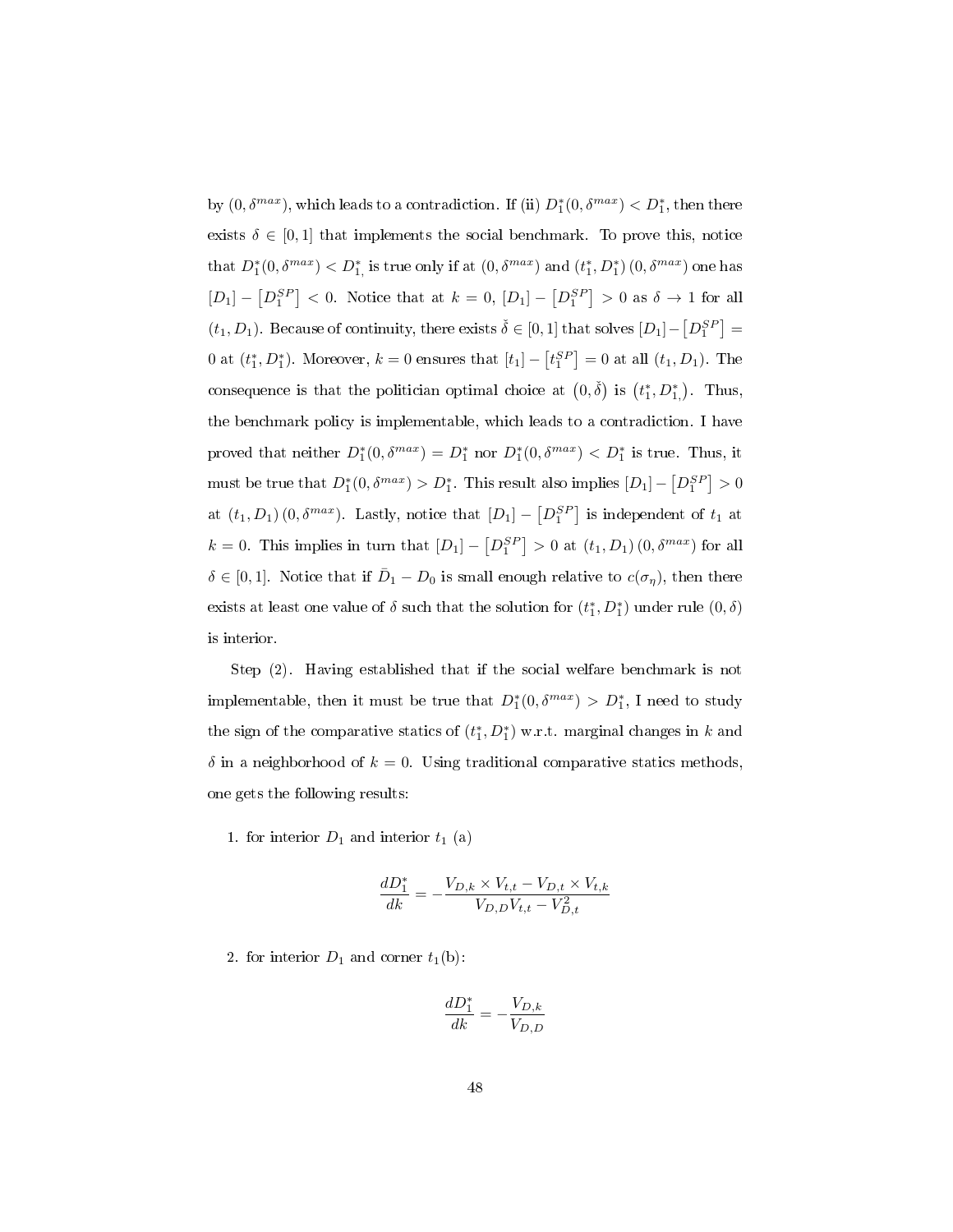3. for corner  $D_1^*$  (c):

$$
\frac{dD_1^*}{dk}=0
$$

Similarly, one gets:

$$
\frac{dt_1^*}{dk} = \begin{cases}\n-\frac{V_{t,k} \times V_{D,D} - V_{D,t} \times V_{D,k}}{V_{D,D} V_{t,t} - V_{D,t}^2} & if \quad both \quad interior \\
-\frac{V_{t,k}}{V_{t,t}} & if \quad D_1 \quad corner \\
0 & if \quad t_1 \quad corner\n\end{cases}
$$

Let me start by studying case (a):

$$
\frac{dD_1^*}{dk} = -\frac{V_{D,k} \times V_{t,t} - V_{D,t} \times V_{t,k}}{V_{D,D}V_{t,t} - V_{D,t}^2} < 0
$$

because the objective function is strictly concave in  $(t_1, D_1)$ , the above is true if and only if

$$
V_{D,k} \times V_{tt} + V_{D,t} \times V_{t,k} < 0
$$

The formulas for the cross derivatives of the politician's objective function  $V_{t,k}$ ,  $\mathcal{V}_{D,k},\, \mathcal{V}_{D,t},$  and  $\mathcal{V}_{t,t}$  are

$$
V_{t,k} = \beta \frac{cw_1 l_1}{(1 - \delta^i)t_1} \eta_1(t_1) \left[ f\left(\frac{D_1 - D_0 - kw_1 l_1^*}{1 - \delta}\right) - \frac{ky_1}{1 - \delta} f'\left(\frac{D_1 - D_0 - kw_1 l_1^*}{1 - \delta}\right) \right] \Big|_{k=0} < 0
$$
  

$$
V_{D,k} = \frac{\beta c y_1}{(1 - \delta)^2} f'\left(\frac{D_1 - D_0 - kw_1 l_1^*}{1 - \delta}\right) \Big|_{k=0} < 0
$$
  

$$
V_{D,t} = u''(g_1(t_1, D_1))w_1 l_1 [1 + \eta_1(t_1)] + \frac{\beta c k w_1 l_1}{(1 - \delta)^2 t_1} \eta_1(t_1) f'\left(\frac{D_1 - D_0 - kw_1 l_1^*}{1 - \delta}\right) \Big|_{k=0} < 0
$$
  

$$
V_{t,t} = \frac{\partial y_1}{\partial t_1} \left\{-1 + u'(g_1(t_1, D_1))[1 + \eta_1(t_1)] + \beta \frac{ck}{(1 - \delta)t_1} \eta_1(t_1) f\left(\frac{D_1 - D_0 - kw_1 l_1^*}{1 - \delta}\right) \right\} +
$$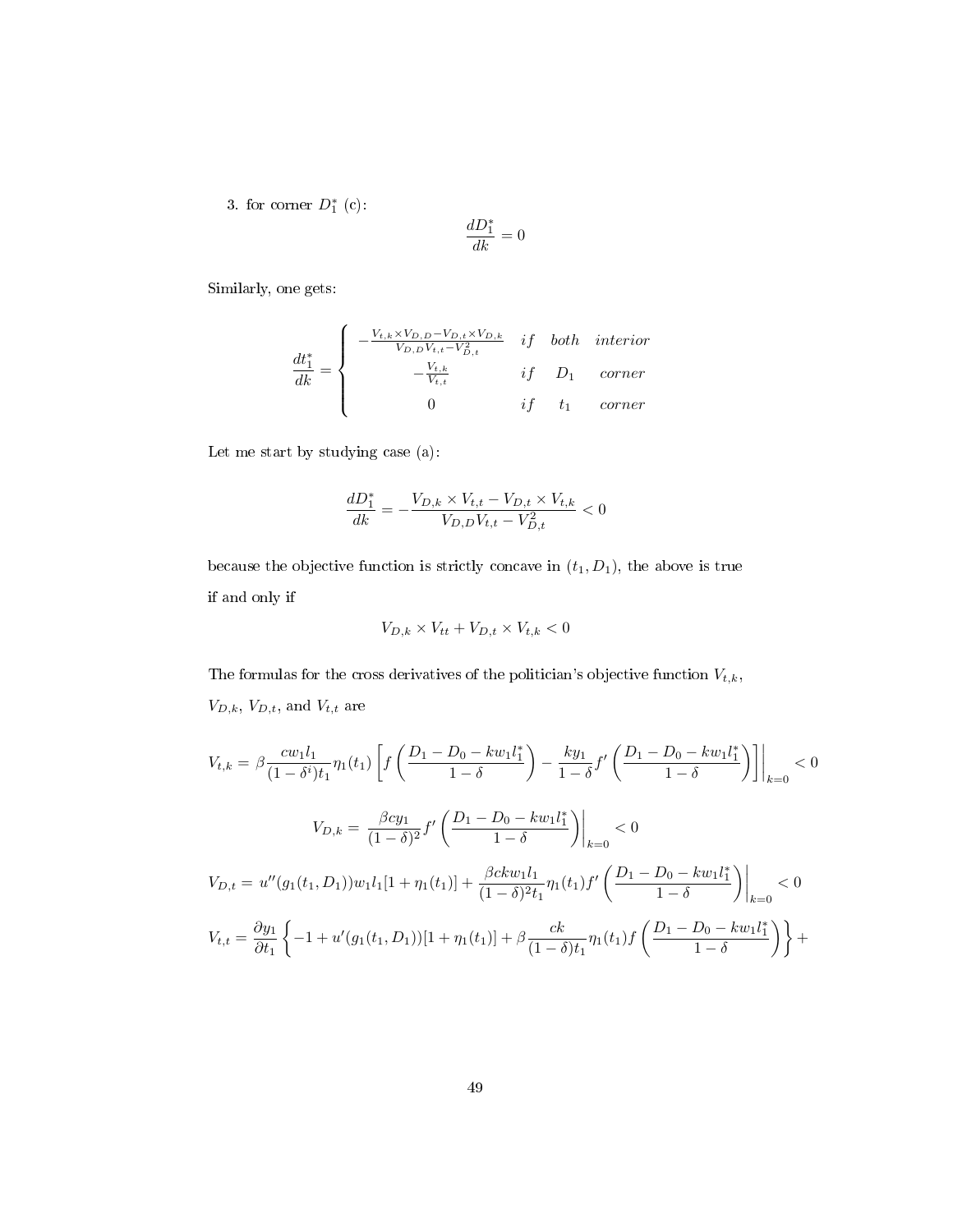$$
+ y_1 \left\{ u''(g_1(t_1, D^E)) [1 + \eta_1(t_1)] + u'(g_1(t_1, D_1)) \frac{\partial \eta_1(t_1)}{\partial t_1} + \frac{\beta c k w_1 l_1}{(1 - \delta)^2 t_1} \eta_1(t_1) f' \left( \frac{D_1 - D_0 - k w_1 l_1^*}{1 - \delta} \right) \right\}_{k=0}
$$

Recall that the assumptions  $u'(\bar{D}_1 - D_0) \geq 1$  and  $v'(l) > 0$  imply that the first part of the formula for  $V_{t,t}$  is always equal to 0 at the optimal platform  $(t_1, D_1)$   $(0, \delta)^{20}$ . Thus, using traditional comparative statics methods in a neighborhood of the optimal platform one gets:

$$
V_{D,k} \times V_{tt} + V_{D,t} \times V_{t,k}|_{k=0,\delta=\delta^*} = -\frac{\beta c y_1^2}{(1-\delta^*)^2} f' \left(\frac{D_1 - D_0}{1-\delta^*}\right) [u''(g_1(t_1, D_1))[1 + \eta_1(t_1)] ++ u''(g_1(t_1, D_1)) \frac{\partial \eta_1(t_1)}{\partial t_1}] + u''(g_1(t_1, D_1)) y_1^2 [1 + \eta_1(t_1)] \beta \frac{c}{(1-\delta^*) t_1} \eta_1(t_1) f\left(\frac{D_1 - D_0}{1-\delta^*}\right)
$$

$$
V_{D,k} \times V_{tt} + V_{D,t} \times V_{t,k}|_{k=0,\delta=\delta^*} = -\frac{\beta c y_1^2}{(1-\delta^*)} f\left(\frac{D_1 - D_0}{1-\delta^*}\right) \left\{ \frac{f'}{(1-\delta)f} \left[ u''(g_1(t_1, D_1)) [1 + \eta_1(t_1)] + u'(g_1(t_1, D_1)) \frac{\partial \eta_1(t_1)}{\partial t_1} \right] - u''(g_1(t_1, D_1)) [1 + \eta_1(t_1)] \frac{\eta_1(t_1)}{t_1} \right\}
$$

which rewrites:

$$
V_{D,k} \times V_{tt} + V_{D,t} \times V_{t,k}|_{k=0,\delta=\delta^{i*}} = \frac{\beta c y_1^2}{(1-\delta^*)} f\left(\frac{D_1 - D_0}{1-\delta^*}\right) \left\{ \frac{D_1 - D_0}{(1-\delta)^2 \sigma_i^2} \left[ u''(g_1(t_1, D_1)) [1 + \eta_1(t_1)] + u''(g_1(t_1, D_1)) \frac{\partial \eta_1(t_1)}{\partial t_1} \right] + u''(g_1(t_1, D_1)) [1 + \eta_1(t_1)] \frac{\eta_1(t_1)}{t_1} \right\}
$$

Notice that the above is either always negative, or if  $\sigma_\epsilon \to 0$  the above is negative at any given  $D_1$  (recall that  $D_1 \geq D_1^* > D_0$ , see proof to Step (1)). Because of continuity, this means that in that case there exists  $\mathring{\sigma}_{\epsilon} > 0$  such that at given

<sup>&</sup>lt;sup>20</sup>This is true because the assumptions  $u'(\bar{D}_1 - D_0) \geq 1$  and  $v'(0) > 0$  imply that the optimal  $t_1$  is always interior.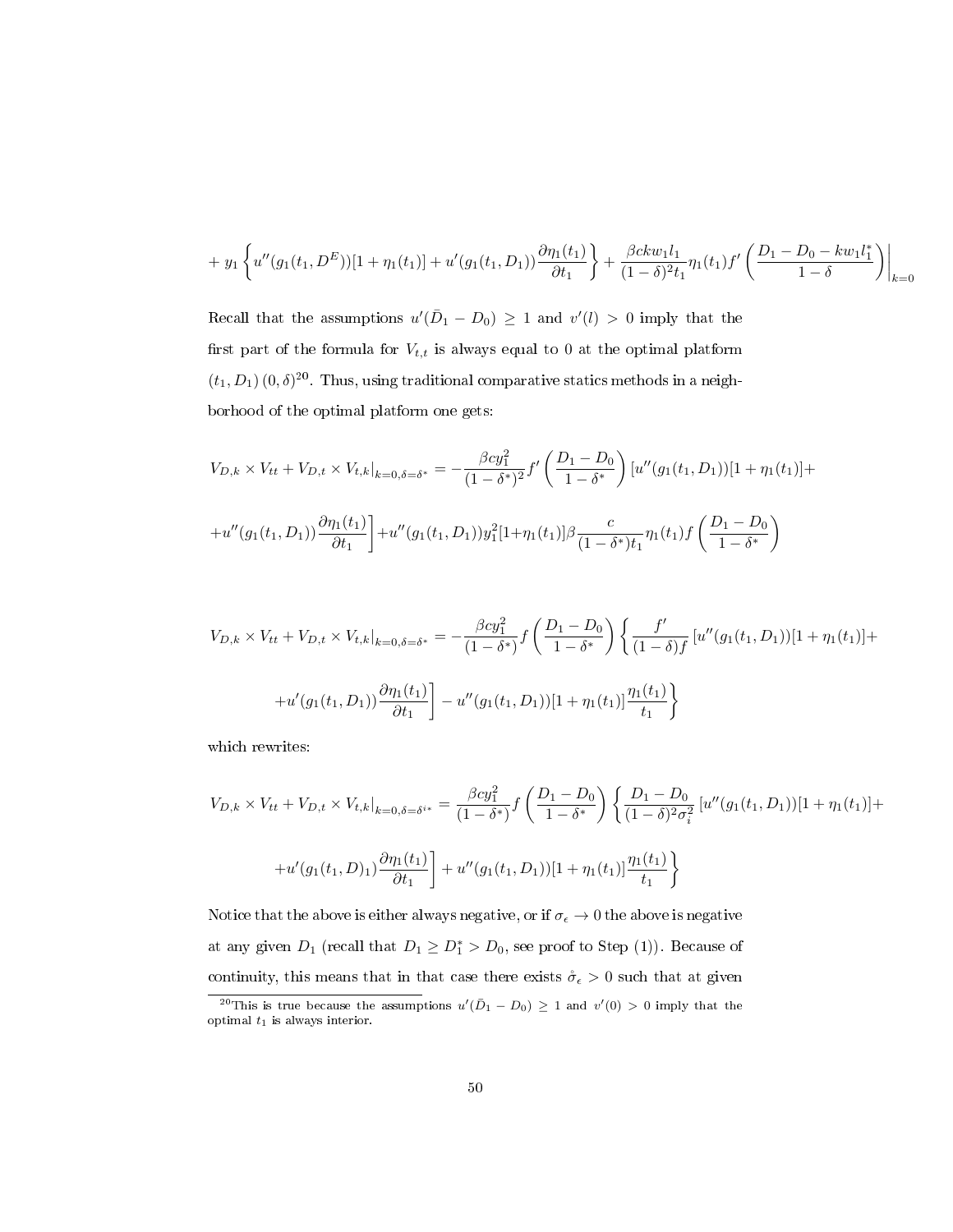$D_1$  the above is negative for any  $\sigma_i < \sigma_i$ . Case (b) is easy:

$$
\frac{dD_1^*}{dk}=-\frac{V_{D,k}}{V_{D,D}}<0
$$

because

$$
V_{D,k} = \left. \frac{\beta c y_1}{(1 - \delta)^2} f'\left(\frac{D_1 - D_0 - k w_1 l_1^*}{1 - \delta}\right) \right|_{k=0} < 0
$$

and case (c) is trivial. Regarding  $\frac{dt_1^*}{dk}$ , I am going to study only the case in which  $D_1$  is a corner solution (the reason will become clear in the next paragraph). In this case one gets:

$$
\frac{dt_1^*}{dk}=-\frac{V_{t,k}}{V_{t,t}}<0
$$

because

$$
V_{t,k} = \beta \frac{c w_1 l_1}{(1 - \delta) t_1} \eta_1(t_1) \left[ f \left( \frac{D_1 - D_0 - k w_1 l_1^*}{1 - \delta} \right) - \frac{k y_1}{1 - \delta} f' \left( \frac{D_1 - D_0 - k w_1 l_1^*}{1 - \delta} \right) \right] \Big|_{k=0} < 0
$$

In the next paragraph, I use these results to study the optimal rule.

Step (3). Recall that step (1) implies  $D_1^*(0, \delta^{max}) > D_1^*$ . Say the optimal rule has form  $(k^*, \delta^*)$  and suppose that  $k^* = 0$ . There are two possible cases. Case 1. Say  $D_1^*(0, \delta^{max}) = \overline{D}_1$  with  $[D_1] > 0$  (corner solution). Notice that in this at  $k = 0$  case  $D_1^*(0, \delta^*) = \overline{D}_1$  for all  $\delta \in [0, 1]$ . Thus, at  $k = 0$ , one gets  $\frac{dD_1^*}{dk} = 0$ at all  $\delta \in [0,1]$ . To prove this, set  $\delta$  at the (unknown) globally optimal level, i.e.  $\delta = \delta^*$ . Notice that the formula for the change in social welfare (defined as in the social planner's objective function in the paper) induced by a marginal increase in  $k$  is the following:

$$
\frac{dW}{dk} = \underbrace{\frac{\partial W}{\partial D_1}}_{(-)} \underbrace{\frac{dD_1^*}{dk}}_{(0)} + \underbrace{\frac{\partial W}{\partial t_1}}_{(0)} \underbrace{\frac{dt_1^*}{dk}}_{(t)} + \underbrace{\frac{\partial W}{\partial k}}_{(0)} = 0
$$

where the sign of  $\frac{\partial W}{\partial D_1}$  is obtained as it follows. Recall from step (1) that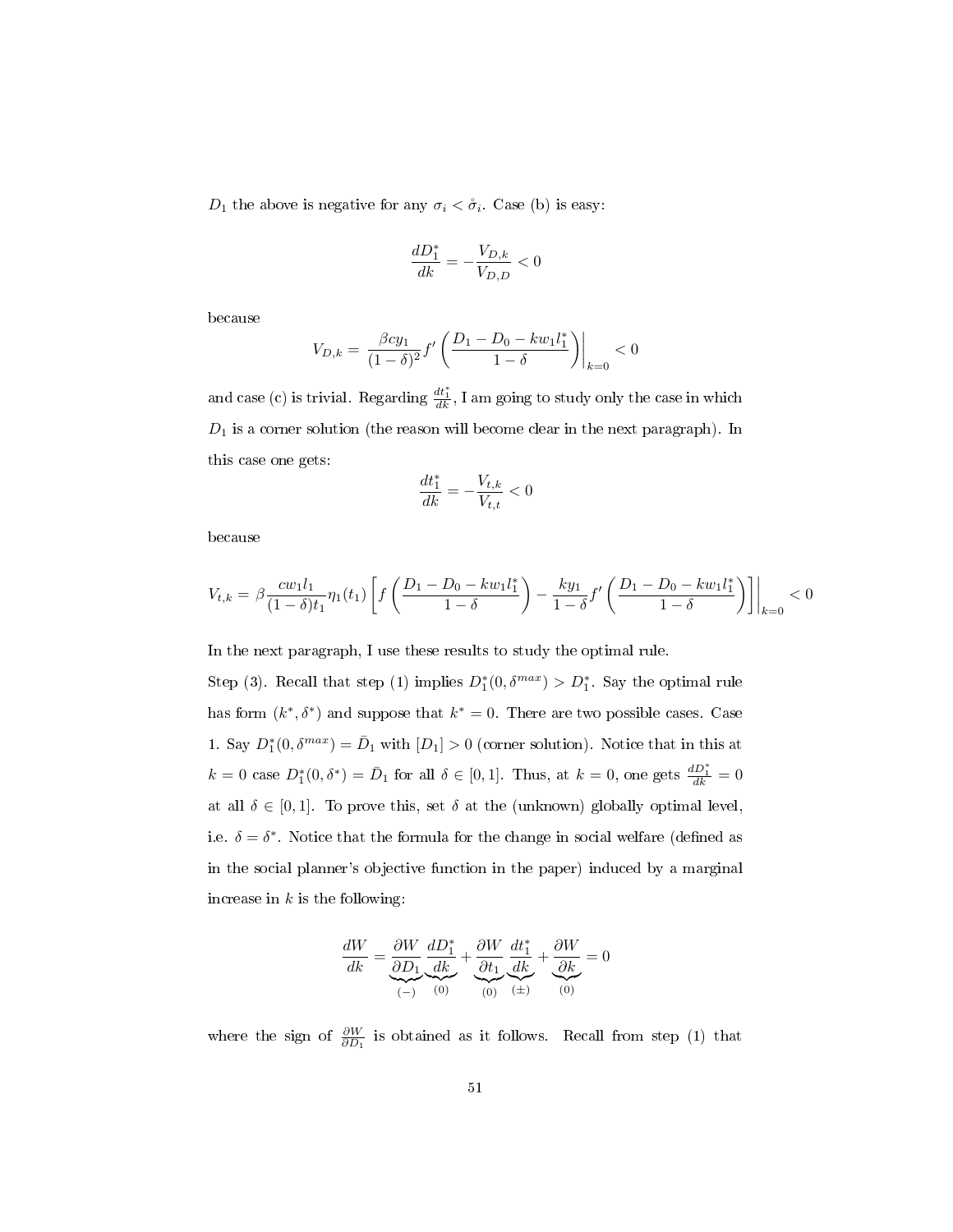$[D_1] - [D_1^{SP}] > 0$  at  $D_1^*(0, \delta^{max})$  for all  $\delta \in [0, 1]$  and all  $t_1$ . Because in this case  $D_1^*(0, \delta^{max}) = D_1^*(0, \delta^*) = \bar{D}_1$ , it must be also true that  $[D_1] - [D_1^{SP}] >$ 0 at  $D_1^*(0, \delta^*)$ . Secondly,  $\frac{\partial W}{\partial t_1} = 0$  is always true at  $k = 0$  thanks to the assumptions that ensure that  $t_1^*$  is always interior. Then, one must check the second derivative. Because W is strictly concave in  $t_1, D_1$ , one gets:

$$
\frac{d^2W}{dk^2} = \underbrace{\frac{\partial W}{\partial D_1}}_{(-)} \underbrace{\frac{d^2D_1^*}{dk^2}}_{(-)} + \underbrace{\frac{\partial^2W}{\partial D_1^2}}_{(-)} \underbrace{\frac{dD_1^*}{dk}}_{(-)} + \underbrace{\frac{\partial^2W}{\partial t_1^2}}_{(-)} \underbrace{\frac{d t_1^*}{dk}}_{(-)} + \underbrace{\frac{\partial W}{\partial t_1}}_{(0)} \underbrace{\frac{d^2t_1^*}{dk^2}}_{(0)} + \underbrace{\frac{\partial^2W}{\partial k^2}}_{(0)} > 0
$$

Thus, at fixed  $\delta = \delta^* W$  is convex in k, and  $k = 0$  is a local minimum. Because  $k \in [0, \bar{k}]$  and  $(k^*, \delta^*)$  is optimal by definition, it must be true that  $k^* > 0$ . This leads to a contradiction.

Case 2.  $D_1^*(0, \delta^{max}) \leq \bar{D}_1$  with  $[D_1] = 0$  (interior solution). If  $\sigma_{\epsilon} < \mathring{\sigma}_{\epsilon}$ , then either: (i)  $D_1^*(0, \delta^*) = \overline{D}_1$  with  $[D_1] > 0$ , in such case the proof is identical to Case 1; or (ii) one gets  $D_1^*(0, \delta^{max}) \le D_1^*(0, \delta^*) \le \overline{D}_1$  with  $[D_1] = 0$ . Notice that the convexity of W in  $D_1$  implies that if  $[D_1] - \left[D_1^{SP}\right] > 0$  is true at  $D_1^*(0, \delta^{max})$ under rule  $(0, \delta^*)$ , then it is also true at  $D_1^*(0, \delta^*) \ge D_1^*(0, \delta^{max})$  under the same fiscal rule. The reason is that - given that in this particular case we are assuming interior solution both for  $(0, \delta^{max})$  and for  $(0, \delta^*)$  -  $[D_1] - [D_1^{SP}] \leq 0$ would imply  $\frac{\partial^2 W}{\partial D_1^2} > 0$  at some value in the interval  $[D_1^*(0, \delta^{max}), D_1^*(0, \delta^*)],$ which would represent a violation of strict concavity. Thus, it must be true that  $\frac{\partial W}{\partial D_1} > 0$  in the neighborhood of the equilibrium platform. In this case (ii)  $\frac{dD_1^*}{dk}$  < 0, thus  $\frac{dW}{dk} > 0$  and the globally optimal rule has  $k > 0$ . This leads to a contradiction.

Part (ii). Recall that at  $k = 0$ , it must be true (see Step (1) in part (i)) that  $D_1^*(0, \delta^{max}) > D_1^*$  and therefore  $D_1^*(0, \delta) > D_1^*$ . Notice that the additional condition in the proposition states that  $D_1^*(0, \delta)$  is interior. In such case, we have shown that  $\frac{\partial W}{\partial D_1} > 0$  in the neighborhood of the equilibrium platform. (see